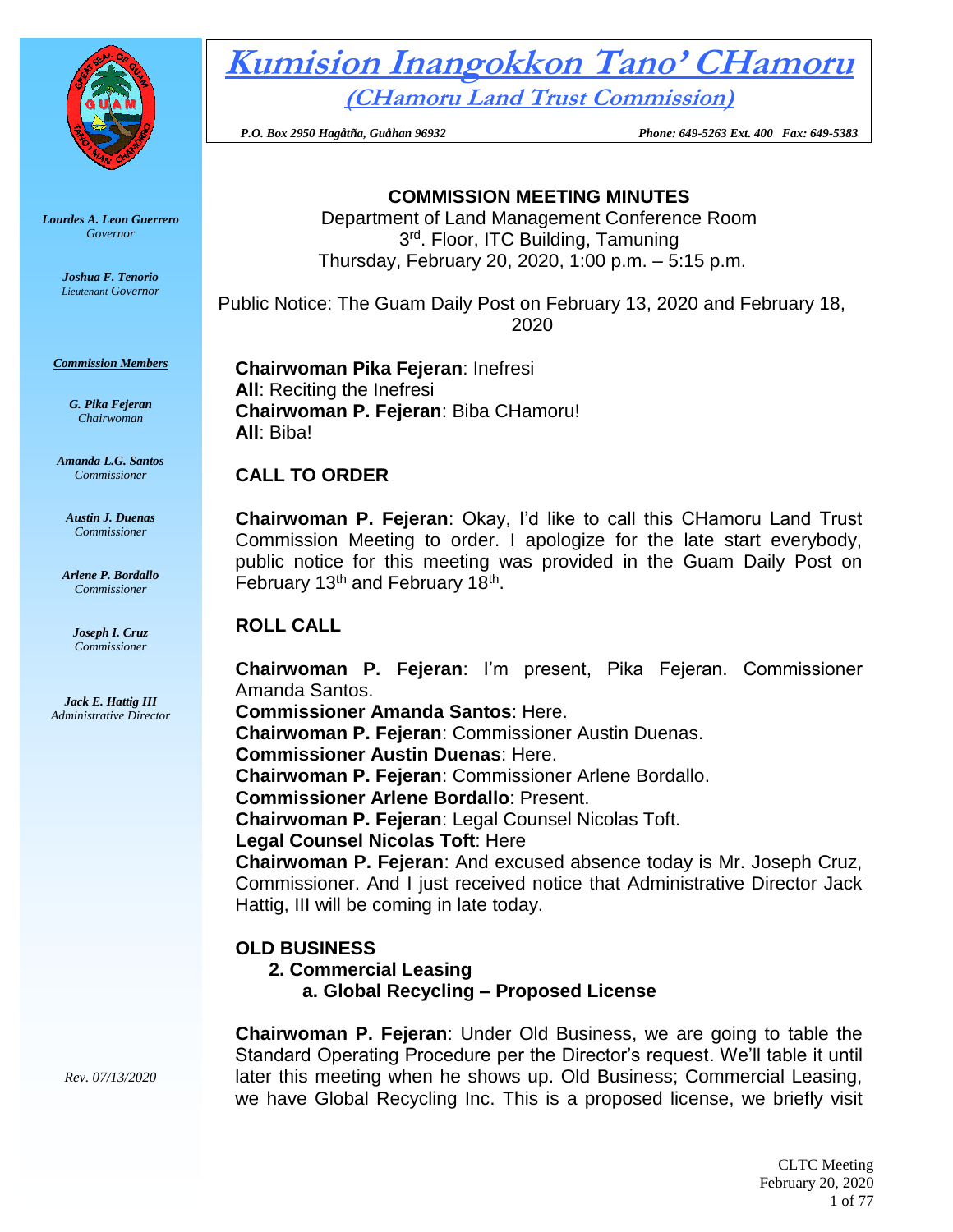this at the last meeting, the meeting last month. Is there someone to speak on the Director's behalf for this?

**Program Coordinator III Joseph Cruz, Jr**.: Good afternoon, Madam Chair and Board Members and Attorney Toft. My name is Joey Cruz. The last meeting there was discussions where there was concerns raised about the compliance of zoning issues with Global's activity, the proposed or draft lease that's included in your packet it's highlighted in yellow, item number 13, we made an amendment to the first sentence that will address the concerns about use.

**Chairwoman P. Fejeran**: The zoning?

**Program Coordinator III J. Cruz, Jr.**: The zoning.

**Chairwoman P. Fejeran**: Okay, thank you for clarifying that. So, it's now on the responsibility of Global Recycling to make sure they get (inaudible) on this lease \*\*inaudible\*\*.

**Program Coordinator III J. Cruz, Jr**.: Yes, ma'am. Whatever is necessary to operate as a transfer station or recycling center?

**Chairwoman P. Fejeran**: And Legal Counsel have you reviewed this proposed license agreement?

**Legal Counsel N. Toft**: Yes.

**Chairwoman P. Fejeran**: And it conforms to the law and all other requirements?

**Legal Counsel N. Toft**: Yes.

**Chairwoman P. Fejeran**: Okay, I do see under number two, let's just go…

term one, its going be the term for five years and then they can renew for another five years so it could be up to ten years?

**Program Coordinator III J. Cruz, Jr**.: By law, the Board can allow up to twenty-one.

**Chairwoman P. Fejeran**: Oh, up to twenty-one.

**Program Coordinator III J. Cruz, Jr.**: For a Commercial License.

**Chairwoman P. Fejeran**: But this one is just five years, I sorry, I mean the first five years and then renew for another five so ten, total?

**Program Coordinator III J. Cruz, Jr**.: Yes, ma'am.

**Chairwoman P. Fejeran**: Is there a reason why we're limited to ten only? **Legal Counsel N. Toft**: Just in case to give the Board flexibility with what it wants to do. In this case, sometimes we go to the \*\*inaudible\*\* leases especially the commercial leases because there's things there that are done such as constructing buildings sort of a massive capital investment property whereas here; it already exist, that's been there for ten, twenty years already so we don't have that kind of the need to kind of need to kind of induce an investment on behalf of the licensor and of course \*\*inaudible\*\* also you know there's two of the Commissioners that have expressed \*\*inaudible\*\* at some point so we just wanted to give the Board flexibility \*\*inaudible\*\*.

**Chairwoman P. Fejeran**: Okay. Thank you, I appreciate that and then I also see for number two, the monthly rental payment is not determined has of yet.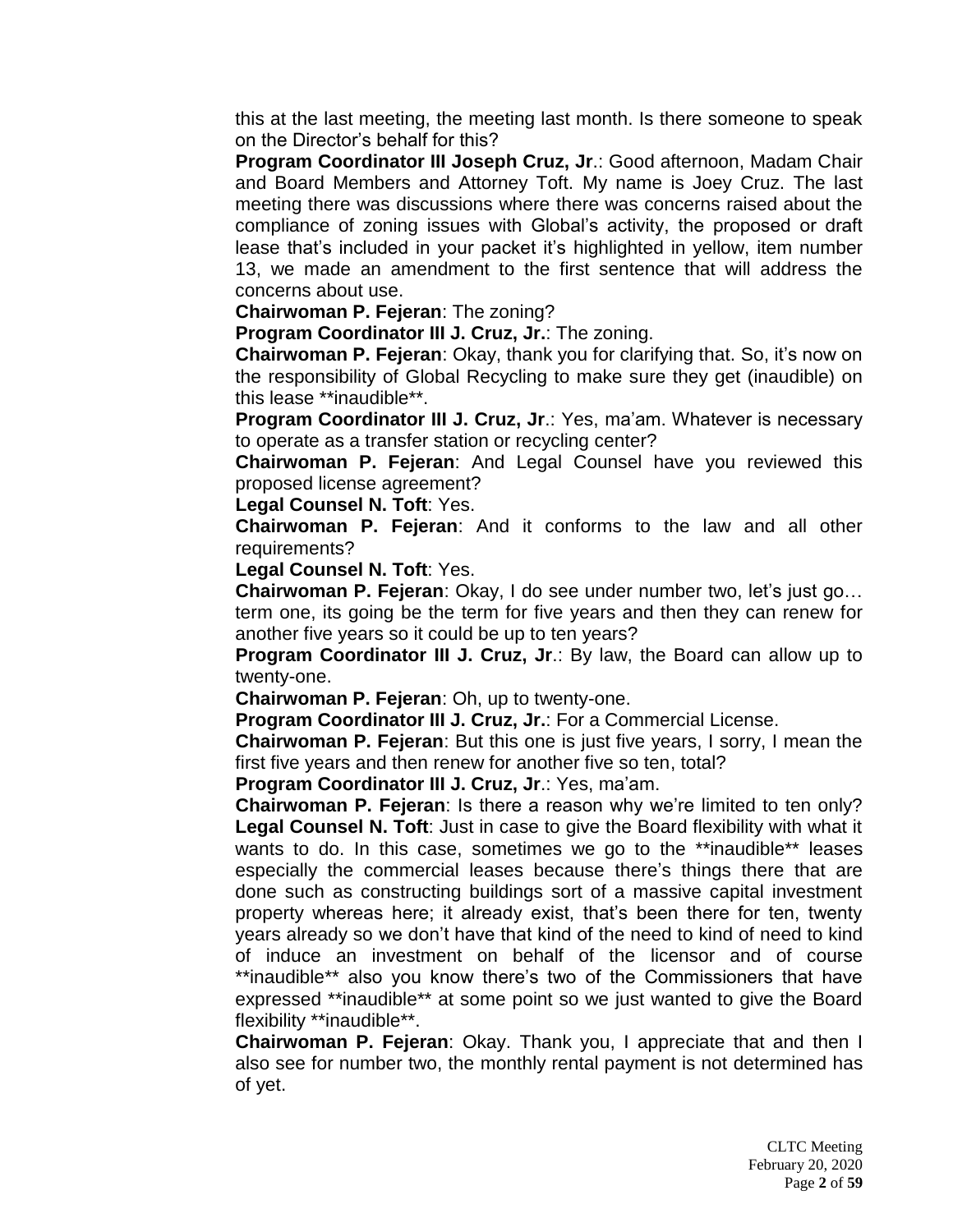**Program Coordinator III J. Cruz, Jr**.: Not yet, until two appraisals are conducted.

**Chairwoman P. Fejeran**: So, the appraisals that will be done that is prior to signing the license?

**Program Coordinator III J. Cruz, Jr**.: Yes ma'am.

**Legal Counsel N. Toft**: Yes, once the Board approves the form of the agreement then we can have appraisers do appraisals and take the ten percent of the average.

**Chairwoman P. Fejeran**: Okay. So, right now, it would be ten percent of the Fair Market Value? And then escalates after the first five-year period and then every five-year period after that \*\*inaudible\*\*. Okay. I know there was also a lot of discussion last time about the in-kind services that we would get from Global Recycling says; number three it says; Lessee shall assist with the cleanup of Land Trust properties identified by the Commission, all expenditures that should arise by the cleanup should be borne by the licensee. I know the issue the last time was, whether they would be able to claim cleanup efforts that they would be getting paid from the Mayors. Right, that was Mr. Commissioner Cruz's concerns and has this section been adjusted in anyway?

**Program Coordinator III J. Cruz, Jr**.: No ma'am.

**Chairwoman P. Fejeran**: Okay.

**Program Coordinator III J. Cruz, Jr**.: \*\*Inaudible\*\* we'll add that section or include verbiage that would release the Mayors of any liability**.**

**Chairwoman P. Fejeran**: Okay, for our Land Trust property.

**Program Coordinator III J. Cruz, Jr**.: Yes ma'am**.**

**Chairwoman P. Fejeran**: Yeah, I think that will allow us to reap the best benefits from it while also not tapping into the funding that the Mayors' took.

**Program Coordinator III J. Cruz, Jr**.: We'll include that verbiage in there on item number four; where it pertains to the Mayors waste cleanup.

**Chairwoman P. Fejeran**: Four? Okay. Is there any requirement in here that requires them to hold kind of like a liability insurance?

**Program Coordinator III J. Cruz, Jr**.: There is.

**Chairwoman P. Fejeran**: Number 11 says, that the Licensee shall indemnify, defend and hold the Licensor harmless, but I don't see any requirement for insurance.

**Program Coordinator III J. Cruz, Jr**.: I apologize, there isn't. We'll add that section.

**Chairwoman P. Fejeran**: Because I mean, oh I don't know…

**Legal Counsel N. Toft**: Depends on whether the Board wants that or not, I mean, we have the indemnification clause and also \*\*inaudible\*\* as far as \*\*inaudible\*\* financial protections. So, it'll just be a policy decision by the Board \*\*Inaudible\*\* for them to have insurance or not.

**Chairwoman P. Fejeran**: I know for Sagan Kottura, we do require them to have insurance. I don't know, I almost think that's a standard business best practice for \*\*inaudible\*\* especially when they deal with a lot of heavy machinery and heavy equipment and it is our property**.**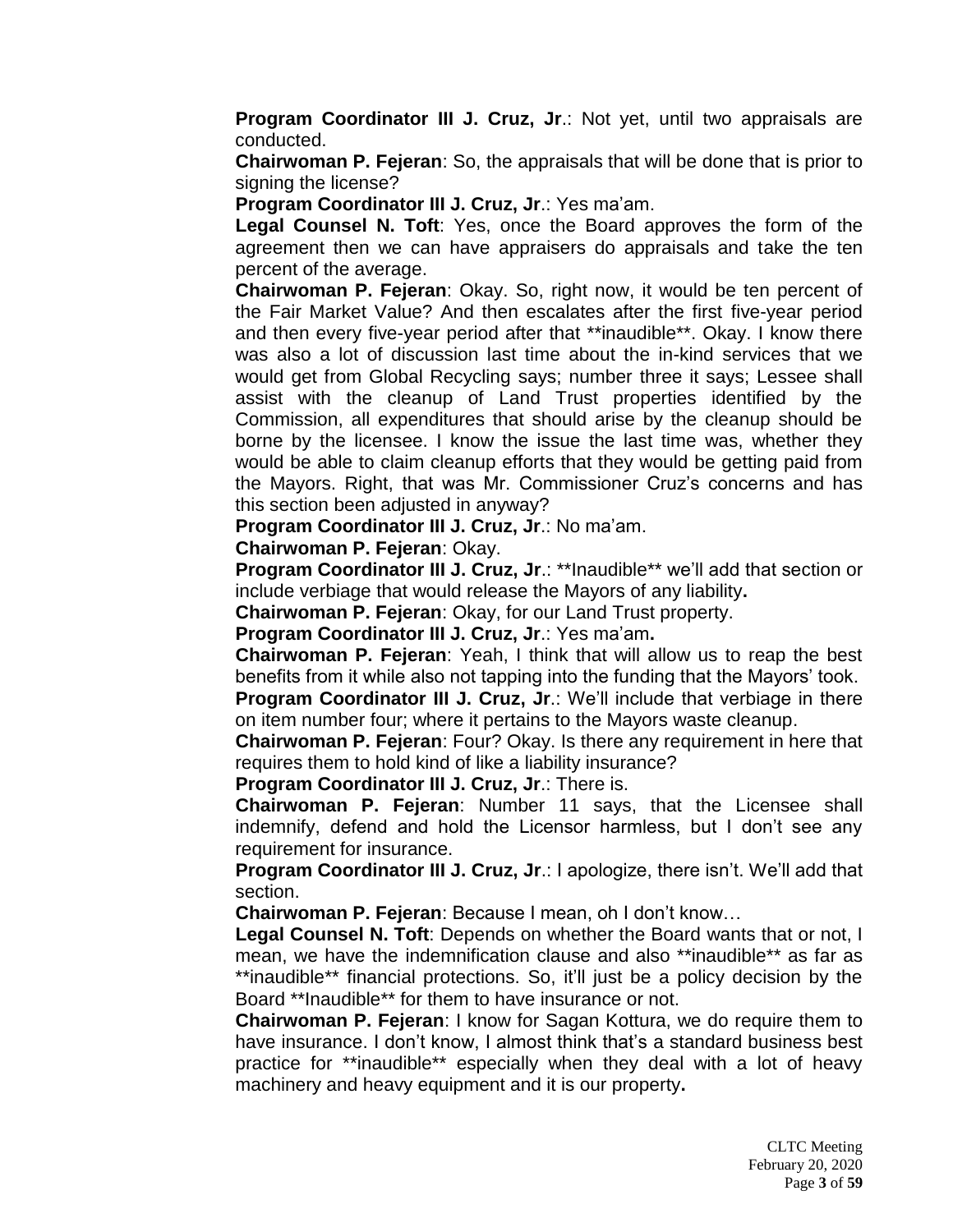**Program Coordinator III J. Cruz, Jr.**: Madam Chair, would item 20 suffice for the insurance?

**Chairwoman P. Fejeran**: Wouldn't it be helpful to just call it out on its own? **Legal Counsel N. Toft**: Exclusive**.**

**Chairwoman P. Fejeran**: Yeah make it exclusive and then item 20 would stay the same to show that that's how their \*\*inaudible\*\* okay, does the Commission have any other comments, questions?

**Commissioner A. Duenas**: \*\*Inaudible\*\* have you ever had a listing of inkind services that they provide to the Government of Guam?

**Program Coordinator III J. Cruz, Jr**.: No, they provided an income statement that detailed the type of activity they were doing but not specifically services provided to the Government**.**

**Commissioner A. Duenas**: If I'm not mistaken, they provided in-kind services to the Government of Guam \*\*inaudible\*\*.

**Program Coordinator III J. Cruz, Jr**.: We can request for it**.**

**Commissioner J. Cruz**: If you can, please.

**Chairwoman P. Fejeran**: Okay, any other comment from the Commission? Okay, does the Commission want to give approval for the amended license agreement based on comments today so that way the staff and legal counsel can move forward with obtaining the appraisals and getting all the final things done to get this license \*\*inaudible\*\***.**

**Commissioner A. Duenas**: I'm okay with \*\*inaudible\*\* so I can make a motion for it.

**Chairwoman P. Fejeran**: Yeah, okay.

**Commissioner A. Duenas**: Motion to approve license and agreement pending amendment for the Liability Insurance and in-kind services for Global Recycling Center.

**Chairwoman P. Fejeran**: Okay, a motion made.

**Commissioner A. Bordallo**: I second it.

**Commissioner A. Santos**: I second it.

**Chairwoman P. Fejeran**: Okay, seconded by Commissioner Bordallo. Further discussion?

**All Commissioners:** None**.**

**Chairwoman P. Fejeran**: Okay just my notes, the revisions are the insurance requirement and in-kind service.

**Program Coordinator III J. Cruz, Jr**.: The waiver of liability for the Mayors for the in-kind services.

**Chairwoman P. Fejeran**: Sorry, say that again.

**Program Coordinator III J. Cruz, Jr**.: The waiver of liability for the Mayors for in-kind services.

**Commissioner A. Duenas**: We can add that to the motion**.**

**Chairwoman P. Fejeran**: Sorry, the in-kind service, waiver of liability?

**Program Coordinator III J. Cruz**, Jr.: For the mayors.

**Chairwoman P. Fejeran**: For the mayors?

**Program Coordinator III J. Cruz, Jr**.: The concern was whether the mayors had pay but with the waiver of liability, should release them of any liability to Global for any collections made.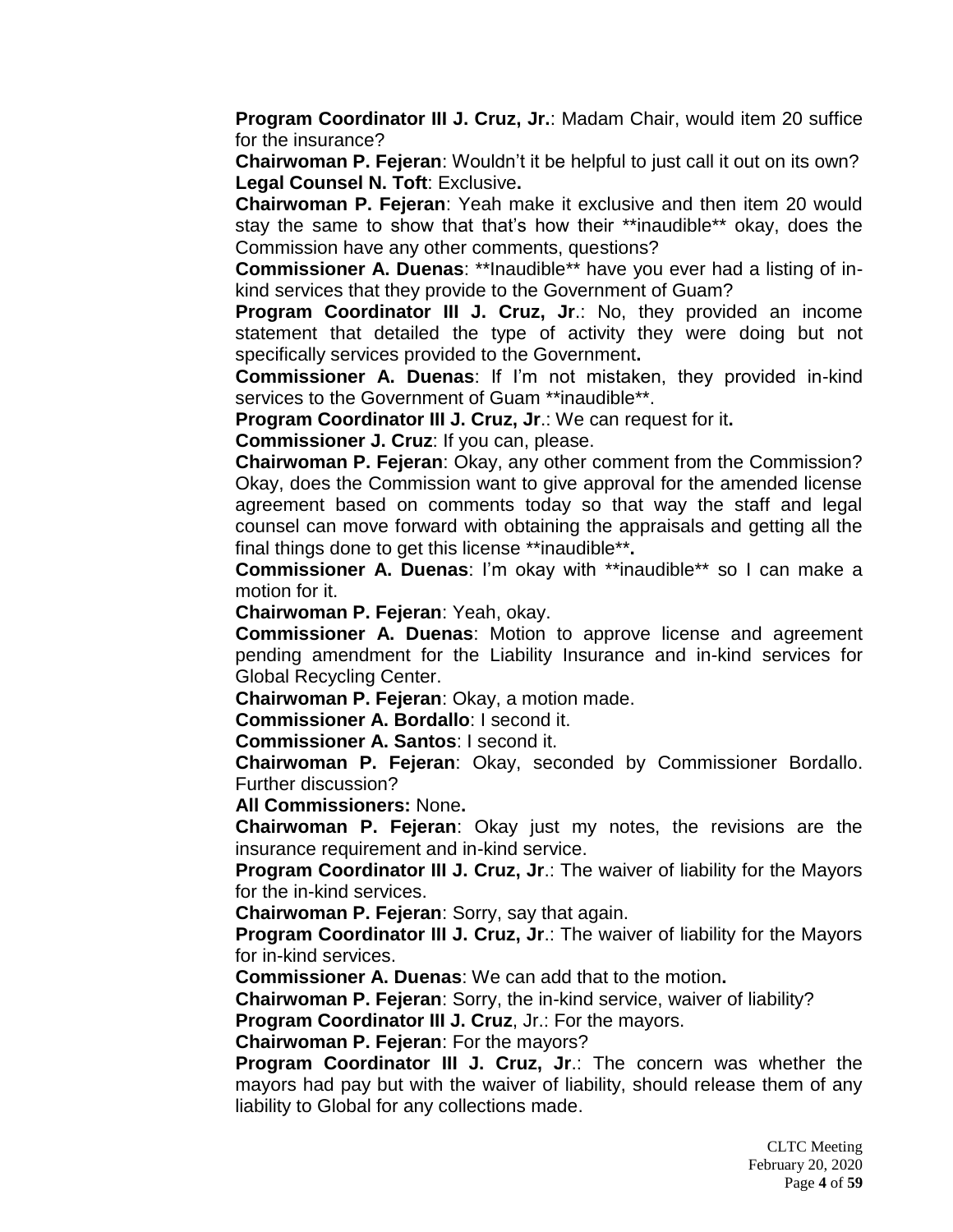**Chairwoman P. Fejeran**: Oh, okay; for CLTC properties only?

**Program Coordinator III J. Cruz, Jr**.: Yes ma'am**.**

**Chairwoman P. Fejeran**: Thank you for the clarification. So, the motion is amended to include that clarification. Sorry, I think I need another second. Does anyone want to second the amended motion?

**Commissioner A. Bordallo**: I second it.

**Chairwoman P. Fejeran**: Okay, seconded by Commissioner Bordallo. Okay, all those in favor?

**All Commissioners:** Aye**.**

**Chairwoman P. Fejeran**: Ayes have it. Okay, the motion passes. Okay, so the next step will be, you guys come back to us at the time when the appraisals are completed and the license is ready for final approval and signature.

#### **c. Leases expiring in two years**

**Chairwoman P. Fejeran**: Alright, the next item on the agenda is the Hal's Angels and Guam Rugby settlement terms. Did the Director ask to table this until he is here? Alright, so we'll just keep going down. Old Business; Leases expiring in two years.

**Program Coordinator III J. Cruz, Jr**.: \*\*Inaudible\*\*.

**Chairwoman P. Fejeran**: Okay, was that on the desk here for us? So, we have this CHamoru Land Trust Commission Commercial and Cultural Lease listing. It's showing fifteen, fifteen licenses that are expiring or have expired. So, I see two that have already expired; one, September 2018, that's Docomo and the other is August 2019, also Docomo, for those two, are they?

**Program Coordinator III J. Cruz, Jr**.: Their payments are up to date, we're going to be sending out letters to each company here that has not already submitted a letter of intent to renew regarding the expiration. Just for the Board's information, we received a letter from Johnny Cool Towing and I believe it was Tata Communications informing us of their interest to renew.

I'll be consulting with Attorney Toft whether or not the 3395 would apply. **Chairwoman P. Fejeran**: So, for instance, the two Docomo licenses that have expired they're still paying monthly payments?

**Program Coordinator III J. Cruz, Jr**.: Yes ma'am**.**

**Chairwoman P. Fejeran**: So, it's almost like a month to month. Does that need Board approval or that's…?

**Legal Counsel N. Toft**: No, the holdover just kind of naturally occurred but we should get a new license in place \*\*inaudible\*\*.

**Chairwoman P. Fejeran**: So…

**Program Coordinator III J. Cruz, Jr**.: Then we send our letter of their expiration of their license and if they respond with interest then we'll prepare documents to present to the Board.

**Chairwoman P. Fejeran**: So, because their license is expired, it wouldn't be considered a renewal?

**Legal Counsel N**. **Toft**: New license.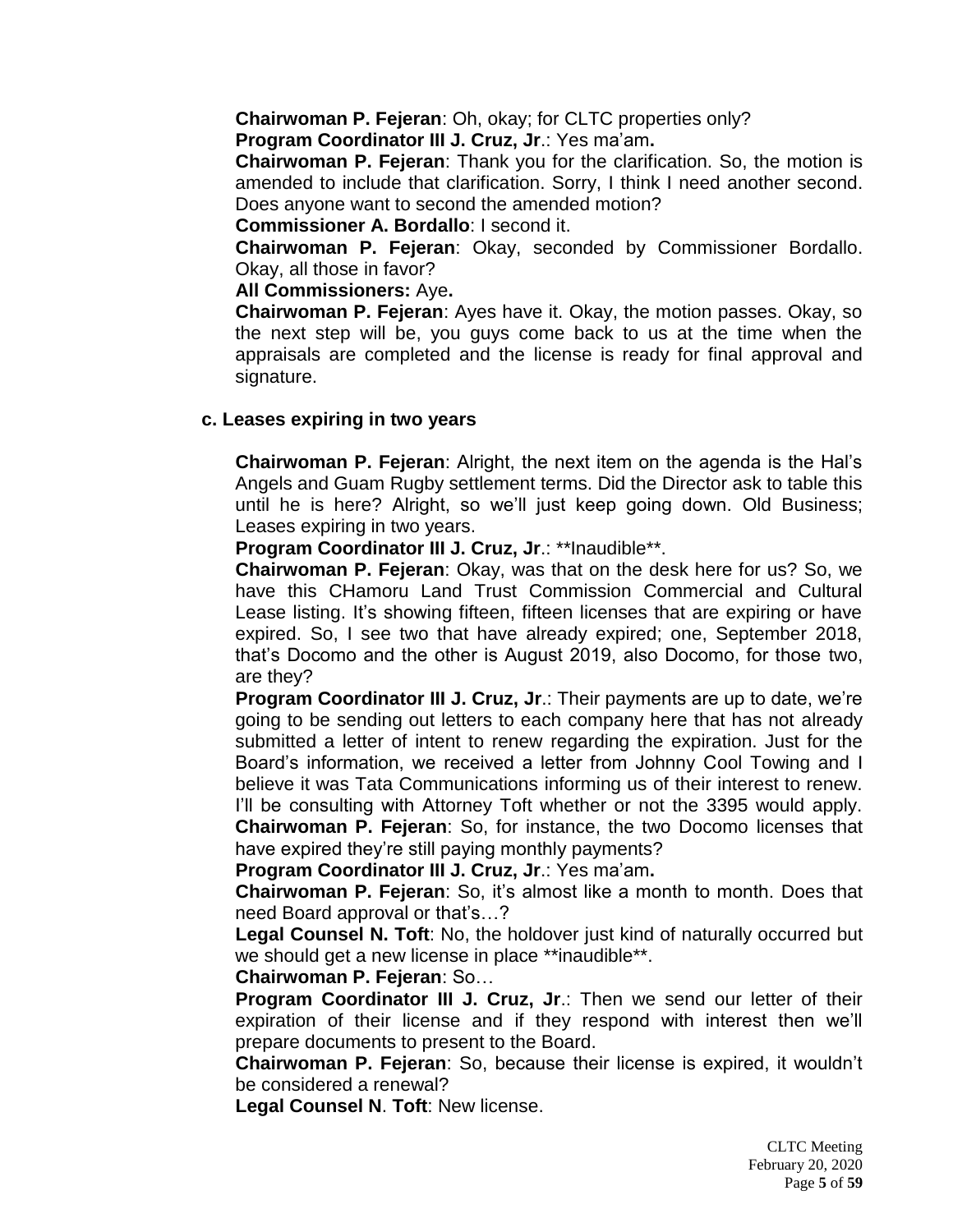**Chairwoman P. Fejeran**: It's a completely new license? So, none of these fifteen have licenses that have an option to extend?

**Program Coordinator III J. Cruz, Jr**.: They're already going to exceed their 21 years or met their 21-year period.

**Chairwoman P. Fejeran**: Okay, so they've exhausted their \*\*inaudible\*\*. Okay, thank you. So, again Mr. Cruz, you guys will be sending letters to all of these licensees?

**Program Coordinator III J. Cruz, Jr**.: Except for the two that have already submitted their letter of interest.

**Chairwoman P. Fejeran**: You said…

**Program Coordinator III J. Cruz**, **Jr.**: Johnny Cool and I believe the other one is Tata Communication**.**

**Commissioner A. Bordallo**: \*\*Inaudible\*\*.

**Chairwoman P. Fejeran**: Oh, IT&E is also expired, January fourth; there's two for IT&E, at this point I guess I'd like to see how the licenses are based off of, their monthly rate. Are these monthly rates or annual?

**Program Coordinator III J. Cruz, Jr.**: Monthly.

**Chairwoman P. Fejeran**: So, I guess I'd like to see what our monthly rates are based out of. Okay?

**Program Coordinator III J. Cruz, Jr**.: Also, for the Guam Resource Recovery Partners; we're in communication with Attorney Aguigui who is, I guess, is representing Mr. \*\*inaudible\*\* Garris but we're waiting for information for the attorney in Hawaii who, I guess, is representing Mr. Garris' estate or… I'm not too sure what his role is in it to determine if they're still going to move forward with their appeal for the termination of their license.

**Chairwoman P. Fejeran**: \*\*Inaudible\*\*.

**Legal Counsel N. Toft**: \*\*Inaudible\*\*.

**Chairwoman P. Fejeran**: Oh, okay and then, Mr. Cruz, you mentioned that you're going to be working with Attorney Toft to see if the new Commercial Rules and Regs apply? That's my question also, because these are prior to Commercial Rules and Regs, do we now have to \*\*inaudible\*\* declare it as commercial because of the legality of things or will they be considered more of a license like Global Recycling?

**Legal Counsel N. Toft**: \*\*Inaudible\*\* so, I'll look into that.

**Chairwoman P. Fejeran**: Okay.

**Commissioner A. Bordallo**: Where is the Guam Resource Recovery Partners?

**Legal Counsel N. Toft**: That's down in a Santa Rita area, Sumay Payless.

**Chairwoman P. Fejeran**: Are they currently occupying it?

**Legal Counsel N. Toft**: This is the Waste Energy Facility that kind of bounces back and forth between the Legislature and the courts \*\*inaudible\*\*.

**Chairwoman P. Fejeran**: I assume they haven't or what's the status of all the lease payments?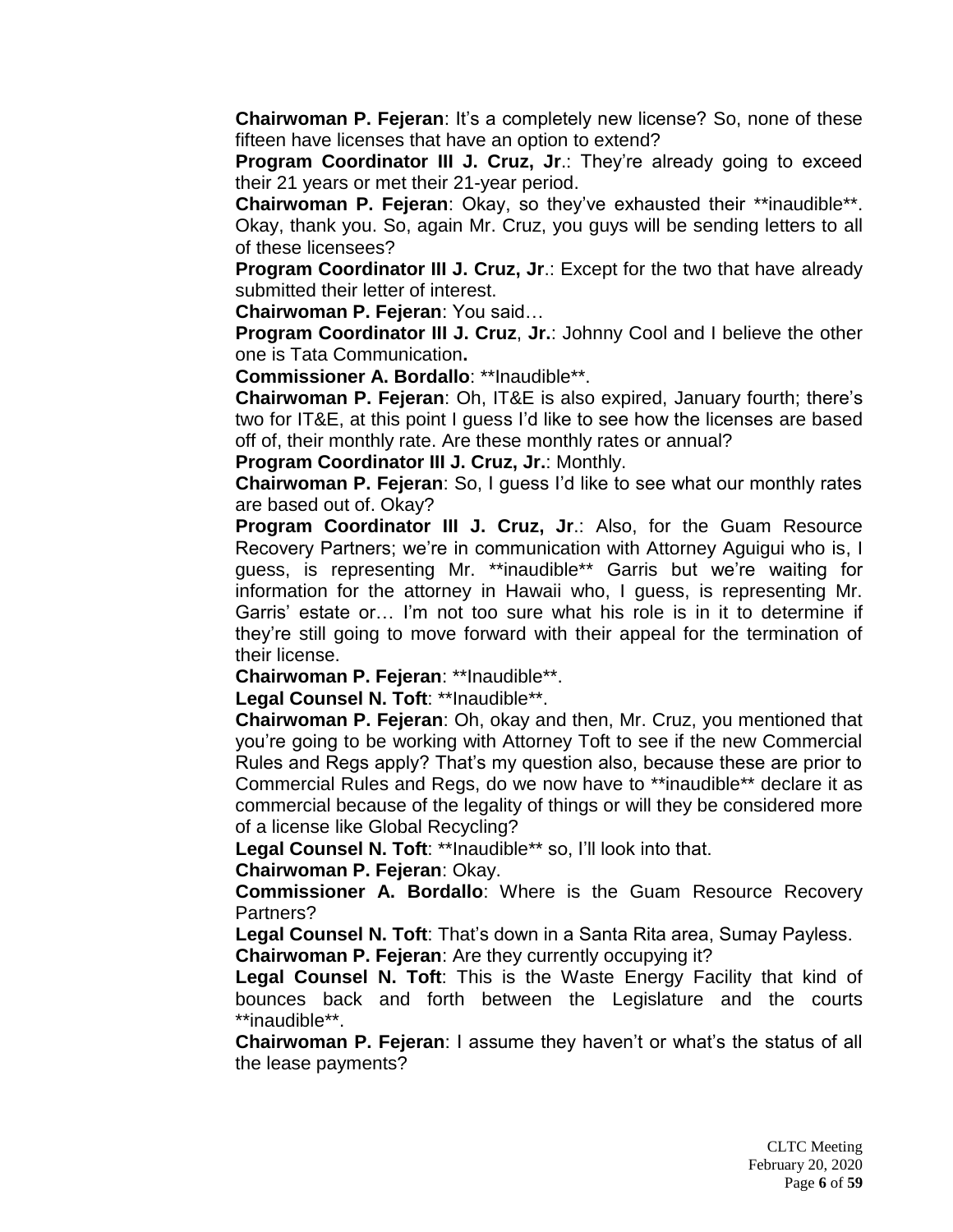**Program Coordinator III J. Cruz, Jr**.: If there was any payment that was made prior to prior to 2015 but as of 2015 to today no \*\*inaudible\*\* letters have been sent to Mr. Sablan who was the \*\*inaudible\*\*.

**Chairwoman P. Fejeran**: So, Guam \*\*inaudible\*\* partners apparently has a large sum due?

**Program Coordinator III J. Cruz, Jr**.: \*\*Inaudible\*\* over two hundred thousand dollars (\$200,000.).

**Chairwoman P. Fejeran**: Over two hundred thousand dollars (\$200,000.)**,** I guess, do you guys go through and determine the next steps of each of these licenses, if you could also provide the Commission with the history on their activity as our tenant; have they been paying on time, are there amounts due for \*\*inaudible\*\* etc.…

**Program Coordinator III J. Cruz, Jr**.: In regards to a statement from our financial system with QuickBooks, we can \*\*inaudible\*\* but we would have captured \*\*inaudible\*\* prior to that.

**Chairwoman P. Fejeran**: Prior to that, okay.

**Program Coordinator III J. Cruz, Jr**.: But it won't be detailed as \*\*inaudible\*\*.

**Chairwoman P. Fejeran**: Right, understood. Okay, yeah that will be helpful I think considering \*\*inaudible\*\* when can we expect to have a I guess a \*\*inaudible\*\* for this?

**Program Coordinator III J. Cruz, Jr**.: The next Board meeting.

**Legal Counsel N. Toft**: Yeah, we can \*\*inaudible\*\*.

**Chairwoman P. Fejeran**: Okay and at that meeting we'd also have clear guidance from what our next steps can be legally?

**Legal Counsel N. Toft**: \*\*Inaudible\*\*.

**Chairwoman P. Fejeran**: Okay, thank you. Does the Commission have any other questions? Alright, let's see the next item on the agenda is the Director's Report but I guess we'll leave that for him when he gets here. So, let's get down to Financial Report and I assume that's you, Mr. Cruz.

## **FINANCIAL REPORT**

#### **1. FY21 Budget**

**Chairwoman P. Fejeran**: Okay, I know in our packet we do have our FY21's Budget.

**Program Coordinator III J. Cruz, Jr.**: Madam Chair, before we go any further… **Chairwoman P. Fejeran**: Oh yeah, Mr. Chu.

**Program Coordinator III J. Cruz, Jr**.: Before we go into the 2021 Budget, I included a projection analysis for FY2020 just so we can an idea of our financial crisis that \*\*inaudible\*\* if it all projects out the way \*\*inaudible\*\*.

**Chairwoman P. Fejeran**: Really? Is that this one? Did you say, crisis?

**Program Coordinator III J. Cruz, Jr**.: Well not really a crisis but we'll be short. **All:** Laughing.

**Commissioner A. Santos**: Crisis.

**Chairwoman P. Fejeran**: Yeah. Okay.

**Program Coordinator III J. Cruz, Jr**.: Let me just soften it up.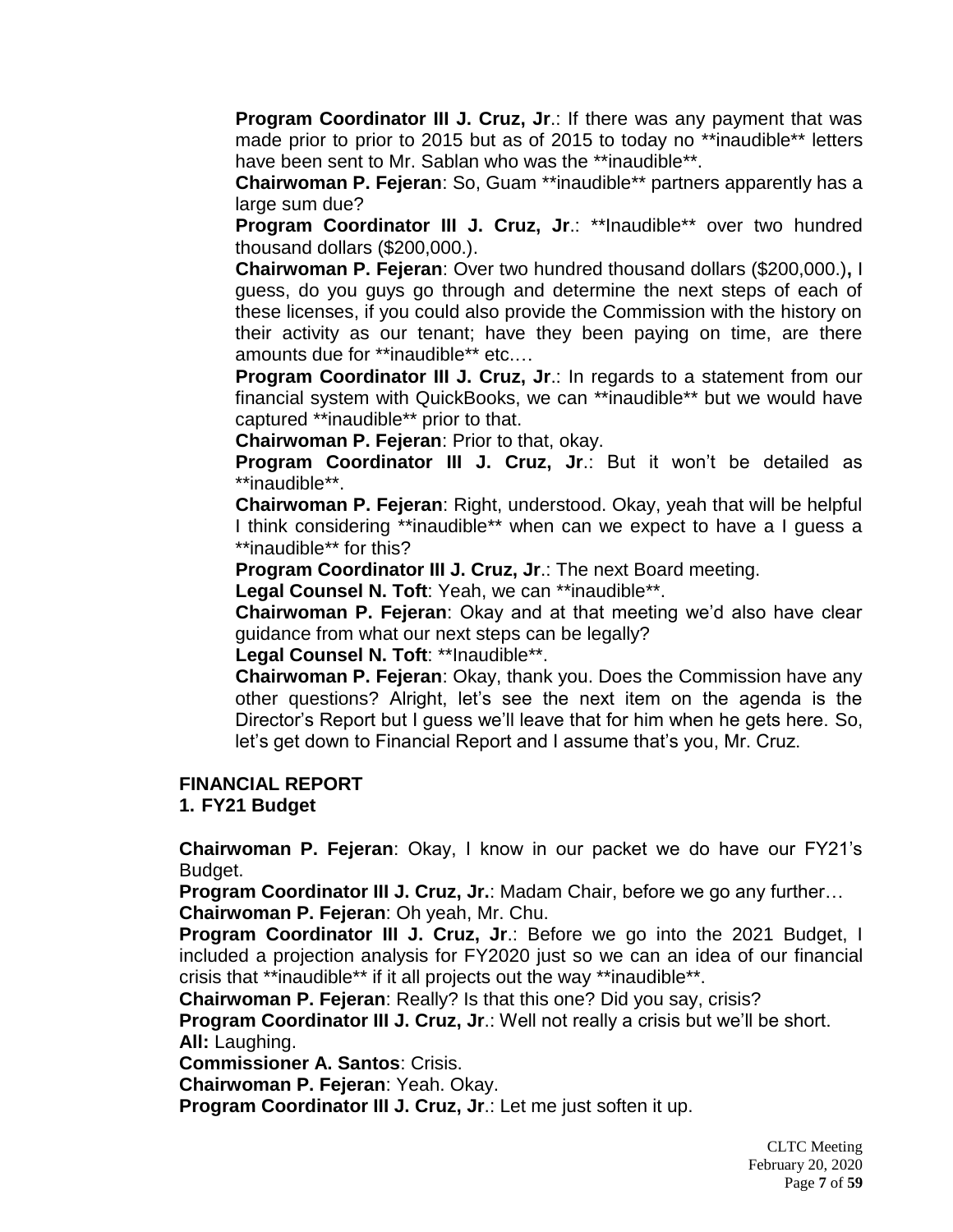**All**: Laughing.

**Program Coordinator III J. Cruz, Jr.**: So, on the bottom of our projection analysis you'll see the foot notes/notes these are all the operational costs that we project that we will be needing for the remainder of the fiscal year; we may have someone retiring that will affect our budget because we didn't budget for that.

**Chairwoman P. Fejeran**: A retiree?

**Program Coordinator III J. Cruz, Jr.**: We may.

**Chairwoman P. Fejeran**: If someone retires, how does that affect our budget? **Program Coordinator III J. Cruz, Jr.**: Because we have to payout their leave and depending on your retirement plan, like for the none base; you're allowed up to 320 of annual leave that you have annual leave to be paid out, so if the individual decides to retire before year end, that will be a big expenditure of this year FY2020.

**Chairwoman P. Fejeran**: I see. And that comes out of our budget not out of some Retirement Fund budget?

**Program Coordinator III J. Cruz, Jr.**: It comes out of ours, yeah. Aside from that, there are also benefits that are associated with that that need to be paid like Medicare and stuff like that. So, if you go to column M which is the projected lapse and shortfall; those numbers are associated with the various object classes that we have to the far left and if everything like I mentioned does occur that we've noted in our footnotes then we'll be short about eightyfour hundred dollars (\$8400.00.).

**Chairwoman P. Fejeran**: Okay.

**Program Coordinator III J. Cruz, Jr.**: And everything mentioned in our footnotes is the bare minimum of what we would need for the remainder of the year.

**Chairwoman P. Fejeran**: What is Active Directory?

**Program Coordinator III J. Cruz, Jr.**: That is something used when we log onto our system because we're still utilizing Land Management's server or their…

**Chairwoman P. Fejeran**: What are things that are crossed out in your notes, what does that mean?

**Program Coordinator III J. Cruz, Jr.**: If they have already been encumbered but we just crossed it out to….

**Chairwoman P. Fejeran**: To show that it was \*\*inaudible\*\* what is the program \*\*inaudible\*\* shared expense?

**Program Coordinator III J. Cruz, Jr.**: For the telephone, so we're still utilizing Department of Land Managements' telephone system, so our prorated share was based on the number of employees or the number of lines or extensions that we use.

**Chairwoman P. Fejeran**: So, eighty-four hundred (\$8,400.) short. Okay, is this the first year we're projecting we'll be short at the end of the year?

**Program Coordinator III J. Cruz, Jr.**: Yes, ma'am because this is going to be the first year that we have a retiree that I can remember.

**Chairwoman P. Fejeran**: Oh, I see.

**Commissioner A. Duenas**: Has the Director voiced this \*\*inaudible\*\*?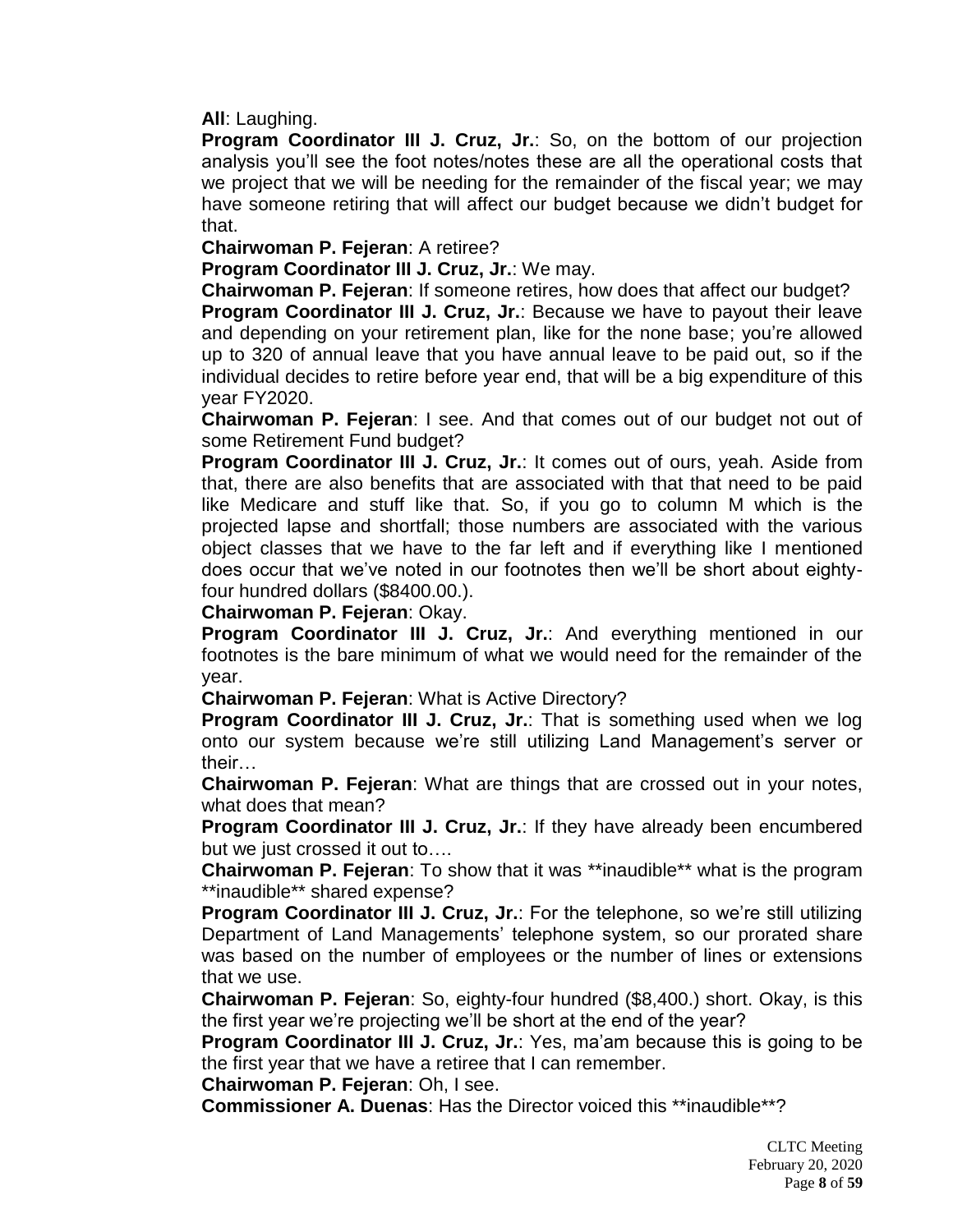**Program Coordinator III J. Cruz, Jr.**: Yes, he is going to… I think we're going to have a meeting with Ms. Duenas… Bertha…I think her name is Bertha, the Chief Fiscal Officer.

**Chairwoman P. Fejeran**: Oh, at Adelup?

**Program Coordinator III J. Cruz, Jr.**: Yes ma'am.

**Chairwoman P. Fejeran**: Let's say, all of these things do occur, what methods are there for us to stay afloat? Maybe another appropriation?

**Program Coordinator III J. Cruz, Jr.**: We'll request for another supplemental budget.

**Chairwoman P. Fejeran**: Supplemental budget appropriation? Is that the only option we have?

**Program Coordinator III J. Cruz, Jr.**: Yes ma'am, that's the only way for us to expend any money out of the operations fund is through appropriation. **Commissioner A. Bordallo**: Do you really keep track of monies (inaudible) in regards to \*\*inaudible\*\*.

**Program Coordinator III J. Cruz, Jr.**: Yes ma'am. Our financial system is QuickBooks so we monitor all our daily collections, we report monthly to the legislature and the Governor of our monthly revenues and we also provide the Board with our monthly collections.

**Chairwoman P. Fejeran**: So, refresh our memories, what monies goes into the Operations Fund?

**Program Coordinator III J. Cruz, Jr.**: The Operations Fund are any commercial license or lease that was executed prior to October 2015 or December 2015 I think it was… prior to the Enactment of the Creation of the Survey Infrastructure Fund. So, anything after October 2015 forward will be deposited into the Survey Infrastructure Fund. Although, the Survey Infrastructure Fund has restrictions and those restrictions are limited to Land Registration, surveying, mapping \*\*inaudible\*\* but there's nothing in the law or in the statutes that will allow us for operational cost.

**Chairwoman P. Fejeran**: So, of the Commercial Licenses or Leases prior to October 2015 that are going into this fund; are there any that are delinquent or would that even matter because it's only a set amount that's been appropriated for us to spend.

**Program Coordinator III J. Cruz, Jr.**: To use, yeah. I mean there are some that are delinquent like the GRRP and there are others that are maybe a month or two behind but usually they catch up towards the end of the year. But GRRP is the one commercial license that I mentioned earlier that we haven't received money from in years because the previous Board had terminated the lease and they had exercised their right for an appeal, unfortunately at that time we were not able to secure an attorney \*\*inaudible\*\* hearing officer.

**Commissioner A. Bordallo**: \*\*Inaudible\*\*.

**Chairwoman P. Fejeran**: What's our status for the Hearing Officer?

**Legal Counsel N. Toft**: So, in reviewing the statutes \*\*inaudible\*\* by CLTC it looks like it's not quite the same as the Triple A process, there's a specific statute in CHamoru Land Trust created by legislation that has the Board sit as the deciding body so it's going to be… I'm going to \*\*inaudible\*\* basically a step by step process for this but the decision looks like it should \*\*inaudible\*\* so that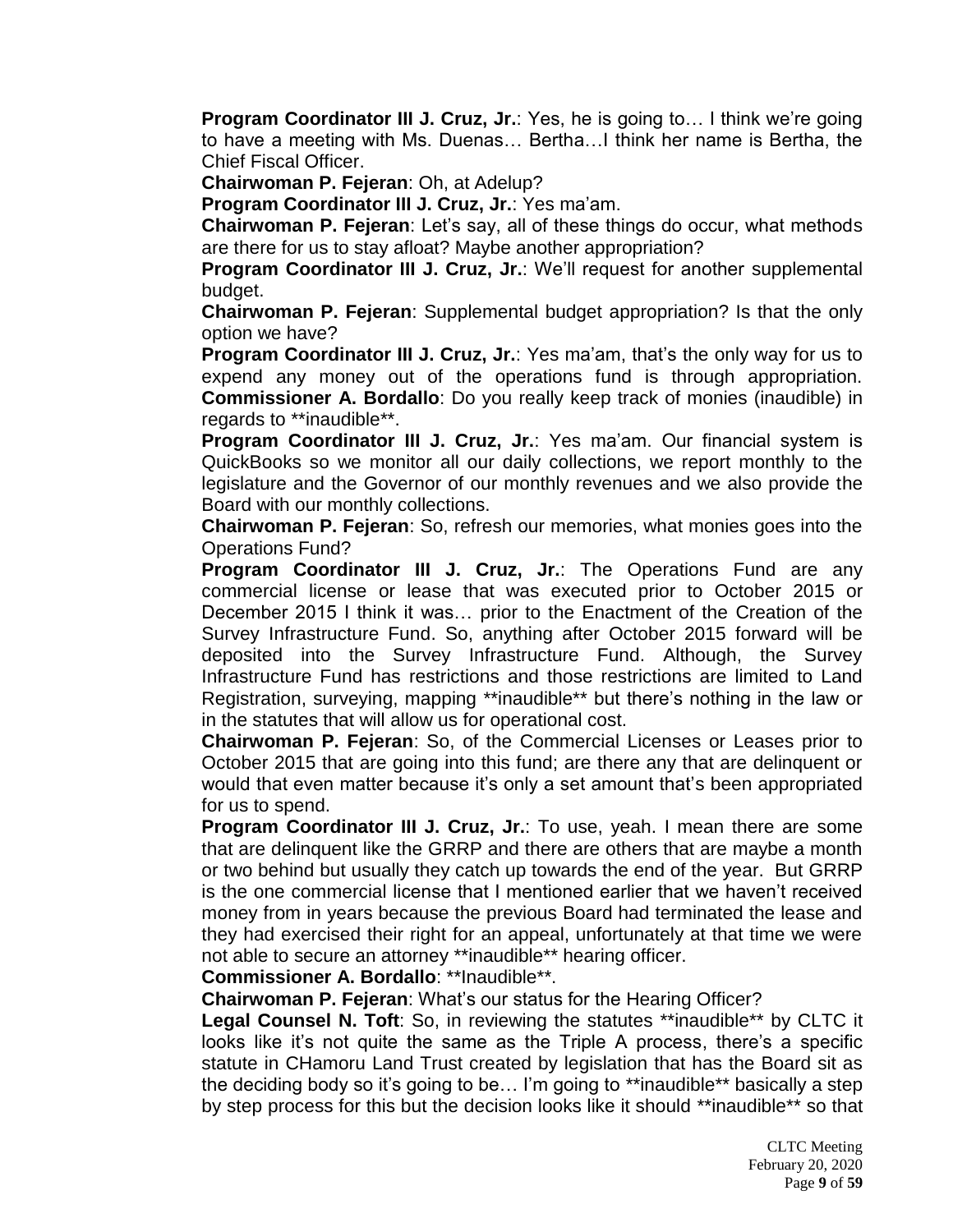CLTC employees would basically be \*\*inaudible\*\* the Board would be the deciding body and then the other side would be given due processes \*\*inaudible\*\* to present the case. So, I'll create a standard operating procedure for that and bring it up to the Board so that we are all on the same page as far as how these things are done and what needs to be done as far as step 1 \*\*inaudible\*\*.

**Chairwoman P. Fejeran**: Okay, and that SOP is for terminating…

**Legal Counsel N. Toft**: Termination of Leases, yeah. I mean, I don't think it's… I don't think it discriminates us to whether it's commercial or residential or agriculture \*\*inaudible\*\*.

**Chairwoman P. Fejeran**: Alright, termination and then based on that \*\*inaudible\*\*.

**Legal Counsel N. Toft**: I don't think we'll need a….

**Chairwoman P. Fejeran**: You don't think we need a hearing officer? **Legal Counsel N. Toft**: \*\*Inaudible\*\*.

**Chairwoman P. Fejeran**: Oh, interesting. Okay, yeah that'll be great because that would be a lot more…

Legal Counsel N. Toft: \*\*Inaudible\*\* the Board would be \*\*inaudible\*\* to listen to termination hearings and that will take up a lot of Board time and cost as well. **Chairwoman P. Fejeran**: Thank you for that update. Okay, alright, Mr. Cruz you can continue, I assume you're bring this to us to preface your 2021 budget. **Program Coordinator III J. Cruz, Jr.**: Yes ma'am.

**Chairwoman P. Fejeran**: Okay, go for it.

**Program Coordinator III J. Cruz, Jr.**: So, for FY2021, the Commission was issued a budget ceiling of one million two hundred sixty-three thousand six hundred and nine dollars (\$1,263,609.00) although forty-five thousand dollars (\$45,000.) of that budget ceiling appropriations or budget ceiling is coming from the General Fund. Nine hundred five thousand two hundred forty-one (\$905,241.00) in the Operations Fund and Three hundred thirteen thousand three hundred sixty-eight dollars (\$313,368.00) from the Survey & Infrastructure Development Fund. Prior to our receiving our budget ceiling our initial budget call packet we included the appropriation from the Survey & Infrastructure Development Fund only compliment the Operations Fund because we already knew that our budget ceiling from last year would be less this year because of our tracking of our collections. So, in our budget packet, the Budget Digest that says, \*\*inaudible\*\* summary under program; it looks something like this.

**Chairwoman P. Fejeran**: I see Budget Digest.

**Program Coordinator III J. Cruz, Jr.**: Then it'll say Program.

**Chairwoman P. Fejeran**: Program 104?

**Program Coordinator III J. Cruz, Jr.**: Yeah, 104, it's detailed of how we request our appropriations to be divide up.

**Chairwoman P. Fejeran**: So, this… sorry, I'm just trying to wrap my head around this process, so we submitted our proposed budget and then this is what was returned to us from BBMR?

**Program Coordinator III J. Cruz, Jr.**: The ceiling, yes.

**Chairwoman P. Fejeran**: The ceiling?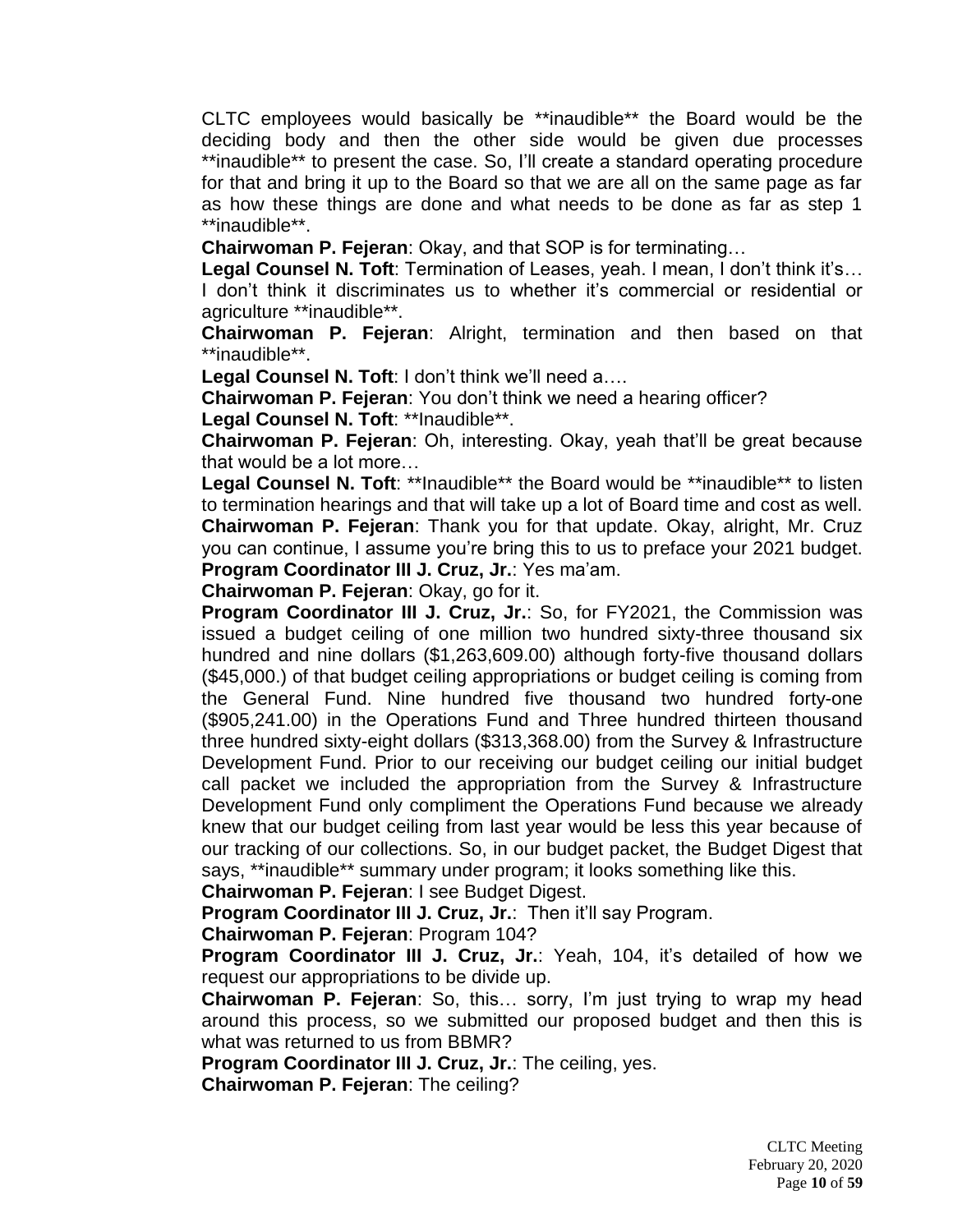**Program Coordinator III J. Cruz, Jr.**: Yeah, they gave us a ceiling. I didn't provide a copy.

**Chairwoman P. Fejeran**: Oh no, I'm just trying to understand. So, based on that ceiling, that's what this table comes from?

**Program Coordinator III J. Cruz, Jr.**: This is how we would request for to allocate our appropriations.

**Chairwoman P. Fejeran**: Oh that's how we request to allocate it, I see.

**Program Coordinator III J. Cruz, Jr.**: So for total personnel services, we would be spending eight hundred forty-six thousand six hundred forty-three dollars (\$846,643.00), for total operations we would be spending three hundred ninetynine thousand five hundred thirty-seven dollar (\$399,537.00) and for utilities seventeen thousand four hundred twenty-nine dollars (\$17,429.00). **Chairwoman P. Fejeran**: Okay, so for personnel it looks like we have, we're not increasing our FTE?

**Program Coordinator III J. Cruz, Jr.**: No, at the time that this was created we were given a guideline to follow so for any proposed staffing pattern the FTE's or the positions that we include in that staffing pattering would either be more bodies or FTE's that had a prior approval for recruitment so we…

**Chairwoman P. Fejeran**: So you weren't able to create like new position to be funded and filled?

**Program Coordinator III J. Cruz, Jr.**: Not for 2021 but currently we are in the process of creating the new positions, I've been communicating with DOA and they've been able to provide guidance on the steps that we can take.

**Chairwoman P. Fejeran**: Okay, so this Org. Chart that was included in our packet…

**Program Coordinator III J. Cruz, Jr.**: It will be updated.

**Chairwoman P. Fejeran**: So this was our hopeful one?

**Program Coordinator III J. Cruz, Jr.**: Not necessary, maybe prior to creation for the request of new positions, we'll be adding more or we'll be adding more proposed positions

**Chairwoman P. Fejeran**: Okay, so this Org. Chart is going to change to match what's existing \*\*inaudible\*\*?

**Program Coordinator III J. Cruz, Jr.**: To include with the proposed

**Chairwoman P. Fejeran**: But that's 2021, wait, this is 2021.

**Program Coordinator III J. Cruz, Jr.**: This Org. Chart was created prior to us creating of new positions, like Trust Administrator position, we're also looking at a Board Secretary position so that will all be \*\*inaudible\*\* in our updated Org. Chart.

**Chairwoman P. Fejeran**: And then that will also be reflected in the budget digest?

**Program Coordinator III J. Cruz, Jr.**: No, in our staffing pattern.

**Chairwoman P. Fejeran**: In our staffing pattern.

**Program Coordinator III J. Cruz, Jr.**: If they are all approved.

**Chairwoman P. Fejeran**: If they are all approved? Okay so you have to get it through approval?

**Program Coordinator III J. Cruz, Jr.**: Through DOA.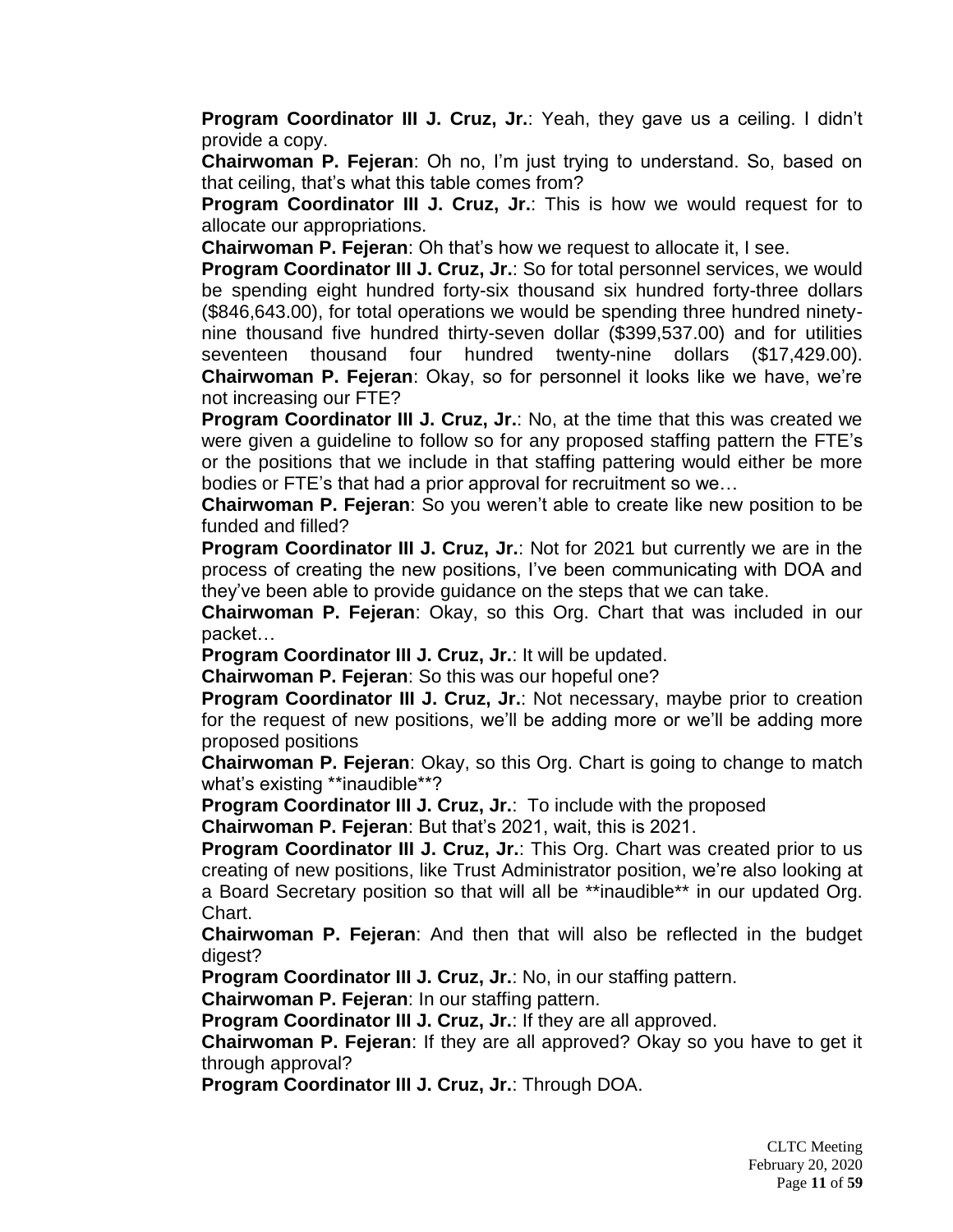**Chairwoman P. Fejeran**: And will that be done… do you think that could be done in time for this 2021 budget?

**Program Coordinator III J. Cruz, Jr.**: It may be completed but if we don't display our ability to increase our collection, we may not be able to fund it. **Chairwoman P. Fejeran**: Okay.

**Program Coordinator III J. Cruz, Jr.**: But it will be there and created until such time we're able to identify funding for the new positions.

**Chairwoman P. Fejeran**: Okay because I know that staffing is going to be an issue considering the immense amount of the land inventory that the staff has to manage. We're so severely understaffed. You know it's a huge burden so if we can get some more full-time positions to support current operations, that should be priority for us right now.

**Program Coordinator III J. Cruz, Jr.**: That'll leave us to item number two in our financial report.

**Chairwoman P. Fejeran**: Item number two? Oh yeah. Okay, sorry going back to the budget digest, I think this is the first time I've seen any appropriation from the General Fund for Land Trust.

**Program Coordinator III J. Cruz, Jr.**: I believe so, if I remember correctly.

**Chairwoman P. Fejeran**: I believe it's time that the General Fund \*\*inaudible\*\* the government agency that was created you know we just went through this federal law suit claiming that the Land Trust is racist and all of that and as you know the Commission has explained. We're settling the law suit basically showing that this is not a racist program, it's a land restoration program so I think it's only right that the Government of Guam take its part to fund the program and help the program get to where it really needs to be because there's thousands of people that are going to benefit from this program, if we do thing right and you know have the right… stronger team more people to manage it. Okay, so I appreciated that you guys are doing your job but \*\*inaudible\*\* General Fund appropriations.

**Program Coordinator III J. Cruz, Jr.**: That was awarded to us through BBMR. **Chairwoman P. Fejeran**: It was?

**Program Coordinator III J. Cruz, Jr.**: Or granted.

**Chairwoman P. Fejeran**: Okay well that's good.

**Program Coordinator III J. Cruz, Jr.**: And also for FY2021 budget just to inform the Board, we identified to set aside or to allocate some money for surveying and land registration which you can see in our schedule or in BBMR Document 96A, it looks something like this.

**Chairwoman P. Fejeran**: I guess my question is this, why is registration coming out of Land Trust monies and not the General Fund monies or Land Management monies?

**Program Coordinator III J. Cruz, Jr.**: Well the cost of registering our property, I guess would fall under the Commission and the reason why we included it in the CHamoru Land Trust Survey and Infrastructure Fund because of the restriction of the fund of what kind of expenditures that could be expended using the fund, land registration was one of the items. But to answer your question, I guess because it's in our inventory the unregistered property that would be registered, we would have to pay fees to Land Management like an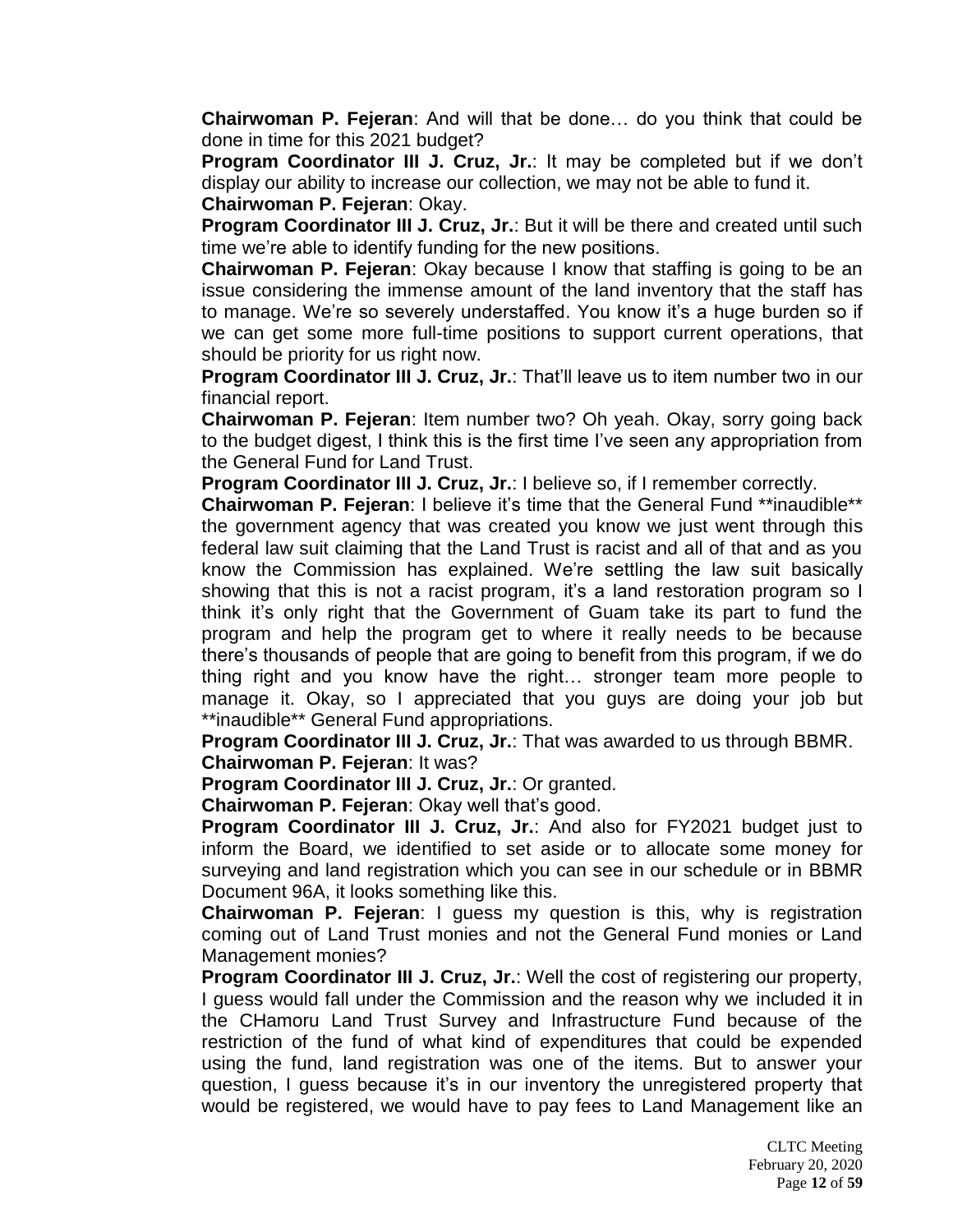abstracting fee or if there's like no map, we're going to need a land registration map….

**Chairwoman P. Fejeran**: Okay, I see the Land Registration is about four thousand four hundred two dollars (\$4402.00) and then forty-one thousand fiftyfour dollars (\$41,054.00) for Surveying, is this the first time we're putting those two line items in our budget.

**Program Coordinator III J. Cruz, Jr.**: From what I remember, I believe so. **Chairwoman P. Fejeran**: Um…

**Program Coordinator III J. Cruz, Jr.**: If you look to the right of FY2021 request, you'll see FY2020 so in 2020, we didn't.

**Chairwoman P. Fejeran**: Zero?

**Program Coordinator III J. Cruz, Jr.**: Yes.

**Chairwoman P. Fejeran**: I guess my concern for paying for Land Registration is I don't think that was the intent of setting up the Land Trust by moving it into Land Trust inventory, I don't think that the Government of Guam expected the CHamoru Land Trust to pay for registration of land that should have happened before putting it into land trust inventory; that's one, and two I mean Land Registration should have been \*\*inaudible\*\* I wonder if there's something in the enabling legislation that can affix to that \*\*inaudible\*\*?

**Program Coordinator III J. Cruz, Jr.**: No.

**Chairwoman P. Fejeran**: \*\*Inaudible\*\* about registering land or nothing…

**Program Coordinator III J. Cruz, Jr.**: No.

**Commissioner A. Bordallo**: It's one Government.

**Chairwoman P. Fejeran**: It's one Government, yeah.

**Program Coordinator III J. Cruz, Jr.**: Understood.

**Chairwoman P. Fejeran**: Does Land Management have other Government properties that they have to register?

**Legal Counsel N. Toft**: All of the unregistered ones I believe are under the control of CLTC. I don't think there is… well they'll either be with CLTC or Ancestral Lands or potentially like Guam Power or other agencies that already has their plan to have it registered by the time they've acquired the land.

**Chairwoman P. Fejeran**: I don't know if BBMR would go for it but maybe we can move that into the General Fund appropriations for Land Registration

**Program Coordinator III J. Cruz, Jr.**: I don't know. We can but our issue is or the way that we created our budget was like for instance, the Survey and Infrastructure has a restriction so initially in 2020 if we go back to our Staffing Pattern you'll see all 14 of us are funded under the Operations Fund but for this year because our Operations Fund we were only given a ceiling of Nine hundred five thousand two hundred forty-one (\$905,241.00) just our salaries alone with all fourteen of us is about eight hundred sixty some thousand that I mentioned so that'll leave no money for rental. For rental, we pay about a hundred twenty-four I believe a year, a hundred twenty-four thousand (\$124,000.) so the difference between that is insufficient so what we had to do was we had to move our Engineering Techs from the Operations Fund to the Survey Infrastructure Fund and we were able to justify because they perform the surveys which would free up for our building rental.

**Chairwoman P. Fejeran**: Okay so \*\*inaudible\*\*.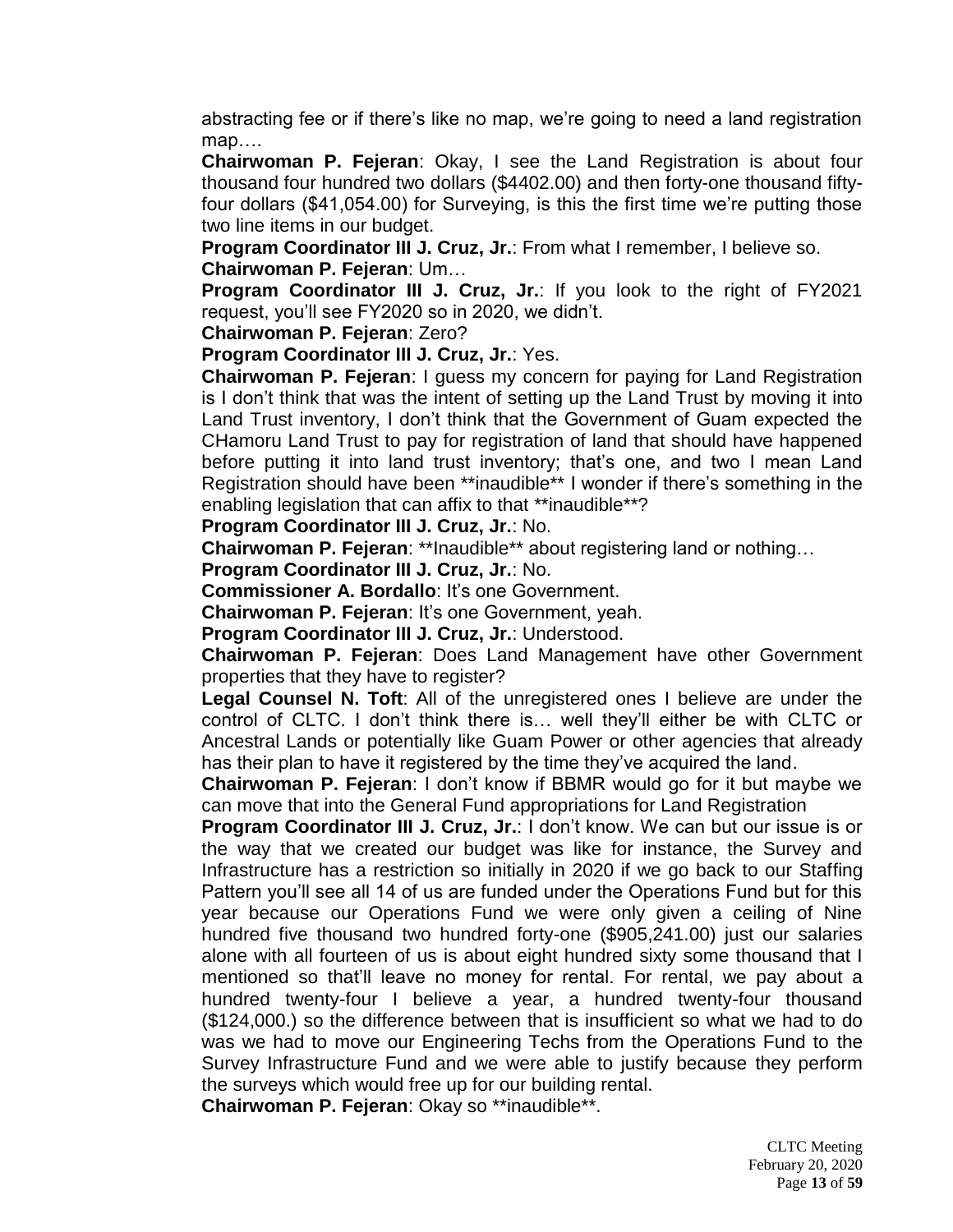**Program Coordinator III J. Cruz, Jr.**: Thanks.

**Chairwoman P. Fejeran**: We don't want to mess with that then.

**Program Coordinator III J. Cruz, Jr.**: (Laughing) please don't.

**Chairwoman P. Fejeran**: Okay, was there anything else for the 2021 Budget? **Program Coordinator III J. Cruz, Jr.**: That's all. I mean, we can go over it but that's going to be in cumbersome take a lot of time.

**Chairwoman P. Fejeran**: Yeah.

**Program Coordinator III J. Cruz, Jr.**: I just wanted to highlight the…

**Chairwoman P. Fejeran**: Yeah, okay. Does the Commission have any questions regarding the budget?

**Commissioner A. Bordallo**: \*\*Inaudible\*\*?

**Chairwoman P. Fejeran**: Yeah. Commissioner Bordallo said where we are going to get that eight thousand \*\*inaudible\*\*?

**Program Coordinator III J. Cruz, Jr.**: Director Hattig is going to be working on that.

**Chairwoman P. Fejeran**: The Director is working on that.

**Program Coordinator III J. Cruz, Jr.**: (Laughing) yeah.

**Chairwoman P. Fejeran**: Okay, got it. We'll work on him when he gets in. Okay, alright so is FY2021 Budget agenda item completed?

**Program Coordinator III J. Cruz, Jr.**: Yes ma'am.

**Chairwoman P. Fejeran**: So now, Recommendation for changes to law for financial solvency. I know this is one that we had on the agenda and I'm eager to really look at it and hopefully have the Commission take some action. I don't know if we have another packet.

**Program Coordinator III J. Cruz, Jr.**: There is.

**Chairwoman P. Fejeran**: From last meeting, right?

**Program Coordinator III J. Cruz, Jr.**: Today they should have given you an updated report.

**Chairwoman P. Fejeran**: Oh yes, here it is.

## **Financial Report**

## **2. Recommendations for changes to law for financial solvency**

**Program Coordinator III J. Cruz, Jr.**: So, we've been presenting or we've been mentioning that by FY2026, the Operations Fund… we'll run out of money even with the reduced award or budget ceiling for 2021 it maybe only... instead of us running out of money in January of that year, we'll run out of money in August, so hundred thousand (\$100,000.00) wasn't really much of a difference. We've reviewed current statute and we've consulted with Attorney Toft into our recommendations so to address the concern of the financial stability of the Operations Fund, we made a couple of recommendations. Recommendation one, is to amend section four of Public Law 33-102 to read "deposit the funds into CHamoru Land Trust Fund the Operations Fund", so any fund received shall be deposited into CHamoru Land Trust Fund created by Public Law. B., amend section three subsection 75124 a., to a Public Law 33-90 to read "proceeds to read commercial licenses or leases executed after October 2015 up until FY2020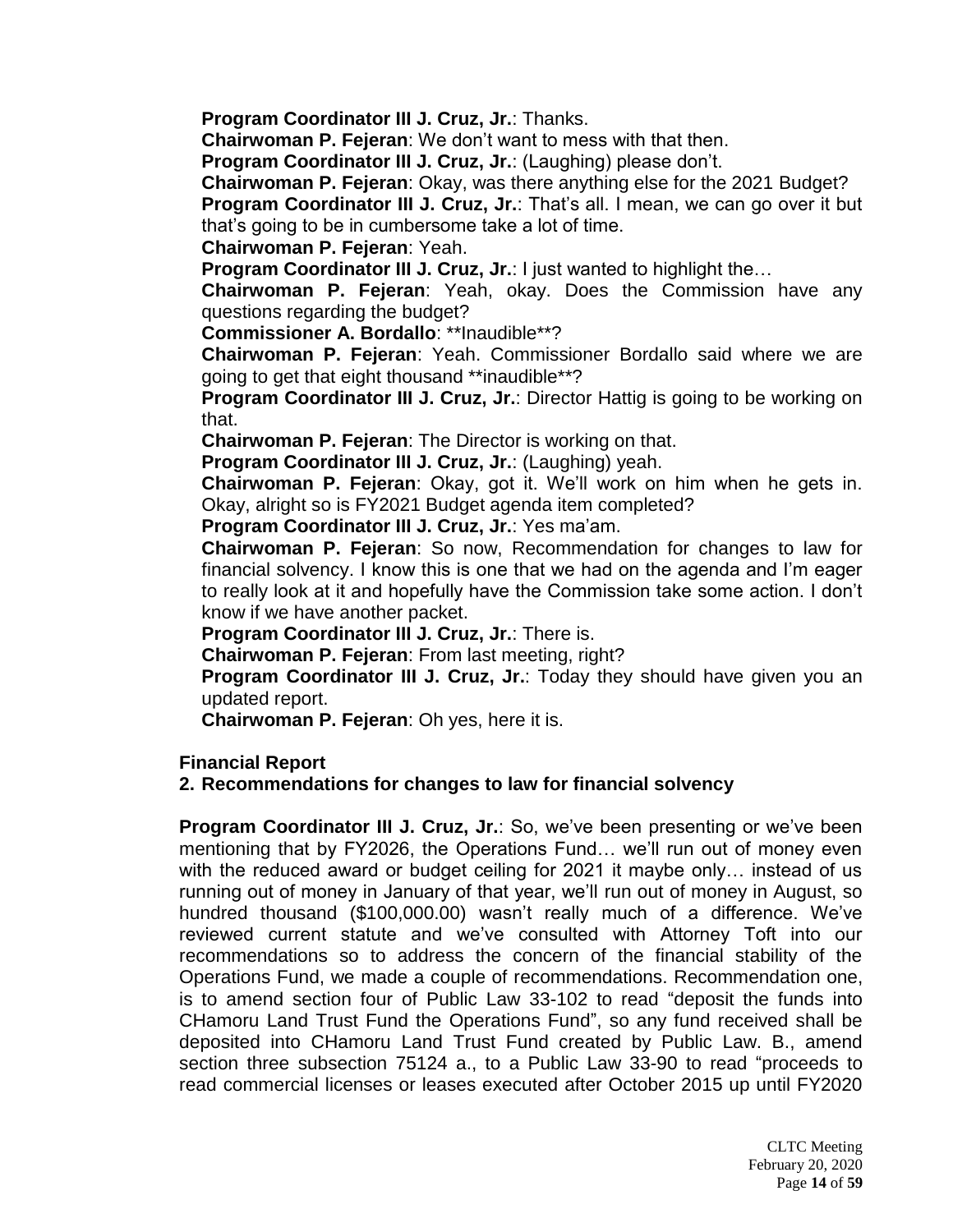and to the CHamoru Land Trust Operations Fund thereafter". This is related to our Commercial Licenses.

**Chairwoman P. Fejeran**: So the existing law, Public Law 33-90 says it will be deposited into the Survey and Infrastructure Fund or like a whole bunch of different funds but now we're saying no, that's going fall until the end of 2020 and after that it's all going to be funneled back to operations.

**Program Coordinator III J. Cruz, Jr.**: CHamoru Land Trust Operations Fund and there's item C, to amend section two subsection 75122b., \*\*inaudible\*\* Public Law 33-95 which is the public law that created our Commercial Rules and Regs so that section of the law currently reads; "notwithstanding subsection 75105b of Chapter 75 Title 21 Guam Code Annotated; all income arising out of any lease or license of those properties declared in this subsection shall be credited to and deposited in the CHamoru Land Trust Survey and Infrastructure Fund until 2020 and to the CHamoru Homeland Fund thereafter". So, we're requesting to amend that section to read what I read previously so all funds would go into the Operations Fund and then recommendation two, would be to amend statutes that relate to CHamoru Land Trust Survey and Infrastructure Fund which is really just one recommendation to add the verbiage for the administrative and operational financial support of these efforts would allow us to expend money related to operational administrative support. Although either which recommendation the Board should decide to go turning on the faucet to one and closing the faucet to the other will eventually cause the other to run out of money so the funding source will come to a hole.

**Chairwoman P. Fejeran**: Okay, I appreciate your outcome here if you could just read that for the record.

**Program Coordinator III J. Cruz, Jr.**: Recommendation one will prevent the CHamoru Land Trust from becoming broke in FY2026. Recommendation one will be a long term solution to ensure that the operations fund will have a reliable revenue source to meet the current operation needs and any future growth; although, recommendation one it will terminate any future revenue sources for the CHamoru Land Trust Survey and Infrastructure Fund. Recommendation two would allow for CLTC to shift and pay for any administrative and operational expenses as a result the financial \*\*inaudible\*\* and operational fund will decrease although as current licenses and leases expire, the operation, the CHamoru Land Trust Operations Fund revenue resources will decrease and by FY2038 the Operations Fund is projected to generate about three hundred eighty-eight thousand three hundred fifty seven dollars (\$388,357.00) in the subsequent fiscal year the Operations Fund is projected to generate one hundred thirty-one thousand fortyfive dollars (\$131,045.00) and by 2040, the Operations Fund is projected to generate only about three thousand six hundred twelve dollars (\$3,612.00) and it will continue to decrease.

**Chairwoman P. Fejeran**: Okay but those projections for 2038 – 2040, those don't include new leases, right? That's just based on our existing leases?

**Program Coordinator III J. Cruz, Jr.**: No, because of our current statutes and these projections were done based on cash received of the current leases that we have and their terms and payments.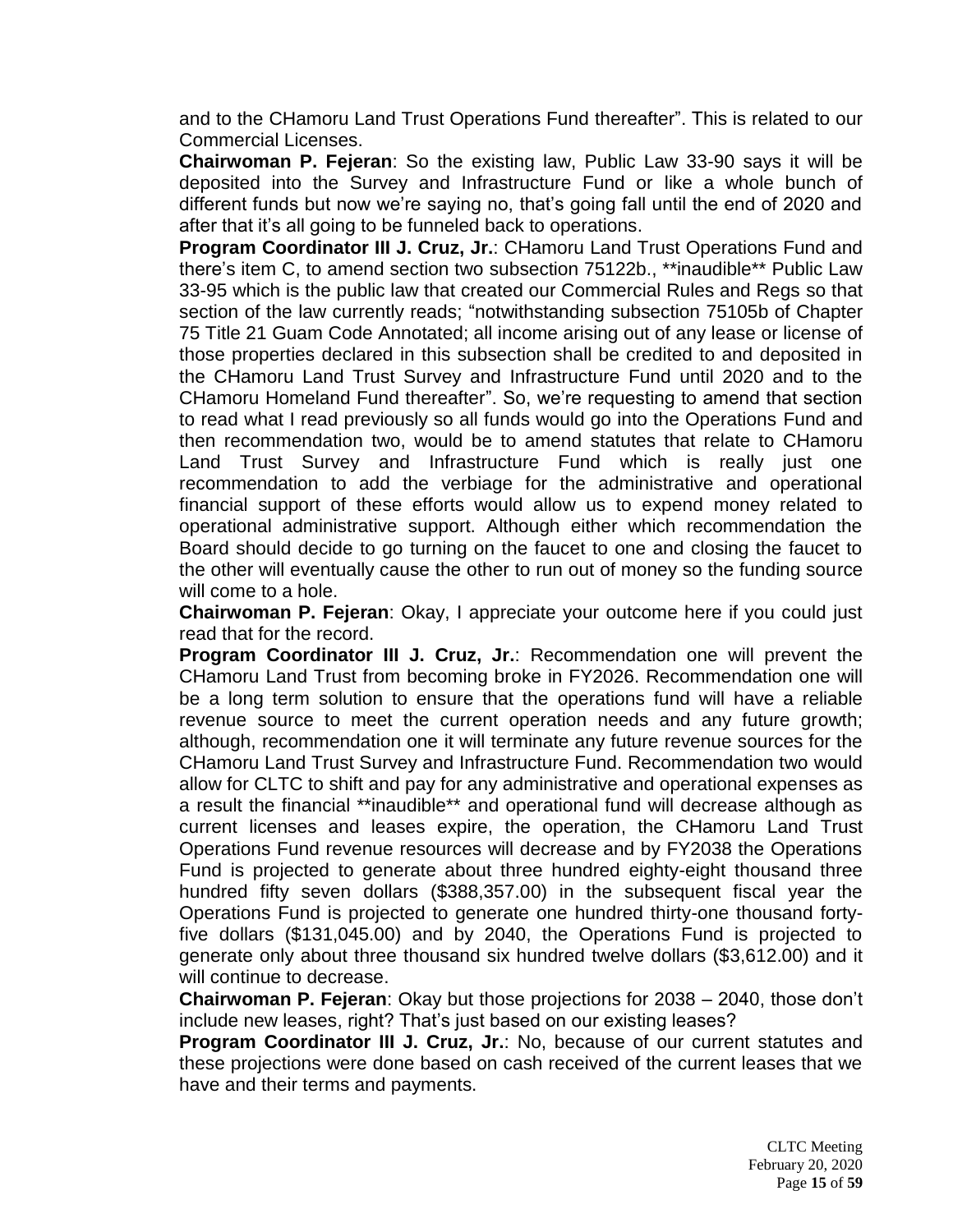**Chairwoman P. Fejeran**: Okay, my question is under your recommendation 1c, you see recommendation 1a, b and c, and it should have all three components.

**Program Coordinator III J. Cruz, Jr.**: Yes. The recommendation (a) is related to the dollar a year payments for the leases, right now all lease payments are going into the Survey and Infrastructure Fund.

**Chairwoman P. Fejeran**: Oh so this is for the ninety-nine dollar (\$99.00) a year lease payments.

**Program Coordinator III J. Cruz, Jr.**: Yes.

**Chairwoman P. Fejeran**: Okay and b?

**Program Coordinator III J. Cruz, Jr.**: B and c relate to Commercial licenses or leases executed after October 2015.

**Chairwoman P. Fejeran**: My question is for c, that's section two subsection 75122b, five, yeah so that would redirect the money…let's see…

**Program Coordinator III J. Cruz, Jr.**: From the Home Loan Fund into the Operations Fund.

**Chairwoman P. Fejeran**: Okay, so the Home Loan Fund that's not an active fund right now?

**Program Coordinator III J. Cruz, Jr.**: Currently, no.

**Chairwoman P. Fejeran**: But we do have the Loan Guaranty Fund?

**Program Coordinator III J. Cruz, Jr.**: Loan Guaranty Fund

**Chairwoman P. Fejeran**: Loan Guaranty Fund is the one where that's our pot of money to ensure that the lending institutions are have the ability to pay should one of their loan holders…

**Program Coordinator III J. Cruz, Jr.**: Default.

**Chairwoman P. Fejeran**: Right, default. Okay and the Home Loan Fund is was originally established for what? To be a pot of money to \*\*inaudible\*\*?

**Program Coordinator III J. Cruz, Jr.**: To issue the loans.

**Chairwoman P. Fejeran**: To issue the loans?

**Program Coordinator III J. Cruz, Jr.**: Yeah at a certain amount.

**Chairwoman P. Fejeran**: Okay, if we make this change that says it doesn't go into the Home Loan Fund, it goes into the Operations Fund it does the Commission have the ability to move money if we want to from Operations Fund into the Home Loan Fund?

**Program Coordinator III J. Cruz, Jr.**: No.

**Chairwoman P. Fejeran**: We wouldn't?

**Program Coordinator III J. Cruz, Jr.**: It's restricted too. All of CHamoru Land Trust Funds are restricted for a certain purpose.

**Chairwoman P. Fejeran**: So we would have to identify another funding source if we want to fund the Home Loan Fund?

**Program Coordinator III J. Cruz, Jr.**: Yes, ma'am.

**Chairwoman P. Fejeran**: I see.

**Commissioner A. Bordallo**: \*\*Inaudible\*\*.

**Program Coordinator III J. Cruz, Jr.**: Currently the CHamoru Land Trust has one TCD which is part of the Loan Guaranty Fund which we're required to an agreement with I believe the US SBA to put aside at least five thousand dollars (\$5,000.00) which we have already.

**Commissioner A. Bordallo**: Is it getting interest?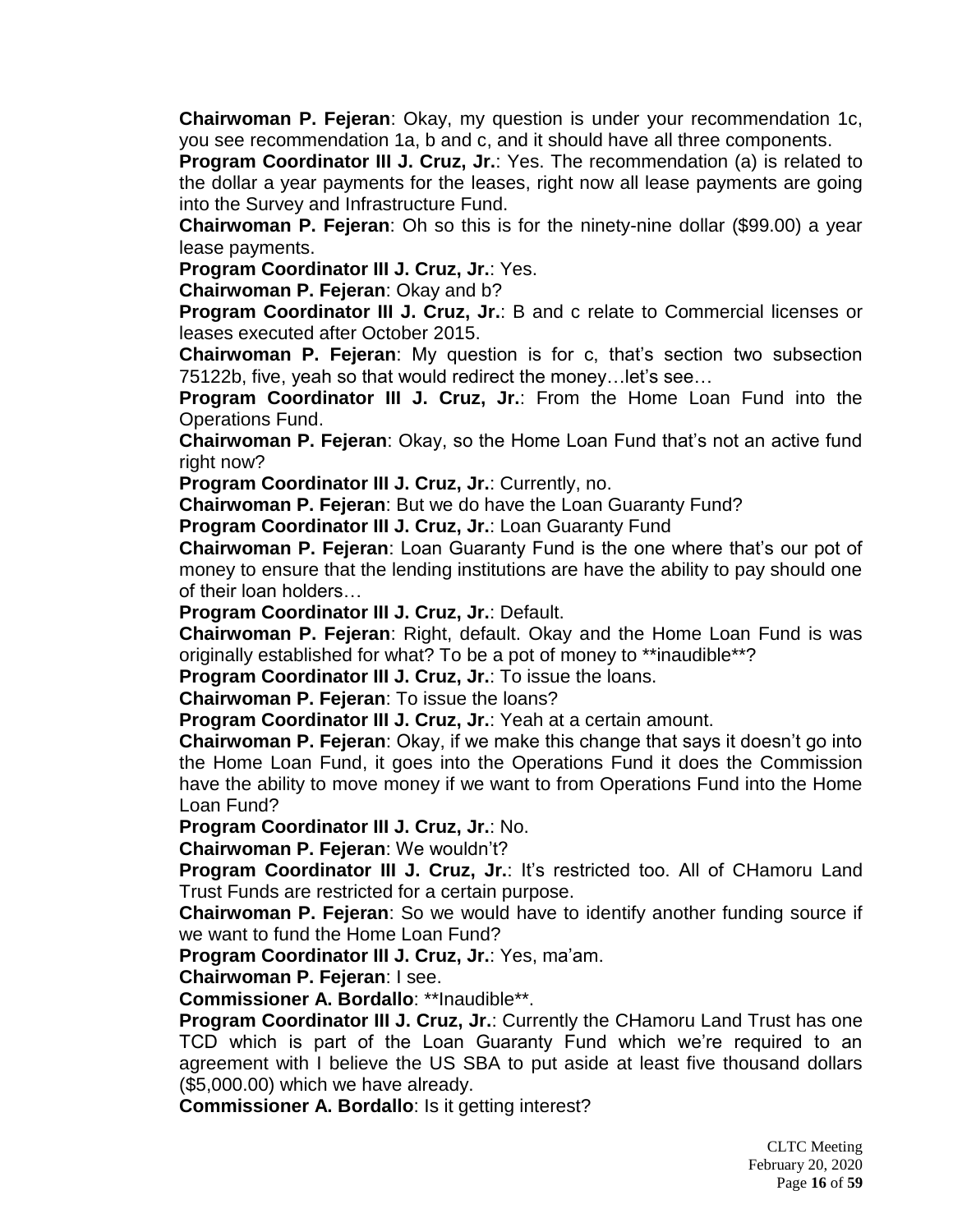**Program Coordinator III J. Cruz, Jr.**: The TCD is getting interest but it's very minimal earning interest.

**Commissioner A. Bordallo**: \*\*Inaudible\*\*.

**Program Coordinator III J. Cruz, Jr.**: I don't recall what we are but we are earning interest.

**Chairwoman P. Fejeran**: Isn't there a large sum of money that was never deposited into our Land Trust Funds and it was \*\*inaudible\*\* General Fund money.

**Program Coordinator III J. Cruz, Jr.**: If I remember correctly it was in FY2017 when we applied the GASB 34 and what that is that any money that was I guess you could say was borrowed from another entity and is not repaid in a certain timeframe and also considering the condition of the economy and at that time GovGuam wasn't doing so well and it was compounded I think it was four years I believe so we had to exercise and record and recognize GASB 34. If we didn't our financial statements wouldn't have been prepared with the different GASB standards and we wouldn't have gotten a clean audit.

**Chairwoman P. Fejeran**: And that's about six hundred thousand dollars (\$600,000.00)?

**Program Coordinator III J. Cruz, Jr.**: Yes ma'am. We've already written that off our books.

**Chairwoman P. Fejeran**: But that doesn't mean we can't still get it back, right? And I know last year we wrote a letter to Adelup requesting that they put our money back in our funds but…

**Program Coordinator III J. Cruz, Jr.**: It's a permanent transfer out but if God...some type of money drops in our bucket then we can account for it, no problem.

**Chairwoman P. Fejeran**: If we had that money, would we be in this situation today?

**Program Coordinator III J. Cruz, Jr.**: What do you…?

**Commissioner A. Bordallo**: \*\*Inaudible\*\*.

**Chairwoman P. Fejeran**: To return it, ask the Legislature.

**Commissioner A. Bordallo**: \*\*Inaudible\*\*.

**Program Coordinator III J. Cruz, Jr.**: You can try but the six hundred some thousand was committed to total three hundred some from Survey & Infrastructure Fund and three hundred some from the Loan Guaranty.

**Chairwoman P. Fejeran**: Oh, the Loan Guaranty.

**Program Coordinator III J. Cruz, Jr.**: Yeah, it wasn't from the Operations Fund so we will still be in the same predicament that we are in today.

**Chairwoman P. Fejeran**: Okay got it but, I still say we go after that money that was Land Trust money that was supposed to be used for Land Trust purposes. **Commissioner A. Bordallo**: Well you know the Port Authority has \*\*inaudible\*\* in the past has given Government of Guam two million dollars (\$2,000,000.00) for infrastructure so if you could try to get some money from you know the autonomous agency for infrastructure that's where the Legislature can help us instead of us spending money for infrastructure. \*\*Inaudible\*\*.

**Chairwoman P. Fejeran**: I like that idea. I like all the ideas. Alright I think maybe we need to reopen that request but I believe regarding that six hundred thousand I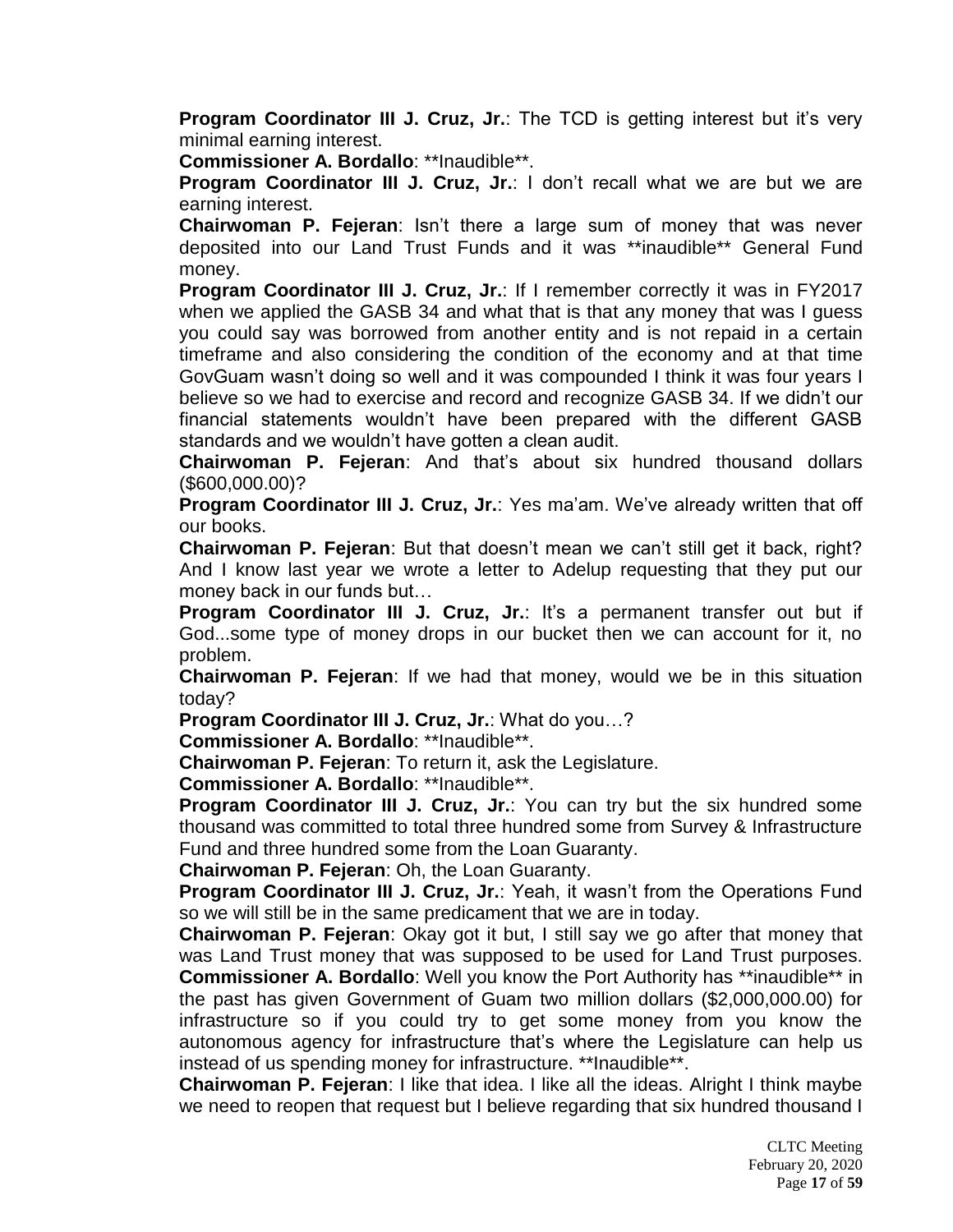think at a previous meeting the Director said he would follow up on that so I'm going to put that on the Director's to do list. So now going back to the recommendations, the purpose is to keep the CHamoru Land Trust fund funded so that we could stay in operations, right? Recommendation one, well actually if we look at recommendation two allowing us to use some Land Trust Survey & Infrastructure fund for administration operational and financial support although that does I don't know, for me it looks like it's a good option but I also know the Survey& Infrastructure Fund was established with very tight restrictions so that it would only be used for these purposes, for the Survey and Infrastructure purposes. I'm kind of hesitant about changing that now. I think recommendation 1a, the ninety-nine dollar (\$99.00) lease payments I think that makes sense to be deposited into our Operations Fund, I know it's just pennies right compared to what we need and then b, what are the Commercial lease and licenses executed after 2015, October 2015 up to FY2020? What is that amount because that one will still go to Survey and Infrastructure, right?

**Program Coordinator III J. Cruz, Jr.**: Yes. If I'm not mistaken it's only about twelve thousand dollars (\$12,000.00) annually, a little over twelve thousand but if the… because GEDA has already published some of our commercial properties if that was executed prior to September 30, 2020, that would also be included.

**Chairwoman P. Fejeran**: Okay. That's wishing. I don't know… considering how things move really through government, I don't see that happening. So that would mean \*\*inaudible\*\* stays this way, that would mean twelve thousand (\$12,000.00) is deposited annually to Survey and Infrastructure Fund?

**Program Coordinator III J. Cruz, Jr.**: For the next fifteen twenty years but just remember that's there's escalations so that would increase.

**Chairwoman P. Fejeran**: But that's also pennies, right? The Survey and Infrastructure fund can also get money from the sale of bull cart trails.

**Program Coordinator III J. Cruz, Jr.**: Bull cart trails and that wasn't mentioned in our recommendation just to leave it as is. So there's some sort of funds coming from somewhere. But also the CHamoru Land Trust Fund we can always put in for instance for survey as a line item like \*\*inaudible\*\* budget form 96A we can put for surveying and we can allocate request… request to allocate this much money.

**Chairwoman P. Fejeran**: Okay so we can allocate still even though the money is not in the Survey and Infrastructure Fund, we have in Operations Fund, we can still allocate \*\*inaudible\*\*.

**Program Coordinator III J. Cruz, Jr.**: Yes, but if something should arise that's unforeseen then we might have to allocate that money from surveying to the issue that it arose so that's only difference.

**Chairwoman P. Fejeran**: Okay, alright and then C, C is just funneling the money from the Land Trust Operations Fund and not from the Home Loan Fund, right. Okay. Sorry going back to recommendation number two, if that is added for the Administration Operations and Financial Support of those efforts if that language is added, I think you explained previously that the Land Trust Survey & Infrastructure Fund can be spent by the Commission.

**Program Coordinator III J. Cruz, Jr.**: We don't need an appropriation.

**Chairwoman P. Fejeran**: We don't need an appropriation?

**Program Coordinator III J. Cruz, Jr.**: Yes, through resolution.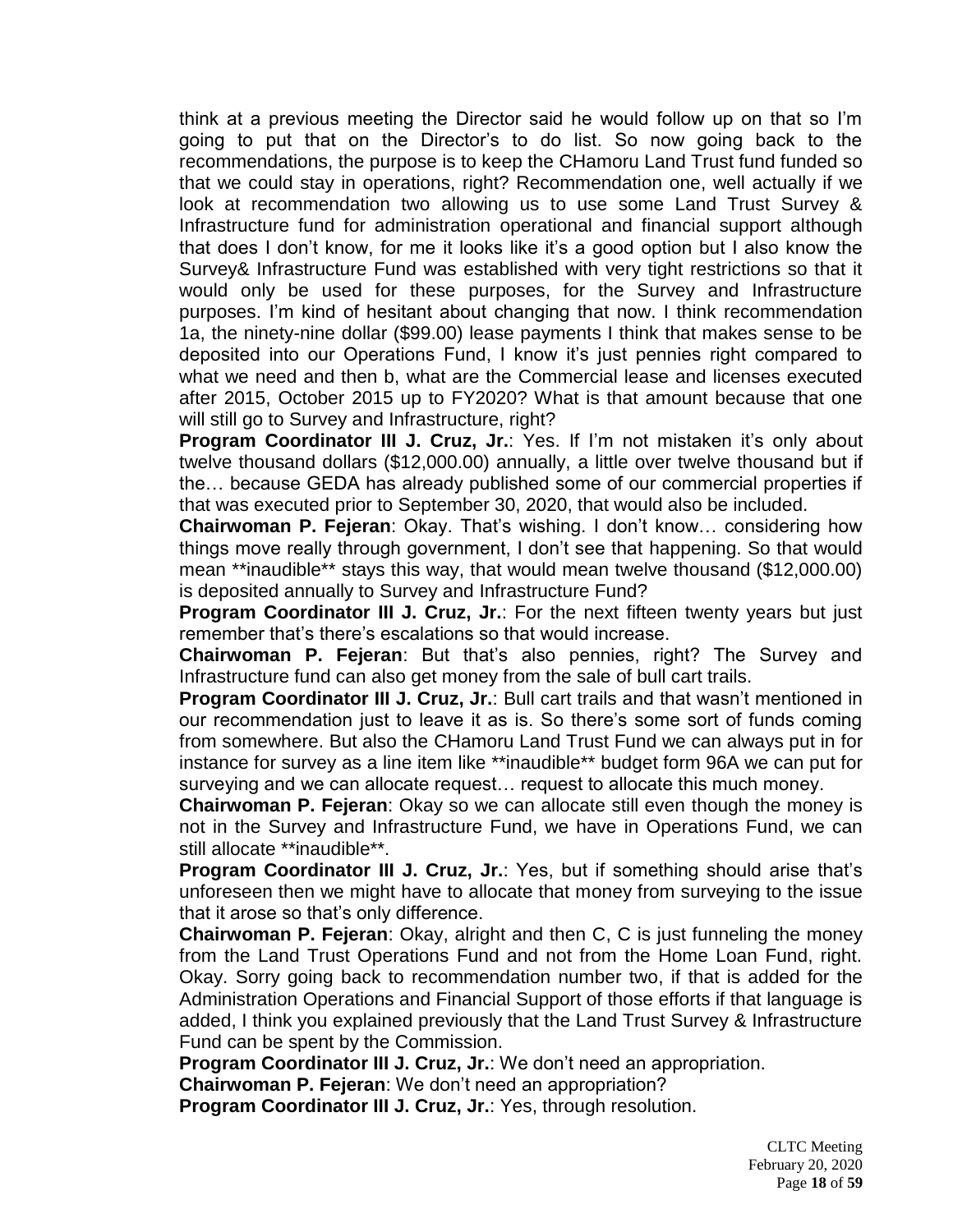**Chairwoman P. Fejeran**: If we had this sentence in the Land Trust Survey and Infrastructure Law then we could probably say; okay, we know we're going to have a shortfall of probably a thousand for 2020, okay we want to move a thousand from the Survey and Infrastructure Fund into Operations \*\*inaudible\*\*.

**Program Coordinator III J. Cruz, Jr.**: Not necessarily move but you can through resolution expend it and then we'll just create an object clause \*\*inaudible\*\* appropriation and then we can spend it that way.

**Commissioner A. Bordallo**: Or just increase your budget by \*\*inaudible\*\*.

**Program Coordinator III J. Cruz, Jr.**: That's the direction we're leaning in because we're going to have to request for supplemental if everything should occur as we identify.

**Chairwoman P. Fejeran**: Well I guess going back to weighing the differences between one and two. Recommendation one is that it would essentially close of the funding for Survey and Infrastructure Fund, right? It would close the tab and make all the funds that would have gone to Survey and Infrastructure for the Home Loan Fund and put in Operations, right?

**Program Coordinator III J. Cruz, Jr.**: Yes.

**Chairwoman P. Fejeran**: Whereas, recommendation two will allow the Commission to pull some of the money as needed.

**Program Coordinator III J. Cruz, Jr.**: To use, yes for these purposes. **Chairwoman P. Fejeran**: For those purposes. Okay.

**Commissioner A. Bordallo**: \*\*Inaudible\*\*.

**Chairwoman P. Fejeran**: The total budget for 2020?

**Program Coordinator III J. Cruz, Jr.**: Was one million forty-three thousand dollars (\$1,043,000.00).

**Chairwoman P. Fejeran**: You know, perhaps I don't know… does the Commission feel comfortable moving forward with either one of these recommendations? Or perhaps, what the Commission could do is say, we have these two options on the table and we can work with our chairperson for land at the Legislature and kind of work through and determine together what would be the best option, what do you think?

**Commissioner A. Duenas**: \*\*Inaudible\*\*.

**Chairwoman P. Fejeran**: Before we decide? Okay…okay. Yeah, let's do that then. I think I would be a lot more comfortable hearing from you know, Therese Terlaje, you know she has a lot of wealth of knowledge and history about each of these funds.

**Commissioner A. Bordallo**: Too much restriction.

**Chairwoman P. Fejeran**: Yeah, there's a lot of restrictions but I have say those restrictions were put in place for good reason and I don't want to say let's change it without really understanding why.

**Commissioner A. Bordallo**: Well you know, as time goes through \*\*inaudible\*\* and expenses change \*\*inaudible\*\*.

**Chairwoman P. Fejeran**: Okay so… oh now, it's on my, to do list?

**All**: (Laughing)

**Chairwoman P. Fejeran**: Okay great. Well you know, I'll work with the Director and I'll work with Mr. Cruz but yeah, I'm hoping we can actually get this going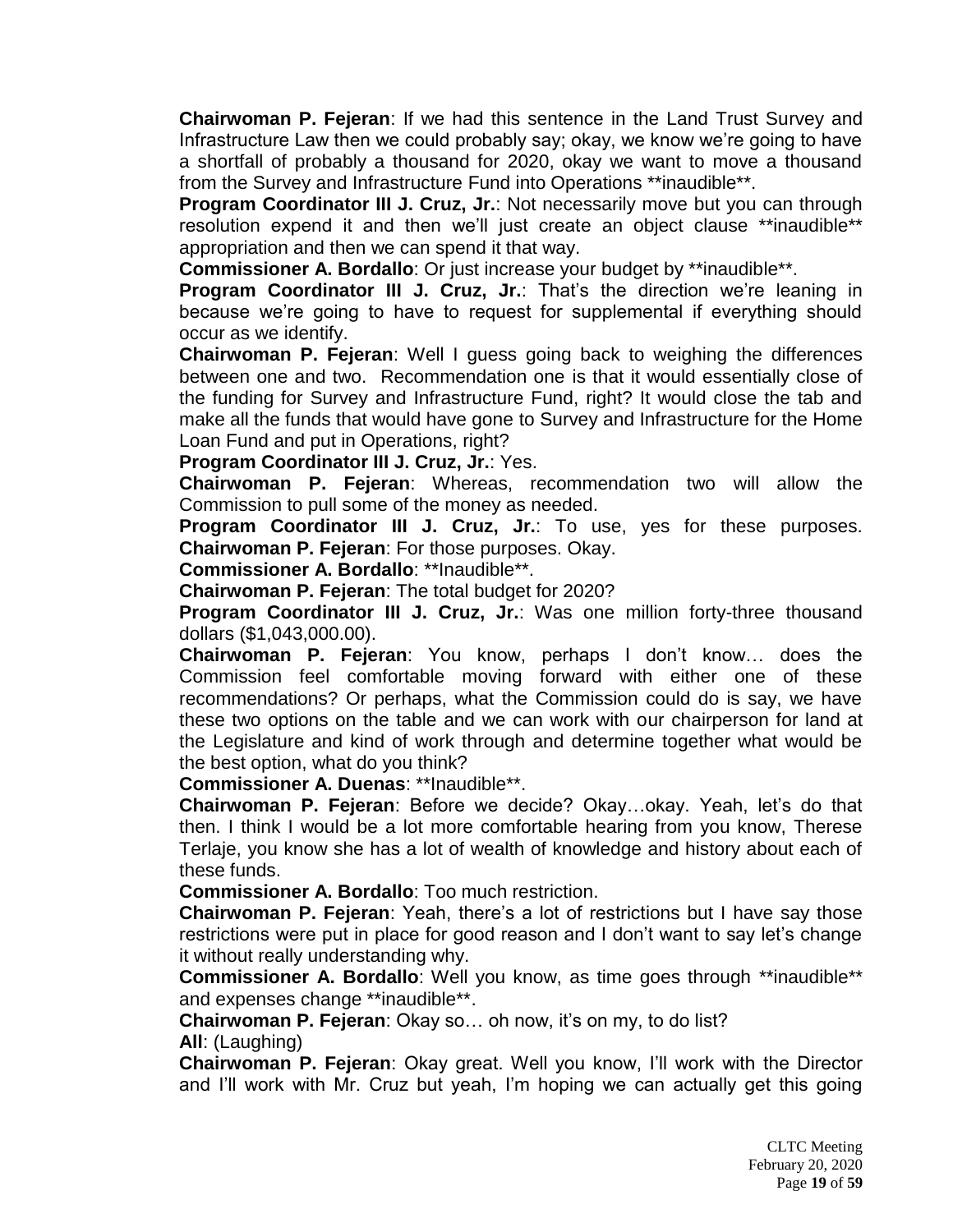because the sooner it would be resolved our pending financial instability the better, right.

**Program Coordinator III J. Cruz, Jr.**: It'll also provide justification for all our potential growth as far as recruitment and other stuff like that. So we have to display our financial ability to pay for it.

**Chairwoman P. Fejeran**: Okay. So… Alright, so we'll talk with our counterparts at the Legislature.

**Program Coordinator III J. Cruz, Jr.**: Madam Chair, before we wrap up; Financial Report number two, if I may, can I request the Board to consider making a motion and passing a motion to change the signatory cards to bank accounts to Bank of Guam; so the first one would be, to change the signatory card for Account No. 2501-002274 and the second one would be for Account No. 0401-437964 and these all relate to our Loan Guaranty Fund the TCD and the savings account. **Commissioner A. Duenas**: \*\*Inaudible\*\* changing the signatory?

**Program Coordinator III J. Cruz, Jr.**: Yes because currently it's Chairwoman Fejeran and former Director Michael Borja so if we could change it to Chairwoman and current Administrative Director Hattig.

#### **Chairwoman P. Fejeran**: Okay.

**Program Coordinator III J. Cruz, Jr.**: We're going through an audit so they really wouldn't \*\*inaudible\*\* information because of the signatory cards are not updated.

**Commissioner A. Bordallo**: So moved.

**Chairwoman P. Fejeran**: A motion made.

**Commissioner A. Duenas**: I second it.

**Chairwoman P. Fejeran**: Seconded it by Commissioner Duenas. Further discussion?

**All Commissioners:** None.

**Chairwoman P. Fejeran**: All those in favor?

**All Commissioners:** Aye.

**Chairwoman P. Fejeran**: Ayes have. Okay motion passes. Than you. Okay, thank you Mr. Cruz.

**Program Coordinator III J. Cruz, Jr.**: I have the Resolution and everything already.

**Chairwoman P. Fejeran**: I have my signature. Alright, okay I'll call a ten minute recess.

#### **RECESS**

**Chairwoman P. Fejeran**: Okay, I'd like to call this Land Trust Commission Meeting back to order the time is 2:39 p.m.

#### **New Business**

**1. Agricultural and Residential Leasing**

#### **Jesus P. Concepcion**

**Chairwoman P. Fejeran**: Alright, moving onto New Business; Agricultural and Residential Leasing, we'll start with the case of Mr. Jesus Concepcion. We have in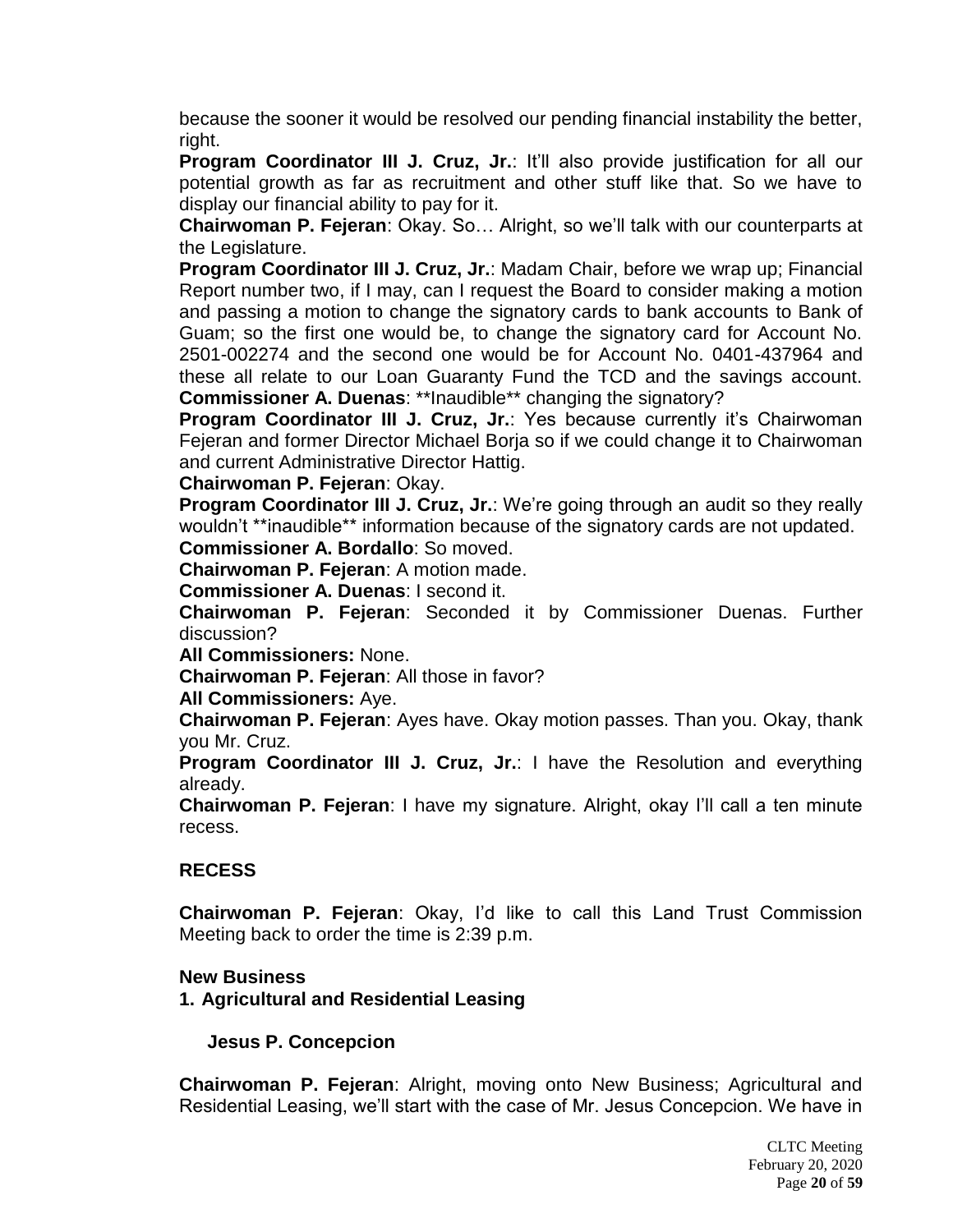our packets a staff report, if I could have one of the Land Agents come forward to provide \*\*inaudible\*\*. Hi Hafa Adai, if you guys could state your name for the record.

**Nadine Concepcion Reyes**: Hi Good afternoon ma'am, my name is Nadine Concepcion Reyes and this is my mother Narcisa Concepcion.

**Land Agent I John Gumataotao**: John Gumataotao, Land Agent CHamoru Land Trust.

**Chairwoman P. Fejeran**: Alright, Mr. Gumataotao do you want to lead us through this?

**Land Agent I J. Gumataotao**: Sure. The original applicant Mr. Jesus P. Concepcion was deceased and Mr. Concepcion designated the wife as the beneficiary of his application however, under the current rules and regulations Ms. Concepcion would not otherwise qualify for this application or CHamoru Land Trust so she in turn re-designated her daughter Nadine as the primary beneficiary.

**Chairwoman P. Fejeran**: Okay so this is a pretty straight forward… a deceased applicant who designate a beneficiary who's decided won't take it and passed it on to Ms. Nadine Reyes?

**Ms. N. Reyes**: Yes, ma'am.

**Chairwoman P. Fejeran**: Okay, I'm seeing here that there's a portion of Lot 480 in Agat that's been assigned to Mr. Concepcion's application?

**Land Agent I J. Gumataotao:** Correct.

**Chairwoman P. Fejeran**: Is there a current lease?

**Land Agent I J. Gumataotao**: No, there isn't.

**Chairwoman P. Fejeran**: No lease?

**Land Agent I J. Gumataotao**: It was kind of like in the process but then you know, time went by and then he passed away so…

**Chairwoman P. Fejeran**: I see, okay. So is… and Mr. Concepcion was a December 4, 1995 applicant?

**Land Agent I J. Gumataotao**: Yes.

**Chairwoman P. Fejeran**: Okay. So in cases like this, the Commission can approve assignment of beneficiary of rights, right? So Mrs. Concepcion and Mrs. Reyes, are you aware of the Lot 480 in Agat that was assigned to Mr. Concepcion?

**Mrs. N. Concepcion:** I'm aware of that but we were there to clean and somebody came and claimed it so that's why we talk to the guy that gave us and he says, oh, I'm sorry already somebody... he don't know that somebody got that land already.

**Chairwoman P. Fejeran**: Oh, so it sounds like you have to start from scratch for them to find them a new property?

**Land Agent I J. Gumataotao**: Okay so there's some property that the sister has a lease on the other side or the end part of Lot 480 so we just need to scheme it out and show her the lot if she wants to accept it and if not we can find an available lot once we start processing date and time.

**Chairwoman P. Fejeran**: Okay. So this is an application right? Beneficiary application rights not having to do with a lease?

**Land Agent I J. Gumataotao**: Yes. Correct.

**Chairwoman P. Fejeran**: I don't have any questions. Does the Commission have any questions?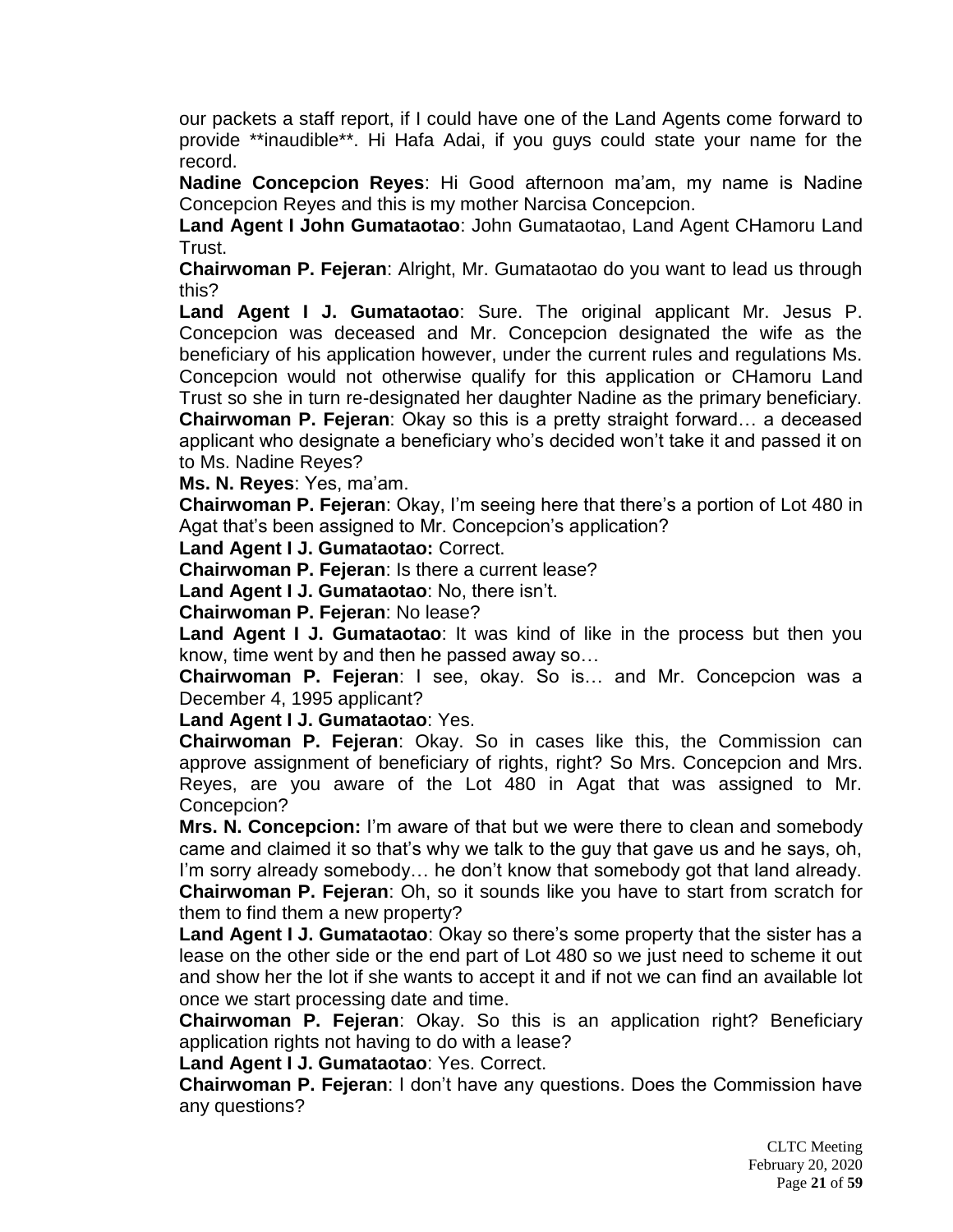**All Commissioners:** No response.

**Chairwoman P. Fejeran**: Sorry, I'm looking here at the chronology, why is there a… under f who is the beneficiary designation?

**Land Agent I J. Gumataotao:** That's her. What I did was I just had her process all her documents so that in the event we do award a lease everything is already in place. She designated her son as her beneficiary.

**Chairwoman P. Fejeran**: Okay because she applied separately? She filled out an application form?

**Land Agent I J. Gumataotao:** Correct.

**Chairwoman P. Fejeran**: And she did a designation for her own application? **Ms. N. Reyes**: Yes.

**Land Agent I J. Gumataotao**: Correct.

**Chairwoman P. Fejeran**: So now we're just saying okay we're going to take her application form move it over as her beneficiary for her father's?

**Land Agent I J. Gumataotao**: Correct.

**Chairwoman P. Fejeran**: Okay, got it.

**Commissioner A. Bordallo**: \*\*Inaudible\*\*.

**Chairwoman P. Fejeran**: Commissioner Bordallo's question is why Mrs. Narcisa Concepcion unqualified?

**Land Agent I J. Gumataotao:** Because under the current or the Rules and Regulation, the law states that an applicant must be a native inhabitant of the Island of Guam on or before 1950 and Ms. Reyes was born in Northern Marianas. **Chairwoman P. Fejeran**: \*\*Inaudible\*\* born in Saipan, how did you get your U.S

Citizenship?

**Mrs. N. Concepcion**: After I get married with my husband.

**Chairwoman P. Fejeran**: Oh okay. So she didn't get her U.S. Citizenship with the passage and authority of the Organic Act.

**Commissioner A. Bordallo**: \*\*Inaudible\*\* Mr. Concepcion was born here on island?

**Ms. N. Reyes**: Yes.

**Chairwoman P. Fejeran**: And because he was his daughter qualifies as his descendant.

**Commissioner A. Duenas**: So the request today is to designate Mrs. Concepcion-Reyes as the beneficiary to the application for the deceased?

**Land Agent I J. Gumataotao**: Correct.

**Commissioner A. Duenas**: Mrs. Concepcion-Reyes also has an application that has been submitted?

**Land Agent I J. Gumataotao**: No, this item f that shows on there is for her. Whenever a beneficiary comes in, we have them apply or resubmit an application for that particular…

**Chairwoman P. Fejeran**: Date and time.

**Land Agent I J. Gumataotao**: Correct.

**Commissioner A. Duenas**: Letter c, says CLTC Application dated April 6, 2018, is this what you're referring too?

**Land Agent I J. Gumataotao**: Yes. If you notice there it says; a Letter of Relinquishment, originally it was in April ninth that she submitted it and then we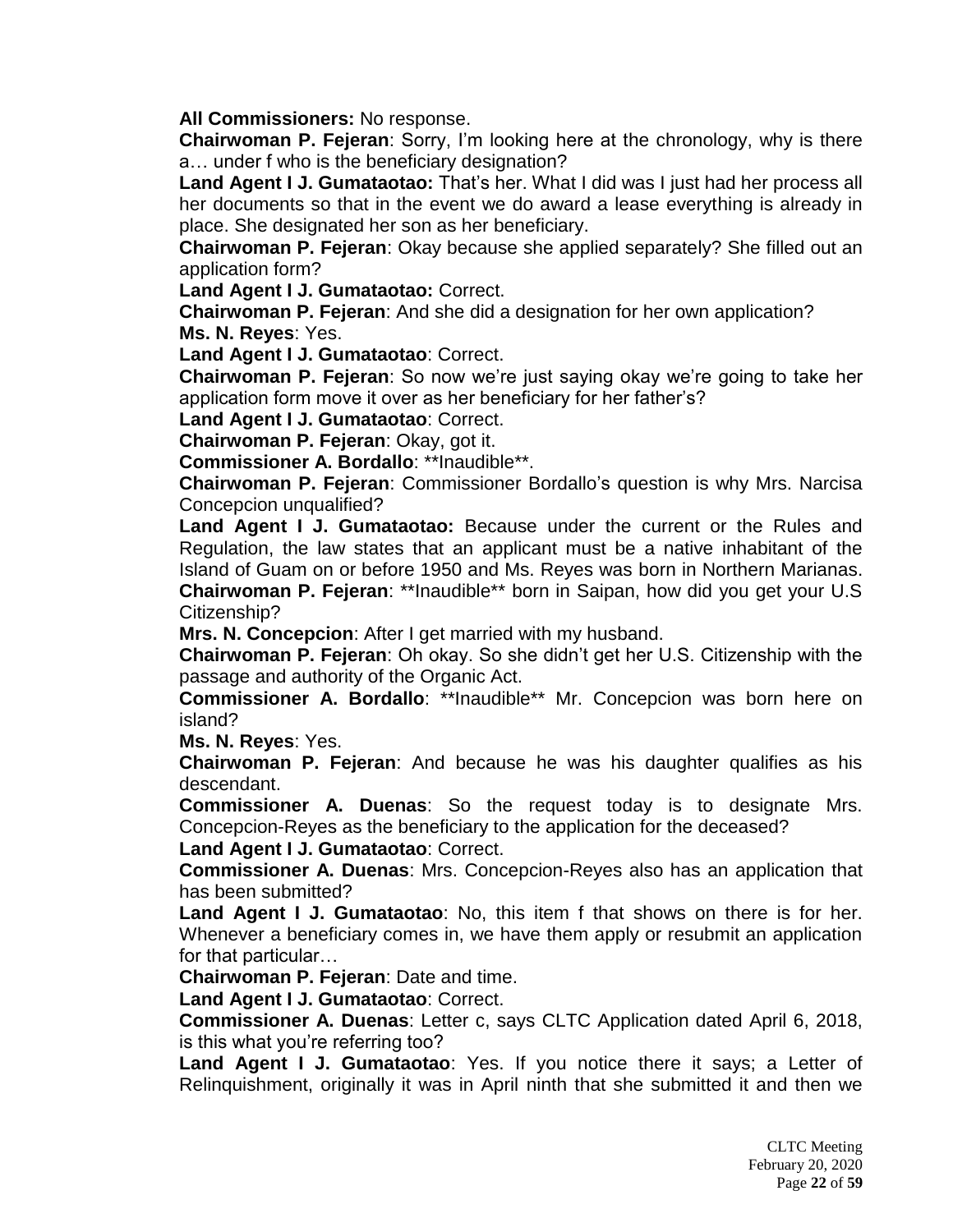had her not really retracted but fill out another one to be specific as to the application.

**Chairwoman P. Fejeran**: \*\*Inaudible\*\* 2018 they were doing these relinquishments and beneficiaries administratively and were not bringing it to the Commission for approval so now they're bringing it to us for the approval. **Commissioner A. Duenas**: Oh okay. I have no other questions.

**Chairwoman P. Fejeran**: You have no other questions?

**Commissioner A. Duenas**: None.

**Chairwoman P. Fejeran**: Okay.

**Commissioner A. Duenas**: Motion to designate Mrs. Nadine Yvette Concepcion-Reyes to be the beneficiary to the application for Mr. Jesus Perez Concepcion.

**Chairwoman P. Fejeran**: Okay, motion made.

**Commissioner A. Bordallo**: I second it.

**Chairwoman P. Fejeran**: Motion seconded any further questions?

**All Commissioners:** None.

**Chairwoman P. Fejeran**: All those in favor?

**All Commissioners:** Aye.

**Chairwoman P. Fejeran**: Ayes have it. Motion passes.

**Ms. N. Reyes**: Thank you, ma'am. I appreciate it.

**Chairwoman P. Fejeran**: Okay, thank you for your time. Alright, are there any other individuals that we have staff reports for that are here? And for disclosure…

### **Remedios Natividad Aguero**

#### **Commissioner A. Bordallo**: Remedios

**Chairwoman P. Fejeran**: Okay, we have Remedios Natividad Aguero. Hi, Hafa Adai! Thank you for your patience you sat through this long meeting. If you all could just state your name for the record.

**Remedios Natividad Aguero**: I'm Remedios Aguero.

**Unknown**: Martin \*\*inaudible\*\*.

**Ms. R. Aguero**: This is my common law.

#### **Chairwoman P. Fejeran**: Okay.

**Land Agent II Jhoana Casem:** Okay so today we have before you Ms. Remedios Natividad Aguero she is coming before you for a request of a lease issuance. She actually went through the survey process prior unfortunately the surveyor that she did hire once upon a time, his license was revoked. Therefore, the continuance of the survey wasn't completed so there was somewhat of a map in file but because of his incomplete submission to Land Management we weren't able to process her but she does understand that we would have to go through a survey possibly and upon completion of a survey then she would be issued a lease.

**Chairwoman P. Fejeran**: Okay. So, Ms. Aguero is a December 4, 1995 applicant priority one, this is for a residential lease and this is for Tract 10125, Block 13, Lot 17 in Dededo for one half acre. Okay and they're before us today requesting for approval for a lease based on the history of the work that \*\*inaudible\*\*. You know our lessees are really at the mercy of… I mean our applicants are really at the mercy of these surveyors and I'm sorry you went through that and this is all the way back since 2005 \*\*inaudible\*\* try to get this done.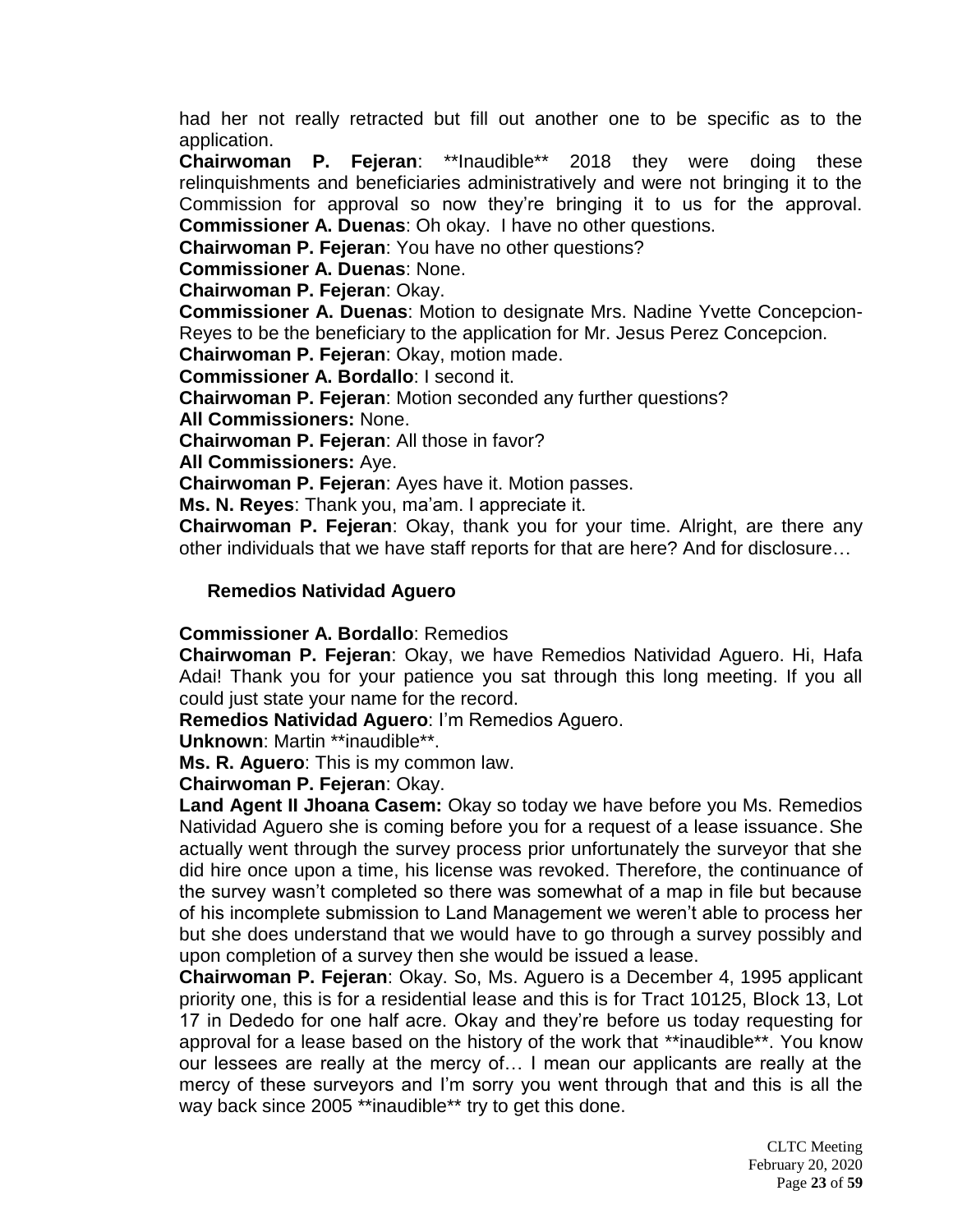**Commissioner A. Bordallo**: \*\*Inaudible\*\*.

**Administrative Director Jack Hattig, III:** \*\*Inaudible\*\* part of the request is to issue a survey authorization so that a new surveyor can be contacted, of course a licensed professional surveyor.

**Chairwoman P. Fejeran**: \*\*Inaudible\*\* I don't have any questions.

**Commissioner A. Bordallo**: \*\*Inaudible\*\*.

**Chairwoman P. Fejeran**: Okay, motion made.

**Commissioner A. Santos**: I second it.

**Chairwoman P. Fejeran**: Seconded by Tan Amanda. Further discussion?

**All Commissioners:** None.

**Chairwoman P. Fejeran**: All those in favor?

**Administrative Director J. Hattig, III**: \*\*Inaudible\*\* if I could just request for the lot description be included in the motion for administrative \*\*inaudible\*\*. **Commissioner Bordallo**: That's on Track 10125, Block 18, Lot 17, Dededo 2,020± square meters.

**Chairwoman P. Fejeran**: Motion amended.

**Commissioner A. Santos**: I second it.

**Chairwoman P. Fejeran**: Seconded by Tan Amanda. Further discussion?

**All Commissioners:** None.

**Chairwoman P. Fejeran**: All those in favor?

**All Commissioners:** Aye.

**Chairwoman P. Fejeran**: Okay, motion passes. Is there anybody else?

**Land Agent II J. Casem**: We do have one but she's waiting for her husband. Can I go ahead and present Mr. Samiliano, he's unable to make it.

**Chairwoman P. Fejeran**: Okay.

## **Anthony Cruz Samiliano, Jr.**

**Land Agent II J. Casem**: So Anthony Cruz Samiliano Jr., Mr. Samiliano is requesting for a residential lease issuance he has already completed a survey for Lot 5382N-10 Barrigada with a surveyor information of 169FY2017. He is a December second 1995 applicant so he was part… he wasn't part of the premoratorium I don't know why he wasn't a part of that but he did complete all the requirements to be issued a lease.

**Chairwoman P. Fejeran**: Okay. Alright. This is for a residential lease, he is a December second applicant, and survey is completed?

## **Land Agent II J. Casem**: Yes, ma'am.

**Chairwoman P. Fejeran**: You know he's done everything on his part \*\*inaudible\*\* now it's being brought to the Commission for approval.

**Commissioner A. Duenas**: Motion to approve a lease for Mr. Anthony Cruz Samiliano Jr. for Lot 5382N-10, Barrigada.

**Commissioner A. Bordallo:** Seconded.

**Chairwoman P. Fejeran**: Motion made and seconded. Sorry, further discussion? **Legal Counsel N. Toft**: Is it 10 or nine? Because under the facts it says dash ten but under the chronology it says dash nine.

**Administrative Director J. Hattig, III**: \*\*Inaudible\*\* scheme done for that, right? **Land Agent II J. Casem**: Yes, sir.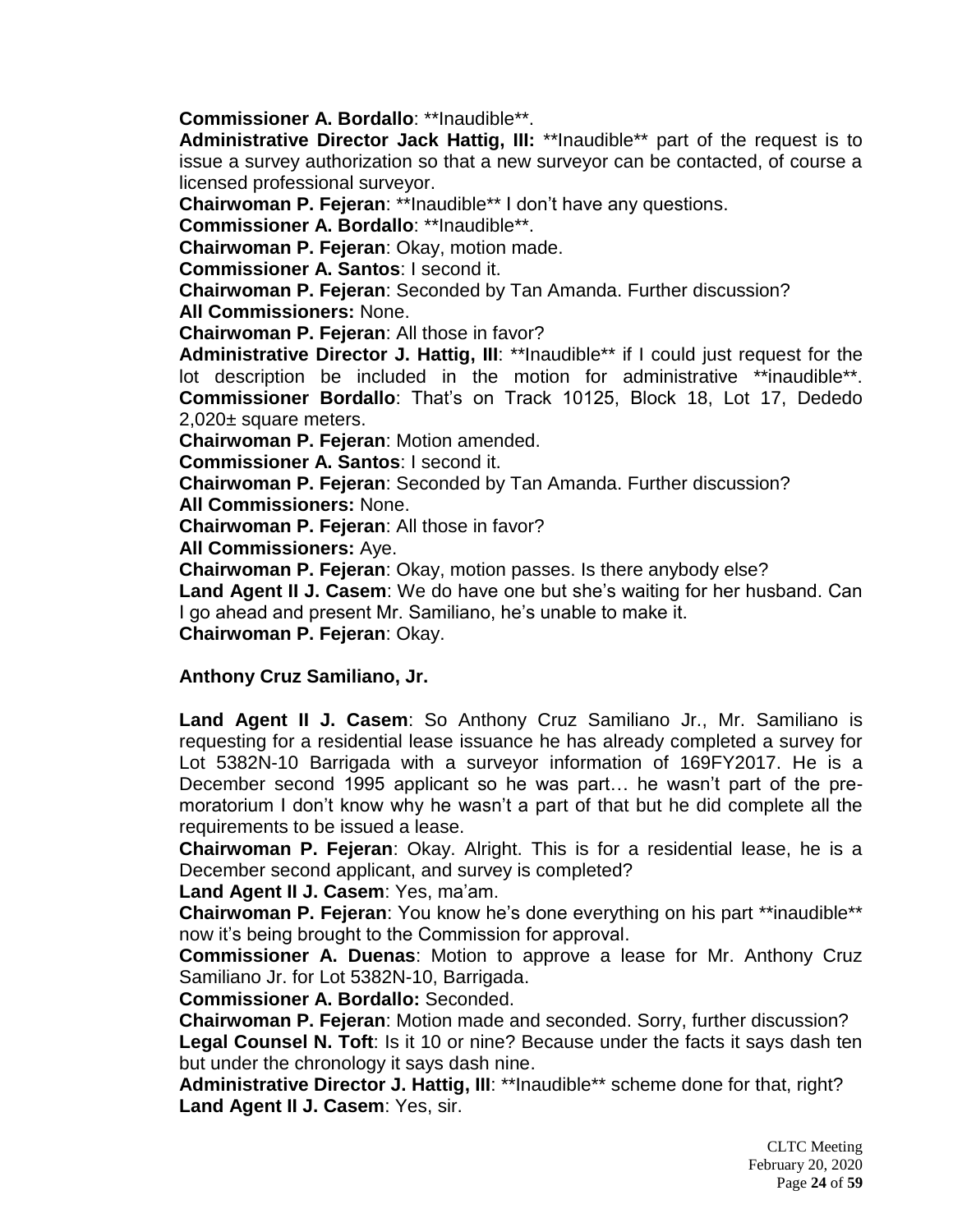**Administrative Director J. Hattig, III**: Yeah, that was one of the things I noted when I reviewed the report was the request was for dash 10 but the previous showing was for dash nine so that's why \*\*inaudible) everything in the chronology was shown for a different lot.

**Commissioner A. Duenas**: Alright, I'll amend my motion to 5382N-9.

**Chairwoman P. Fejeran**: Okay, motion amended.

**Commissioner A. Bordallo**: Seconded.

**Chairwoman P. Fejeran**: Seconded by Commissioner Bordallo. Further discussion?

**All Commissioners:** None.

**Chairwoman P. Fejeran**: All those in favor?

**All Commissioners:** Aye.

**Chairwoman P. Fejeran**: Ayes have, motion passes. Aright, thank you that was nice and fast. Is there anybody else?

**Land Agent II J. Casem:** We can…

### **Enrique Santos Agustin**

**Enrique Santos Agustin:** Excuse me we weren't called… Agustin…

**Land Agent II J. Casem**: Agustin? Enrique Agustin, who has the…

**Chairwoman P. Fejeran**: Where is that? I don't see it in here.

**Legal Counsel N. Toft**: That was the add-on.

**Administrative Director J. Hattig, III**: That was the add-on, yeah.

**Chairwoman P. Fejeran**: Okay, Enrique Santos Agustin.

**Land Agent II J. Casem**: Ms. Lydia is actually the one presenting but she's not here, she's downstairs.

**Administrative Director J. Hattig, III**: Okay, can I have a copy of the Staff Report and I'll present the staff report for \*\*inaudible\*\* okay, thank you. So, that's okay, we'll move on. So, we have a request for termination from Mr. Enrique Santos Agustin. He's a December 4, 1995 applicant, original application type was agricultural. List under the findings, Mr. Agustin stated that he and his wife are getting older and there are a lot of work to do, the debris that was on the property prior to receiving the lease, utilities would be too costly to be brought into the area, cost of fencing is expensive and they indicated through a notarized letter that they are going to be relocating to the U.S. Mainland so the request would be to approve the termination based on the submission of the letter dated on October 16, 2019. **Chairwoman P. Fejeran**: Hafa Adai ma'am, thanks for joining us, I appreciate your patience, if you can state your name for the record.

**Cynthia Hold Agustin**: Cynthia Hold Agustin.

**Chairwoman P. Fejeran**: Okay. We don't get very many lease termination request in here.

**Mrs. C. Agustin**: It wasn't even in the lease, that option for the lessee to… and we do realize that there's no refund on the survey and everything we paid the whole ninety-nine years in advance but that's all good. It was quite an honor to get the property in the beginning. It was my husband who lined up many, many years ago and he was quite excited so we rushed into it before we realized all the different permits including our archeology cook, I guess you pronounce archeology and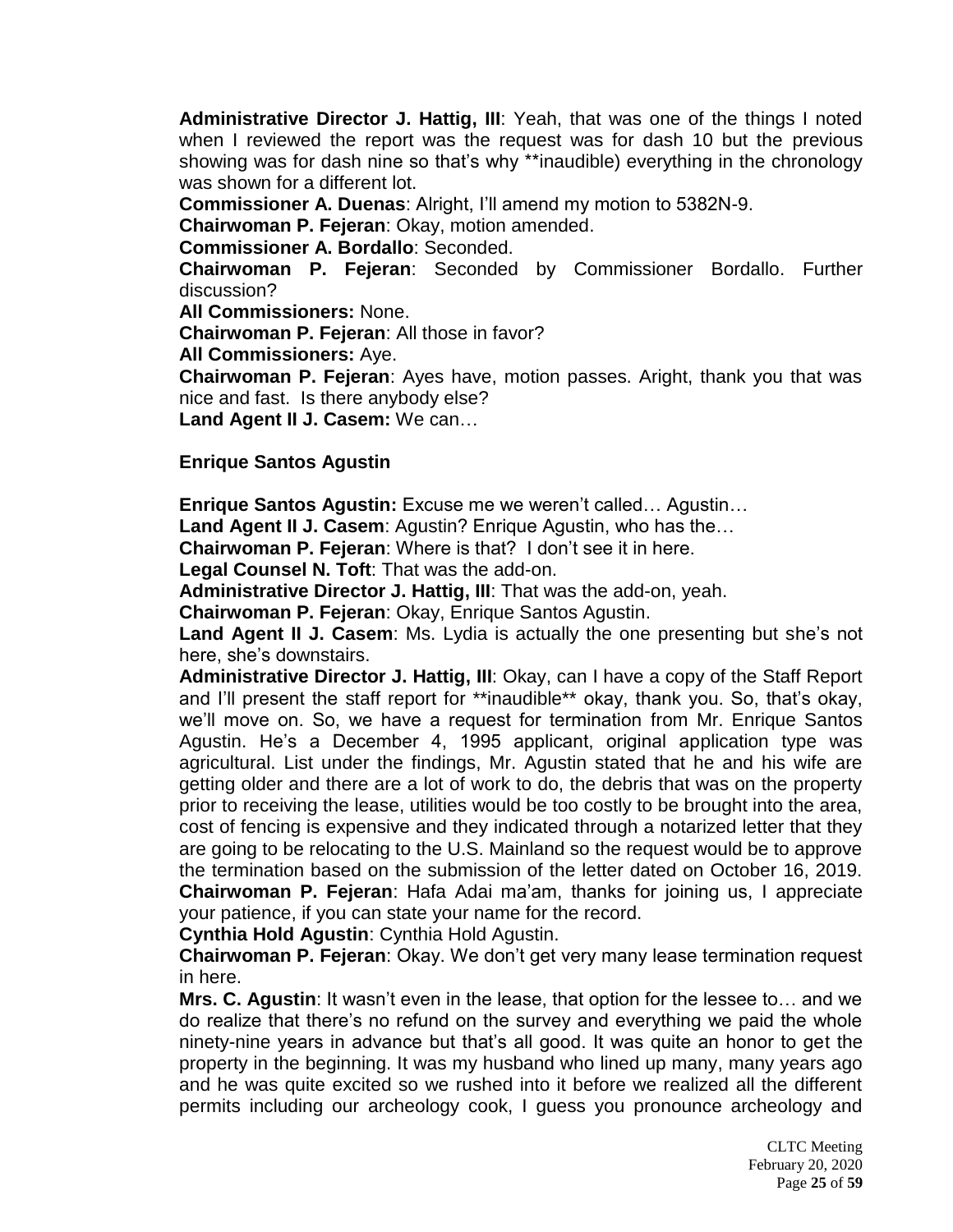also if you're going to use machinery to clean the property and there are telephone poles and what not on the property so it just became very overwhelming at our age.

**Chairwoman P. Fejeran**: Well I'm sorry that it didn't work out and I understand your position and we just want to do the right thing.

**Mrs. C. Agustin**: Yeah, we wanted to do the right thing and somebody was talking about waiting seven years or so and I didn't understand that at all. So we don't have any in the family that wants to pick up on it so appreciate your consideration in wanting to clear our name.

**Chairwoman P. Fejeran**: Okay. Okay. So the seven years that I guess they mentioned was let's see here your lease was recorded in 2017 so then in 2024 you would have the right to transfer it to anyone else that would qualify under the program. I understand that you're willing to let it go now and move on.

**Mrs. C. Agustin**: Right.

**Chairwoman P. Fejeran**: Okay, I don't have any questions. I think the Director mentioned this but since Mr. Agustin is not here there is going to be a notarized letter or there is a letter.

**Administrative Director J. Hattig, III**: Right, there is a letter well according to the report was submitted in October \*\*inaudible\*\*.

**Mrs. C. Agustin**: Right behind the water pump, yeah. That's a good place. Administrative Director J. Hattig, III: \*\*Inaudible\*\* may say that if this goes through \*\*inaudible\*\* that this would make that property available for lease \*\*inaudible\*\* it's already surveyed and \*\*inaudible\*\* but as Ms. Agustin indicated there were items that were put there subsequent prior to the lease and so now we'd be responsible for taking all those things out obviously making it \*\*inaudible\*\*. The debris, no, it wasn't theirs.

**Commissioner A. Santos**: Is there infrastructure?

**Administrative Director J. Hattig, III**: Not currently. No, not within a hundred feet. **Commissioner A. Duenas**: \*\*Inaudible\*\* was notarized?

**Mrs. C. Agustin**: Oh, here's your notarized…

**Administrative Director J. Hattig, III**: Could we make a copy of it.

**Mrs. C. Agustin**: And then, if I may add when we looked at it about a month ago, I guess the neighboring lot owner were doing some work, they shoved more debris on the property. They just pushed up a mountain of stuff so good luck, much cleaning to do.

**Administrative Director J. Hattig, III**: We don't see a notary ma'am on the one you submitted.

**Mrs. C. Agustin**: No, that's my copy.

**Administrative Director J. Hattig, III**: Oh, okay.

**Mrs. C. Agustin**: So it's in your file somewhere.

**Administrative Director J. Hattig, III**: The copy that we have ma'am is exactly the copy that you gave us.

**Mrs. C. Agustin:** Oh I'm saying….

**Administrative Director J. Hattig, III**: And it doesn't have a notarized….

**Mrs. C. Agustin**: Oh…you need it notarized.

**Administrative Director J. Hattig, III: Right, that's what we were asking if...**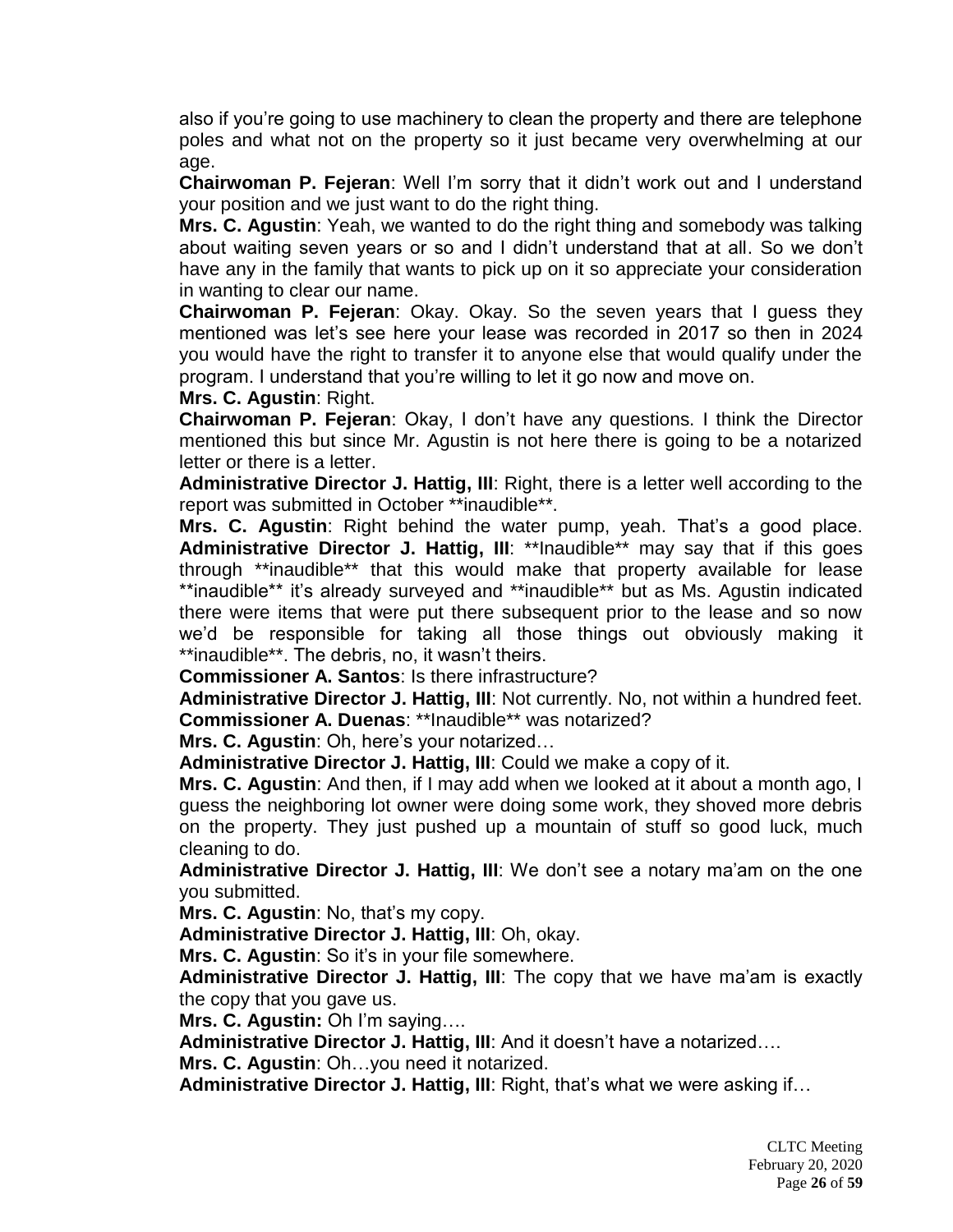**Mrs. C. Agustin**: Oh, okay, I'm looking at the lease. Sorry. So what would have to happen here?

**Chairwoman P. Fejeran**: Actually she has…

**Mrs. C. Agustin**: I have Power of Attorney.

**Chairwoman P. Fejeran**: She has Power of Attorney so since she has Power of Attorney she's appearing before us, okay.

**Commissioner A. Bordallo**: Do you have an account with Bank of Guam? **Mrs. C. Agustin**: Huh?

**Commissioner A. Bordallo**: If you have an account with Bank of Guam, they can notarize.

**Mrs. C. Agustin**: Oh, they don't need it since I have Power of Attorney. **Commissioner A. Duenas:** It's not often that we get to do this so, again it's \*\*inaudible\*\* to us but \*\*inaudible\*\* motion to terminate lease for Enrique Santos Agustin for Tract 10316, Block 11, Lot 23 in Dededo.

**Chairwoman P. Fejeran**: Motion made.

**Commissioner A. Santos**: I second it.

**Chairwoman P. Fejeran**: Further Discussion?

**All Commissioners:** None.

**Land Agent I Tina Tainatongo**: I'm sorry, can you just specify what type of lease.

**Commissioner A. Duenas**: Agriculture.

**Chairwoman P. Fejeran**: An agriculture lease.

**Commissioner A. Duenas**: I'll amend my motion to Agriculture Lease.

**Chairwoman P. Fejeran**: Motion amended.

**Commissioner A. Bordallo**: I second it

**Commissioner A. Santos**: I second it.

**Chairwoman P. Fejeran**: Seconded.

**Chairwoman P. Fejeran**: Further discussion?

**All Commissioners:** None.

**Chairwoman P. Fejeran**: All in favor?

**All Commissioners:** Aye.

**Chairwoman P. Fejeran**: Ayes have it. Motion passes. The lease will be terminated.

**Mrs. C. Agustin**: Thank you.

**Chairwoman P. Fejeran**: Okay, next one.

**Administrative Director J. Hattig, III**: We have one more ma'am.

**Chairwoman P. Fejeran**: Okay.

**Administrative Director J. Hattig**: I'm sorry, two.

**Chairwoman P. Fejeran**: Hafa Adai, if you could state your names for the record.

#### **Vincent J. San Nicolas**

**Marilyn San Nicolas**: Good afternoon, my name is Marilyn San Nicolas, I'm here on behalf of my husband, Vincent J. San Nicolas. He's \*\*inaudible\*\* with me…sorry.

**Land Agent II J. Casem**: So I did meet with Mr. San Nicolas a while back and he is requesting a relocation. Mr. San Nicolas has actually gone through two different lots that he surveyed on his own. So with the first one the Trust actually put him on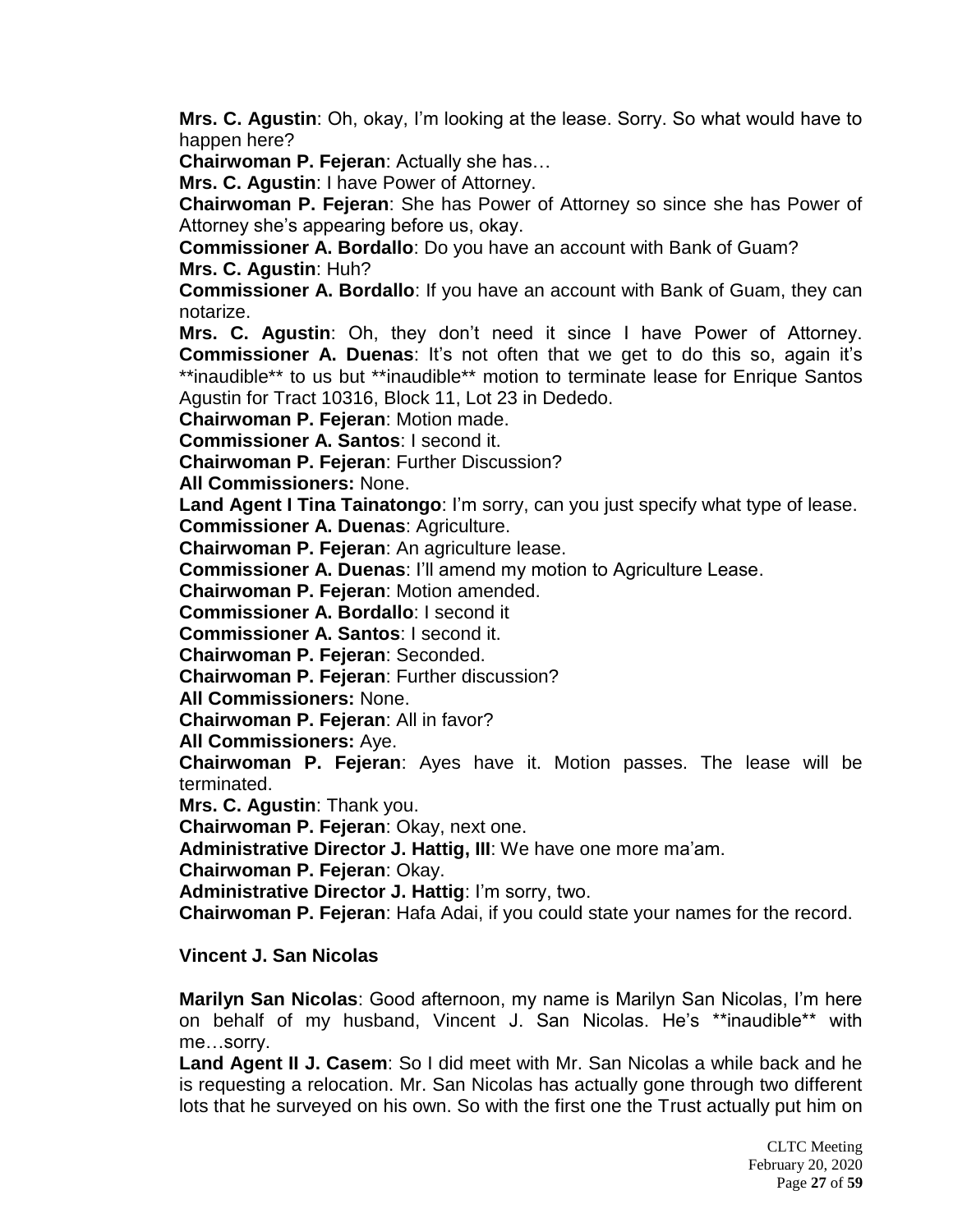a private property and then the second one we put him on the Umatac area unfortunately on this area they are unable to build which is why you know they want to move forward with an area that they can build. So a request for relocation from Lot 278-18 in Umatac to Tract 10121 Block 8 Lot 1-13 in Yigo and they do understand that the cost for survey would be incurred by them however, we did advise them that when they are ready to fulfill that to let us know so they do have a lease for the 278 and that would be an addendum once we do a transfer to the new lot.

**Administrative Director J. Hattig, III**: Just to give context the previous map was a CLTC in-house approved map that's the reason why it wasn't … by Ventura, our Ventura, it's on the chronology that was for the previous lot 278 and at this time if you look at 278 its terrain is challenging so they wouldn't be able to… they would have to do a lot of ground work in order for them to build a residence on there so the recommendation was to relocate instead.

**Chairwoman P. Fejeran**: And Mr. San Nicolas has been in touch with you? **Land Agent II J. Casem**: Yes.

**Chairwoman P. Fejeran**: Okay and did you say Ms. Marilyn?

**Mrs. M. San Nicolas**: Yes ma'am.

**Chairwoman P. Fejeran**: And you're just here to represent him?

**Mrs. M. San Nicolas**: Yes.

**Chairwoman P. Fejeran**: Okay so this will just be a relocation and an addendum to the existing lease.

**Commissioner A. Duenas**: Motion to relocate Vincent John San Nicolas from Lot 278 in Umatac to Tract 10121, Block 8, Lot 1-3 in Yigo this is for a residential lease.

**Land Agent II J. Casem**: 13.

**Administrative Director J. Hattig, III**: It's dash 13.

**Commissioner A. Duenas**: I'm sorry, dash 13.

**Chairwoman P. Fejeran**: Okay, motion made.

**Commissioner Santos**: I second it.

**Chairwoman P. Fejeran**: Seconded it. Further discussion?

**All Commissioners:** None.

**Chairwoman P. Fejeran**: Okay, all those in favor?

**All Commissioners:** Aye.

**Chairwoman P. Fejeran**: Ayes have it, motion passes. So we approve the relocation. Okay. Hi hafa adai can you both please state your names for the record.

## **Jesse Taisipic**

**Jesse Taisipic**: I'm Jess Taisipic.

**Land Agent I John Gumataotao**: I'm John Gumataotao, Land Agent for CHamoru Land Trust. So with Mr. Taisipic he was issued a ground lease for a lot up in Yigo on unregistered land. It was for an agricultural lease of one acre. Mr. Taisipic is trying to get a reduction in acreage from one acre to half acre provided that we and also convert his agricultural lease to residential for a property down in Pagachao. Under consideration are properties that were returned to the Trust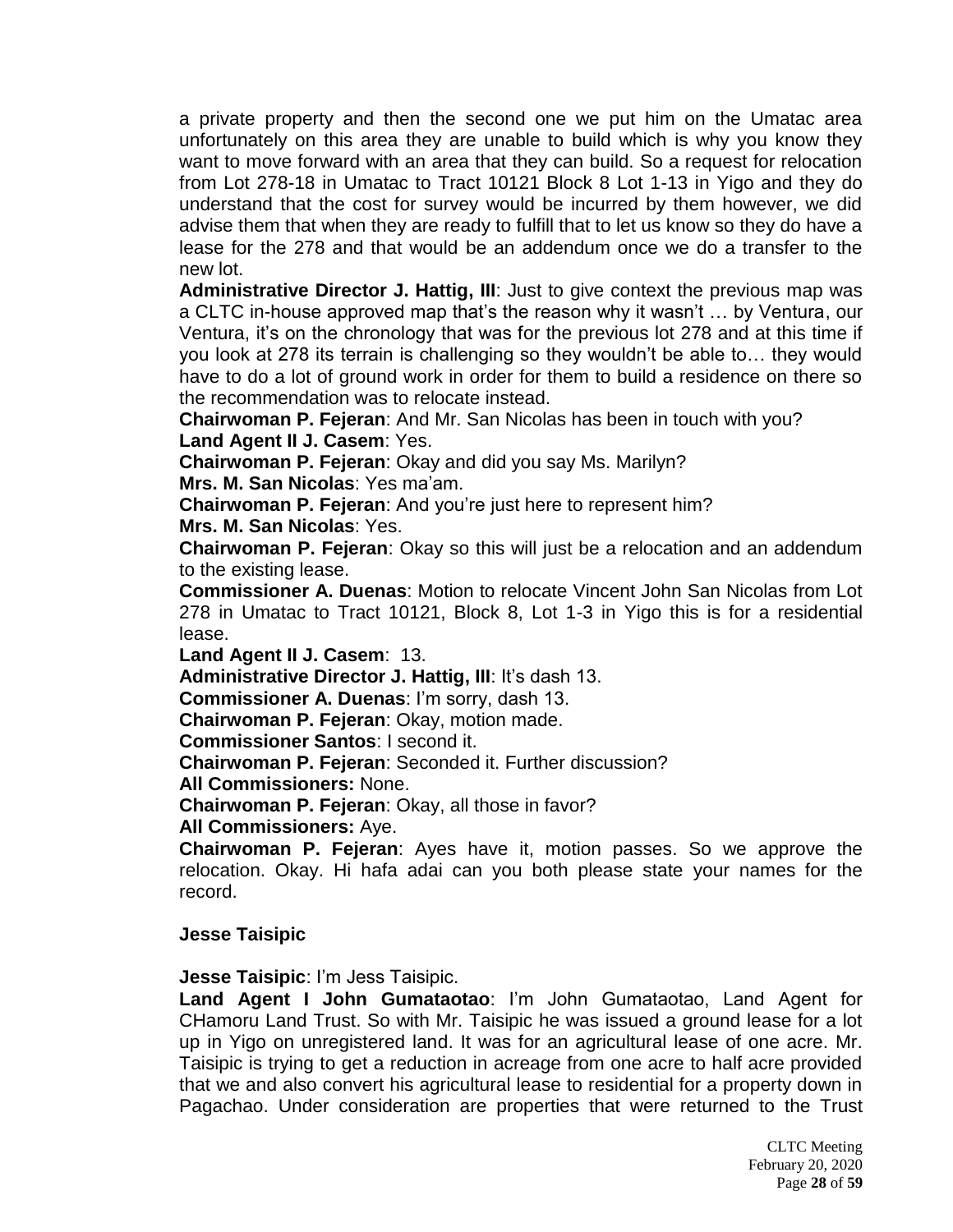under the Land for the Landless program. I haven't yet, certified whether or not the lot is available or for the Land for the Landless so we just need to secure a relocation authorization and also approval for the reduction in acreage. **Chairwoman P. Fejeran**: So a lot hasn't yet been identified.

**Land Agent I J. Gumataotao**: No.

**Administrative Director J. Hattig, III**: This is the lot for the Land for the Landless the Commission wanted to specifically approve the SOP first before we start issuing these Land for the Landless lots so we wanted to bring it for authorization first before the Commission \*\*inaudible\*\* the satisfactory.

**Chairwoman P. Fejeran**: Okay so an approval for relocation, lot to be determined?

**Administrative Director J. Hattig, III**: Correct.

**Chairwoman P. Fejeran**: And reduction of property size from one acre to one half acre?

**Land Agent I J. Gumataotao**: Correct.

**Administrative Director J. Hattig, III**: The Land for the Landless lots are quarter acre for residential also would be to change the type of application from agricultural to residential to meet that… to satisfy that.

**Chairwoman P. Fejeran**: So three requests then? There's a request for relocation; lot to be determined, a reduction from one to half acre, and then a change of application type from agricultural to residential. Okay, so Mr. Taisipic is a December second 1995 applicant, priority one for residential.

**Commissioner A. Duenas**: Are we converting the application or the lease? \*\*Inaudible\*\*.

**Chairwoman P. Fejeran**: \*\*Inaudible\*\* it's an agricultural lease.

**Commissioner A. Duenas**: \*\*Inaudible\*\*.

**Commissioner A. Bordallo**: I have a question. \*\*Inaudible\*\* Michelle Santos, common-law- spouse, there's no common-law \*\*inaudible\*\*.

**Administrative Director J. Hattig, III**: Yes, we're aware. We're working with the lessee to \*\*inaudible\*\* his beneficiary designation to \*\*inaudible\*\* beneficiary. \*\*Inaudible\*\*.

**Commissioner A. Duenas**: Alright, okay. I guess I'm just trying to find out if we're converting the application, is there a relocation authorization needed if we're just changing the application?

**Legal Counsel N. Toft**: I think…you can just change the application type and then as a result of that the location would need to be changed as well.

**Administrative Director J. Hattig, III**: If we change the application type the ground lease is an agricultural lease in nature and I have to bring that up because it doesn't say agricultural lease it says, ground lease but we interpret that to be agricultural in nature so would the board need to make that motion to change the lease, the actual lease type together with the application type? Or separately or \*\*inaudible\*\* combination thereof.

**Commissioner A. Bordallo**: \*\*Inaudible\*\* Land for the Landless \*\*inaudible\*\*.

**Administrative Director J. Hattig, III**: Okay, but will the Commission be able to give a determination at this time as to whether or not we could show him a property on Land for the Landless or are we still prohibited from doing so until such time the SOP is approved \*\*inaudible\*\*?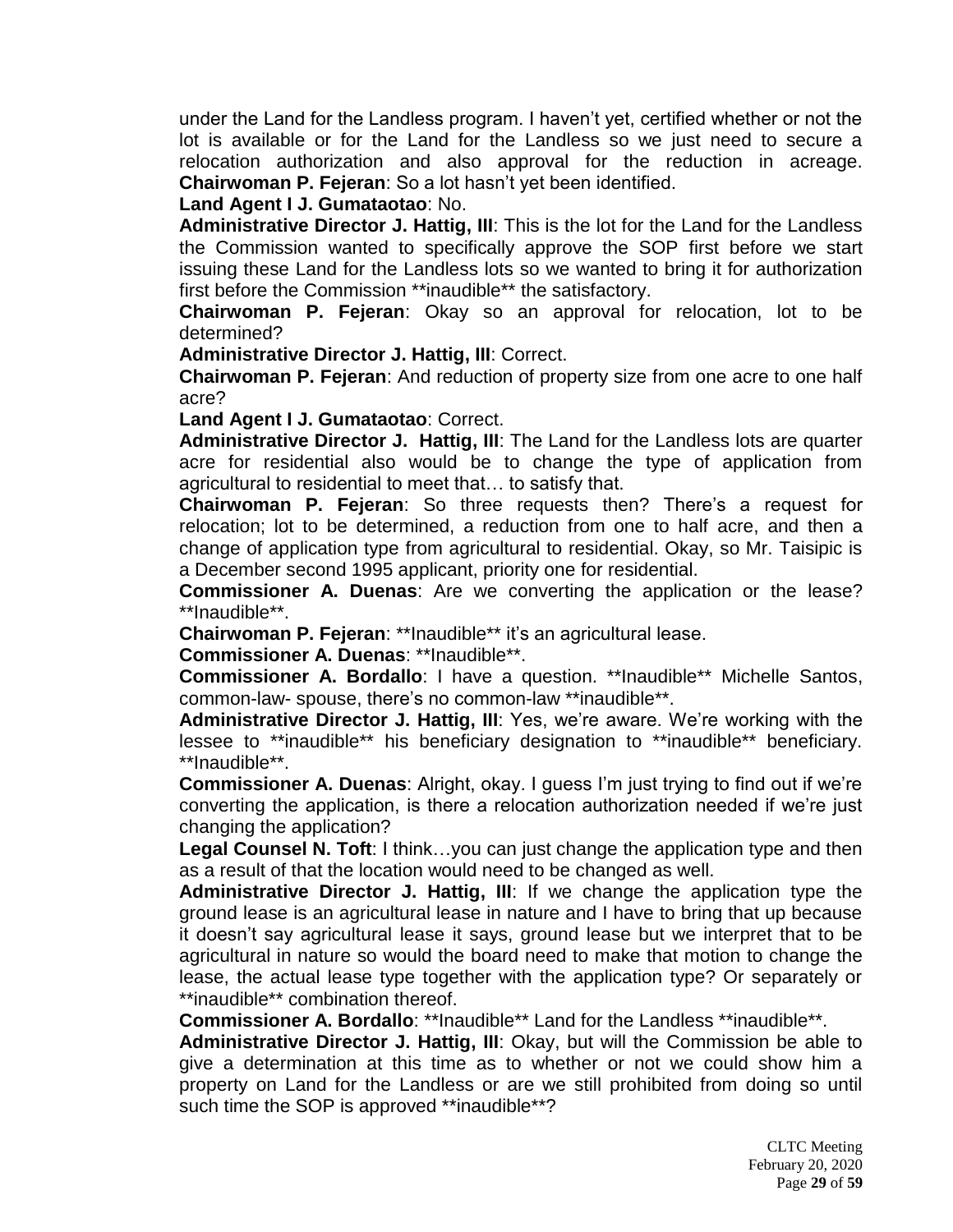**Commissioner A. Bordallo**: \*\*Inaudible\*\*.

**Chairwoman P. Fejeran**: Commissioner Bordallo requested we \*\*inaudible\*\*.

**Administrative Director J. Hattig, III**: So it's okay for us to look at the Land for the Landless inventory is what I'm asking? That's okay, I mean I have your permission to be specific about it?

**Commissioner A. Bordallo**: Yes. \*\*Inaudible\*\*.

**Administrative Director J. Hattig, III**: If we give them somewhere else he could maintain the one acre \*\*inaudible\*\* because there's no… the Land for the Landless is specifically quarter acre.

**Chairwoman P. Fejeran**: \*\*Inaudible\*\* switching to residential you can't get a one acre.

**Administrative Director J. Hattig, III**: Right that's why \*\*inaudible\*\*.

**Chairwoman P. Fejeran**: My question is, his agricultural lease dated December nine, 2003 is not recorded? \*\*Inaudible\*\*.

Legal Counsel N. Toft: As far as the lease, \*\*inaudible\*\* it doesn't really have that much of an effect because I think the procedure would be to change the type of application and to authorize a survey authorization on the new proposed lot and to switch the lease through a termination of the old lease and a creation of a new lease.

**Chairwoman P. Fejeran**: I almost think we would have to terminate the agricultural lease and then switch his application to residential?

**Legal Counsel N. Toft**: I think the CHamoru Land Trust would make it so that it's a continuous \*\*inaudible\*\* have it set up and then have a termination and then a recreation of a new lease on the same day so that there's no break in \*\*inaudible\*\*.

**Administrative Director J. Hattig, III**: Time and dates.

**Legal Counsel N. Toft**: Right.

**Chairwoman P. Fejeran**: But can we change his application type to residential even though he has an existing agricultural lease?

**Legal Counsel N. Toft**: Yes, because the actual lease is already an agricultural lease but the application would be \*\*inaudible\*\* in perspective…

**Chairwoman P. Fejeran**: Residential**.**

**Commissioner A. Duenas**: So I'll make a motion for application change for Jesse Lee Taisipic from agricultural to residential.

**Chairwoman P. Fejeran**: Motion made.

**Commissioner A. Santos**: I second it.

**Chairwoman P. Fejeran**: Motion seconded. Further discussion?

**All Commissioners:** None.

**Chairwoman P. Fejeran**: All those in favor?

**All Commissioners:** Aye.

**Chairwoman P. Fejeran**: Okay, ayes have. Motion passes. And then would we need another motion.

**Legal Counsel N. Toft**: Let's see, you'll need two other motions, one to authorize a survey authorization on a new proposed lot for residential to be determined by the CHamoru Land Trust employees as far as the location.

**Commissioner Duenas**: Motion to issue a survey authorization to Mr. Jesse Lee Taisipic for lot to be determined by the CHamoru Land Trust staff.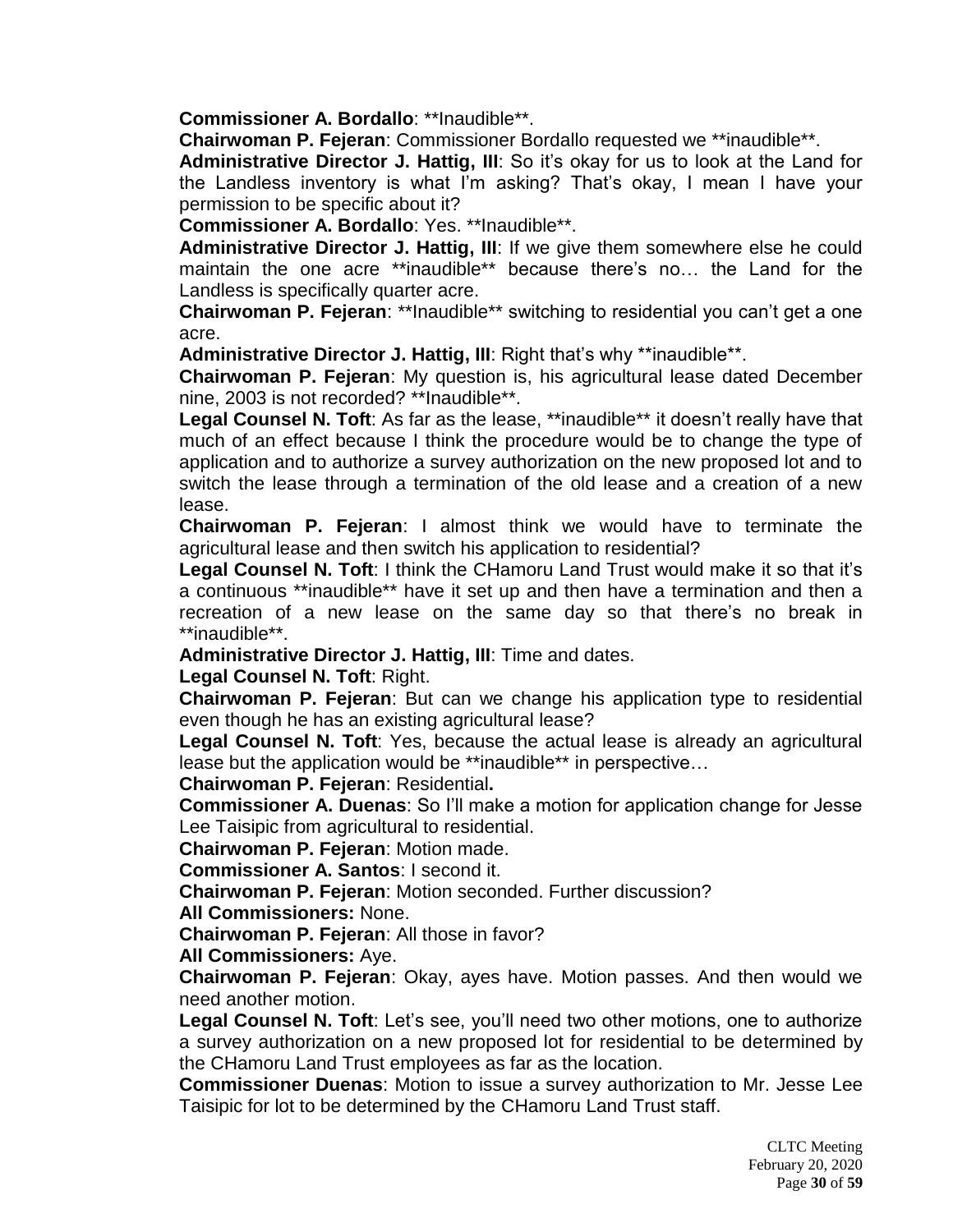**Chairwoman P. Fejeran**: Motion made.

**Commissioner Santos**: I second it.

**Chairwoman P. Fejeran**: Seconded it by Tan Amanda. Further discussion?

**All Commissioners:** None.

**Chairwoman P. Fejeran**: All those in favor?

**All Commissioners:** Aye.

**Chairwoman P. Fejeran**: Alright, motion passes.

**Legal Counsel N. Toft**: And the third would be for, I would just have it be an authorization for the Director to terminate the agricultural lease and approve the residential lease once the lot has been determined and surveyed.

**Commissioner A. Duenas**: So moved.

**Chairwoman P. Fejeran**: So moved, motion made.

**Administrative Director J. Hattig, III**: I just want to make sure that on the… **Chairwoman P. Fejeran**: Authorization for the Director?

**Administrative Director J. Hattig, III**: Terminate the…

**Legal Counsel N. Toft**: terminate the agricultural lease and approve the residential lease, termination of the lot and completion of the survey.

**Chairwoman P. Fejeran**: Alright, motion made.

**Commissioner Santos**: I second it.

**Chairwoman P. Fejeran**: Seconded by Tan Amanda. Further discussion?

**All Commissioners:** None.

**Chairwoman P. Fejeran**: All those in favor?

**All Commissioners:** Aye.

**Chairwoman P. Fejeran**: Motion passes.

**Land Agent I J. Gumataotao**: So just in Mr. Taisipic's good faith to get a reduction in acreage from one acre to half acre does that give the Trust or the employee of the Land Trust the ability to identify a property within the Land for the Landless \*\*inaudible\*\*?

**Administrative Director J. Hattig, III**: Yes.

**Chairwoman P. Fejeran**: Yes.

**Land Agent I J. Gumataotao**: Okay, thank you.

**Kori Matthew Moen Manibusan**

**Administrative Director J. Hattig, III**: So, now we have Kori Matthew Moen Manibusan.

**Chairwoman P. Fejeran**: Kori Matthew Moen Manibusan.

**Administrative Director J. Hattig, III**: This is the Power of Attorney here.

**Chairwoman P. Fejeran**: Oh, okay. Alright, if you could state your name for the record please.

**Nicole Manibusan**: Nicole Manibusan.

**Land Agent I Lorraine Nededog**: Lorraine Nededog, Land Agent.

**Chairwoman P. Fejeran**: Okay, aright. So, Ms. Nicole you have Power of Attorney for your father Mr. Kori Matthew.

**Administrative Director J. Hattig, III**: No, that's the bother.

**Land Agent I L. Nededog**: No that's the brother. The father's deceased.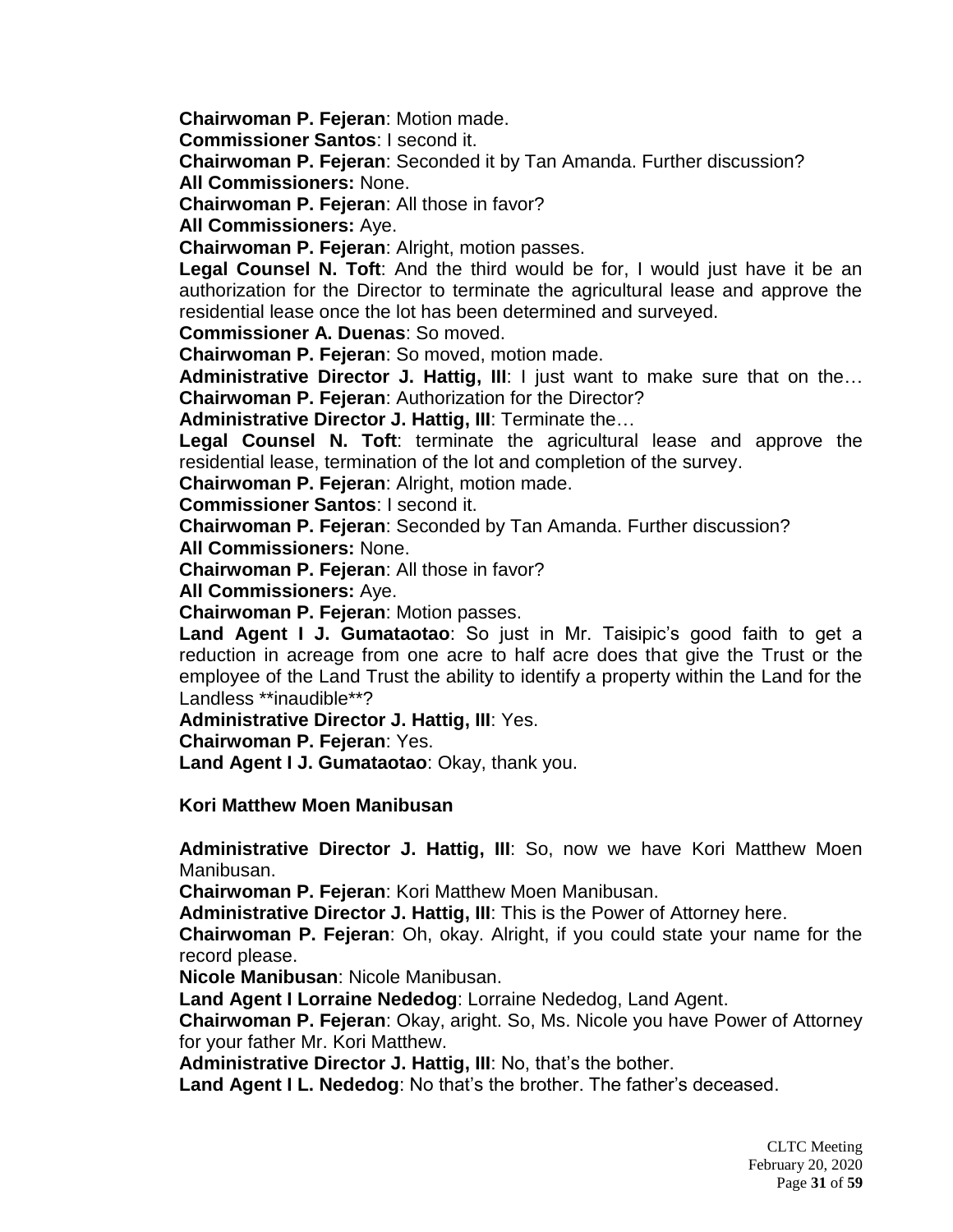**Administrative Director J. Hattig, III**: The brother assumed the application rights upon the death of the father.

**Chairwoman P. Fejeran**: Okay, so the original applicant was a Michael Hernandez Manibusan who is your father?

**Ms. N. Manibusan**: Yes.

**Chairwoman P. Fejeran**: And your father passed away and Kori became the beneficiary and now Ms. Nicole has Power of Attorney for Kori?

**Administrative Director J. Hattig, III**: Yes. Mr. Kori Manibusan submitted a notarized letter of relinquishment on April 18, 2018, to relinquish his application rights to his sister who happens to be the POA.

**Chairwoman P. Fejeran**: Oh, okay.

**Administrative Director J. Hattig, III**: The POA was recorded or her application was submitted in May of 2018 as well. So, because Mr. Kori Manibusan cannot name his sister as a beneficiary under the current five point eight that's why the relinquishment was submitted and then for Commission consideration.

**Chairwoman P. Fejeran**: Okay so the Commission can make that designation?

**Administrative Director J. Hattig, III**: We don't have that authority so we're bringing it before the Commission \*\*inaudible\*\*.

**Chairwoman P. Fejeran**: So the Commission has the power Legal Counsel to designate Ms. Nicole as the beneficiary?

**Legal Counsel N. Toft**: Yes.

**Chairwoman P. Fejeran**: To take over her father's application?

**Legal Counsel N. Toft**: Yes.

**Administrative Director J. Hattig, III**: Also, I couldn't do it pursuant to Resolution 2019-03 because a lease wasn't issued, this is only application status.

**Chairwoman P. Fejeran**: Right, okay. This is pretty straight forward. **Commissioner A. Duenas**: Motion to transfer the application rights from Kori Matthew Manibusan to Ms. Nicole Manibusan.

**Chairwoman P. Fejeran**: Okay, motion made.

**Commissioner A. Bordallo**: I second it.

**Chairwoman P. Fejeran**: Seconded it by Commissioner Bordallo. Further discussion?

**All Commissioners:** None.

**Chairwoman P. Fejeran**: Okay, all those in favor?

**All Commissioners:** Aye.

**Chairwoman P. Fejeran**: Ayes have it. So motion passes and Ms. Nicole you're now the designated beneficiary and now the applicant holder.

**Administrative Director J. Hattig, III**: So when your date and time is up, we'll contact you and then we'll start the lot award and issuance process.

**Ms. N. Manibusan**: Okay, thank you.

**Administrative Director J. Hattig, III**: I have an Aisha Diaz but she's not here.

**Chairwoman P. Fejeran**: I have a request to move \*\*inaudible\*\* back up to 3:30p.m; is that right? Move up…

**Legal Counsel N. Toft**: Yeah, they're not back here yet but if you want to \*\*inaudible\*\* one other than you can move to that.

**Chairwoman P. Fejeran**: Okay.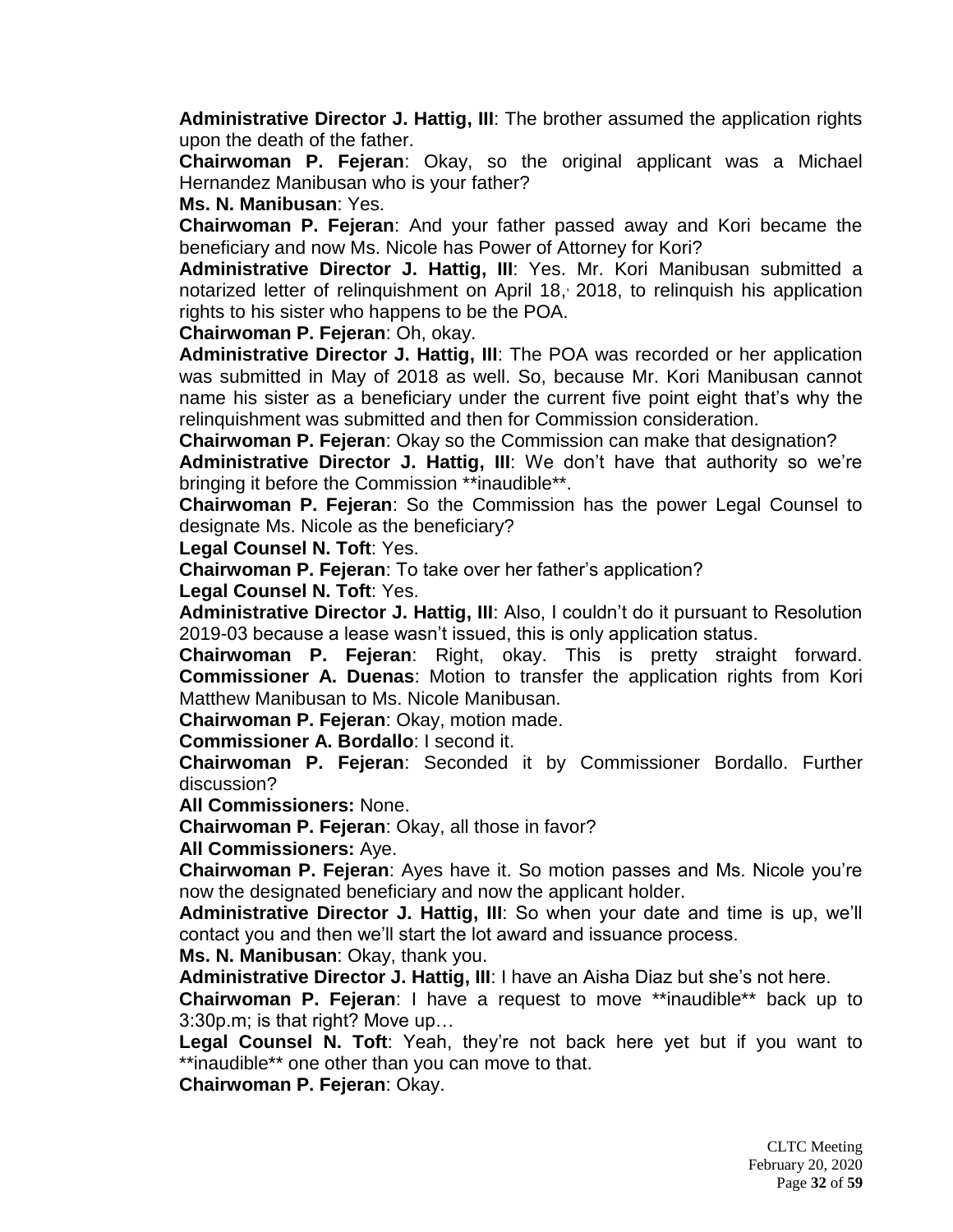**Land Agent I J. Gumataotao**: \*\*Inaudible\*\* but I don't have the staff report. **Chairwoman P. Fejeran**: I don't think we need to hear comment though, just put it on the next agenda.

**Administrative Director J. Hattig, III**: I don't think you need to vote to put it in on the agenda.

**Chairwoman P. Fejeran**: Yeah, I don't think we need to vote to put it on the agenda. Did \*\*inaudible\*\* still want to \*\*inaudible\*\*?

**Land Agent I J. Gumataotao**: \*\*Inaudible\*\*.

**Chairwoman P. Fejeran**: Hold on, are there others on the public comment? We're not doing public comment until 4pm. I know we do want to get to the Guam Rugby and Hal's Angels settlement terms but it's my understanding that not all parties are present.

**Commissioner A. Bordallo**: We're just waiting for our Legal Counsel.

Administrative Director J. Hattig, III: If you want to take a look at \*\*inaudible\*\*?

**Chairwoman P. Fejeran**: We haven't looked at the SOP, I believe you asked us to table it. Should we tackle that?

**Administrative Director J. Hattig, III**: It depends on how long \*\*inaudible\*\*. There is Ms. Diaz…there is a proposal from GTA Teleguam if you want to hear that, that's under new business.

**Chairwoman P. Fejeran**: Yeah, let's hear that.

**Administrative Director J. Hattig, III**: Mr. Tydingco.

**Chairwoman P. Fejeran**: Do we have something in our packet.

**Administrative Director J. Hattig, III**: Mr. Tydingco said he was going to submit documents for his presentation.

**Chairwoman P. Fejeran**: Okay.

## **NEW BUSINESS**

**3a. GTA TeleGuam – new cabling station**

**GTA TeleGuam Executive Vice President Daniel Tydingco**: Hafa Adai and Good afternoon Madam Chairwoman, Commissioners Bordallo, Santos and Duenas and the CHamoru Land Trust Commissioners and Staff. On behalf of Teleguam Holdings dba: GTA, I'm Daniel Tydingco, Executive Vice President. I want to thank the administrators and staff for coordinating the opportunity to come before you today. \*\*Inaudible\*\* appearance before the Land Trust in 2016 \*\*inaudible\*\* for submerge land license agreement in Piti, I return today to respectfully request your favorable consideration for submerge lands license in the Alupang area. As a locally operated company that has been serving our island community for over 60 years, GTA has been involved and growing in the \*\*inaudible\*\* region. Part of that growth has been with help of the CLTC as a good lessor to GTA for the past sixteen years. I believe that we are probably the largest paying lessee for the Land Trust at this point. Many of our facilities and buildings are situated throughout on CLTC property; formerly as the Government owned and operated Guam Telephone Authority now as the privately owned entity for the past sixteen years, GTA has compelled and committed to the remain ahead and the ever-changing telecommunications landscape not only here but also regionally and internationally. We're designated the incoming local exchange carrier by both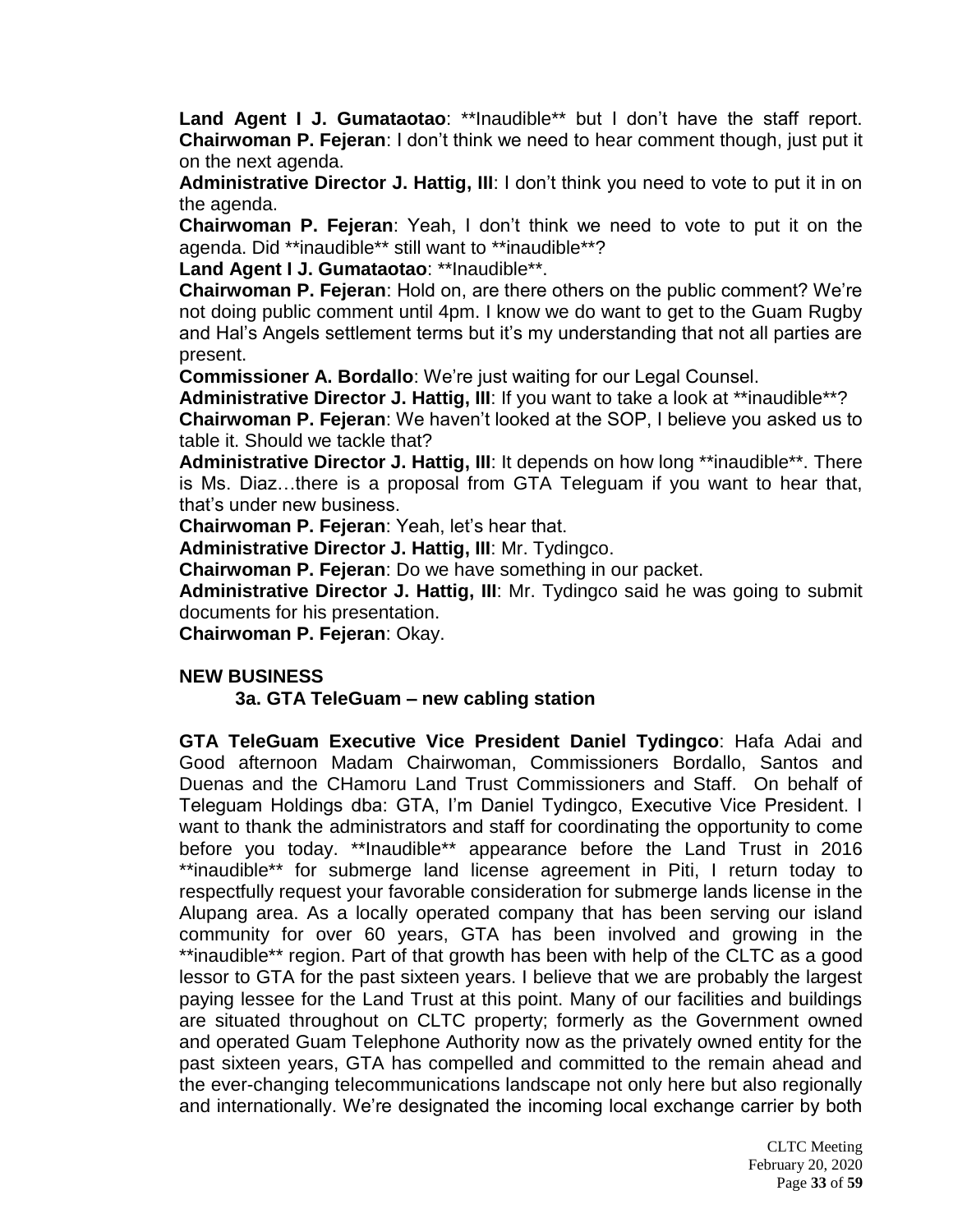the Federal Communication Commission and the Guam Public Utilities Commission unless we have public complications to serve as the carrier of last resort and we're also the critical infrastructure for the island. That being said, its incumbent upon us to make significant investments to make sure our obligations are fulfilled and that all of our customers, residential customers, island business, the Government of Guam and Federal Government are served well with state of the art telecommunications services and products. The telecommunications industry is critical to the \*\*inaudible\*\* development of our island and in line with the Governor's platform for economic development in Guam and in the region, we're making additional investments on island that we're looking to expand our telecommunication services and capabilities for the residents for local commerce and local federal and government sectors. We're looking to \*\*inaudible\*\* more high capacity communications connectivity \*\*inaudible\*\* in Guam, the region and the world for present and future needs. As the CLTC has \*\*inaudible\*\* authority for submerge lands around our island and currently has authority to grant licenses to twenty-one year term, similar to what CLTC previously granted and authorized GTA in Piti back in 2016, we're looking to a favorable consideration for a submarine license agreement in Alupang channel and reef lands area. We've been working with the Tamuning Mayor to apprise her of the project as well as the Mendiola Claros family; the few family members that are here, Mrs. Elizabeth Claros, her daughter Jennifer and her son Paul and \*\*inaudible\*\* be potentially be our landlord alongside with you guys if we're granted license, a submarine license, you'll be our landlords on the terrestrial side. So we're looking at their property ultimately to cite decide wherever any of our landing equipment may be erected or be placed. There will still be very many regulatory requirements concerning, permitting, licenses, clearances etc.…for us to meet and adhere to before proceeding with this endeavor of course the key and crucial component in before receiving the submarine lease with the CLTC, the new sub cable will improve physical capacity of telecom connectivity between Guam and the world and also to \*\*inaudible\*\* diversity \*\*inaudible\*\* redundancy \*\*inaudible\*\* people will remain connected during natural catastrophes and emergency conditions. \*\*Inaudible\*\* competing with outside customers for more data is driving this investment, to date there are over four hundred submarine cables trenching over seven hundred miles \*\*inaudible\*\* in connecting the world. Rather than \*\*inaudible\*\* the satellite communication which is extremely costly, submarine cables are more economical \*\*inaudible\*\* carry more than ninety percent (90%) data transmissions for the entire world. We're proud to ensure our island remains connected with this cable investment. On behalf of GTA, we look forward to your favorable consideration \*\*inaudible\*\* to this request and thank you for your time and attention. **Chairwoman P. Fejeran**: Thank you, Mr. Tydingco. Okay, so yeah, I think I was here when we approved the last submerged lands lease for GTA. Do you have the square footage you need and the exact area?

**Mr. D. Tydingco**: We'll we have the general area. Again, it's still going to require surveying by particular institutes out there. We're probably looking at similar to what we had previously in 2016 that was afforded to us by the CLTC, I think it was either six or eight foot wide \*\*inaudible\*\* in the Piti Channels so similar. We're going to do something like that, either six foot or eight foot \*\*inaudible\*\* the length,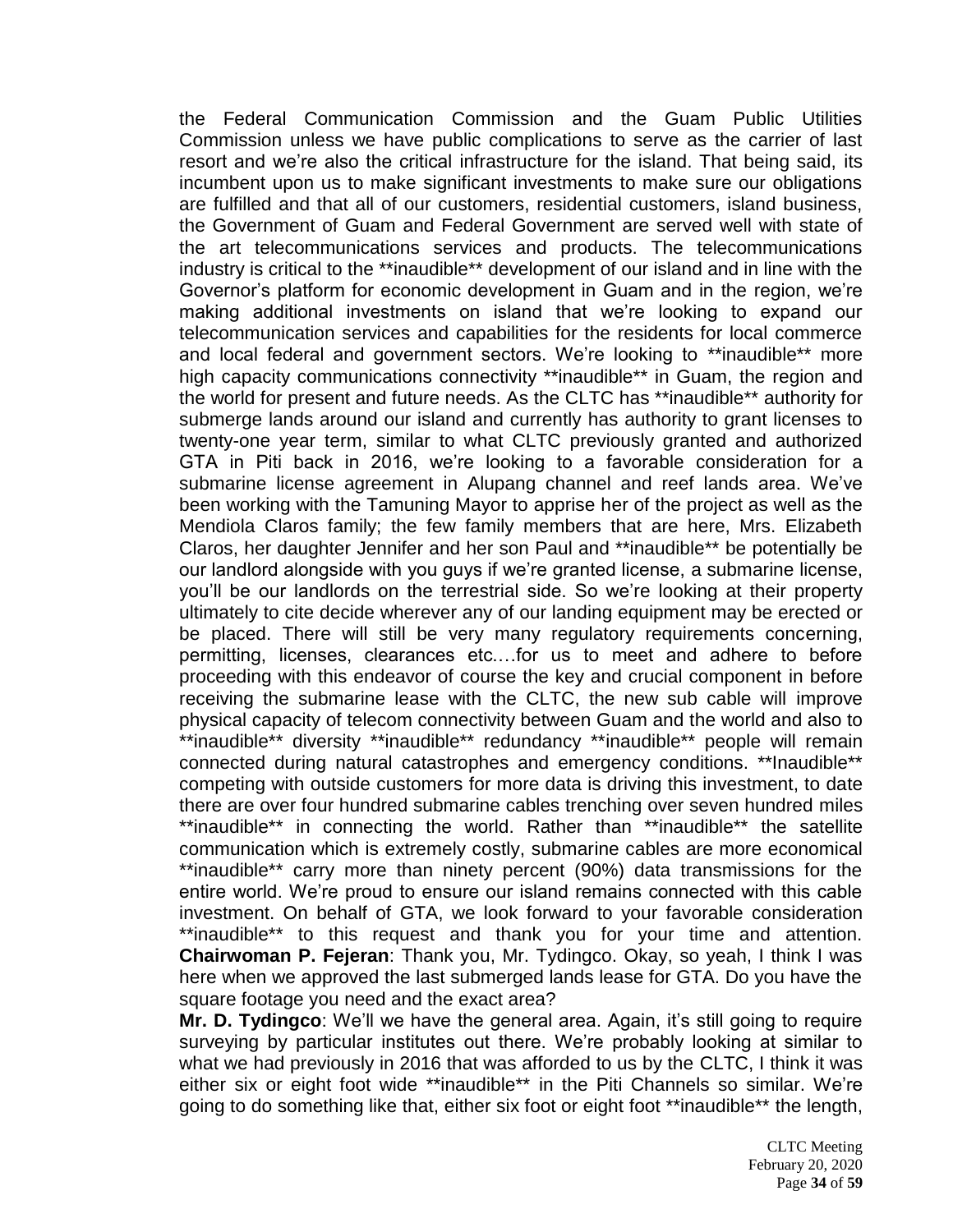I'm not quite sure but I think I may have that. The length may be a little bit longer, I think it's probably… well it's a little over a quarter mile but that's what we're looking at.

**Chairwoman P. Fejeran**: Okay, can you show us where the Claros' is \*\*inaudible\*\* just so we can have a…

**Commissioner A. Bordallo**: This is it, right?

**Mr. D. Tydingco**: Well I have…

**Commissioner A. Bordallo**: This is their lot and this is all primarily in the family area.

**Commissioner A. Duenas**: Madam Chair, before we continue, I just want to go ahead and recuse myself \*\*inaudible\*\* direct conflict as I currently work for Docomo Pacific; the direct competitor so I will go ahead and excuse myself for the discussion.

**Chairwoman P. Fejeran**: Okay, thank you Commissioner Duenas. We still have three Commissioners so we still have a quorum?

**Legal Counsel N. Toft**: Yes.

**Chairwoman P. Fejeran**: Alright. So it sounds like this is just a very preliminary request, there's nothing solid you requested at this time. Does the Commission have any questions?

**Commissioner A. Bordallo**: None.

**Chairwoman P. Fejeran**: None?

**Administrative Director J. Hattig, III**: The intent was just to do the introduction presentation just to reiterate that it has been done before in 2016 and we're really going to replicate or reproduce that particular document but if there were any immediate concerns that the Commission has, this is the opportunity to have Mr. Tydingco address that at this point but the proposal in its entirety was submitted. I have negotiations at this point with discussions I had with him and he did give me a proposed timeline and so we'll be working out that proposed timeline and then you'll be getting the notification via the agenda as soon as he's ready and the Commission is ready to hear it.

**Chairwoman P. Fejeran**: I believe that the last \*\*inaudible\*\* for GTA, there were two appraisals done to the property to assess the value of the land to determine the lease fee. I expect that to also be done as you mentioned, you kind of also be just mirroring the steps that were taken in 2016?

**Administrative Director J. Hattig, III**: Yes.

**Mr. D. Tydingco**: Right, I think the appraisal previously was \*\*inaudible\*\* because this is kind of different, the complexion is kind of different, I think the appraisal that was done previously were for the public lands that were in the Piti area. This is going to be private property where the cable will land at. So the authority will be for, the request for consideration would be for CLTC to by the virtue of your authority will be for oversite of submerged lands to grant… well it's the same thing, I'm looking at the last lease a six foot wide by five hundred sixty foot section of the reef land in the area.

**Chairwoman P. Fejeran**: I believe that was appraised and its value was assessed.

**Mr. D. Tydingco**: Oh, you mean in the water, the submerged site?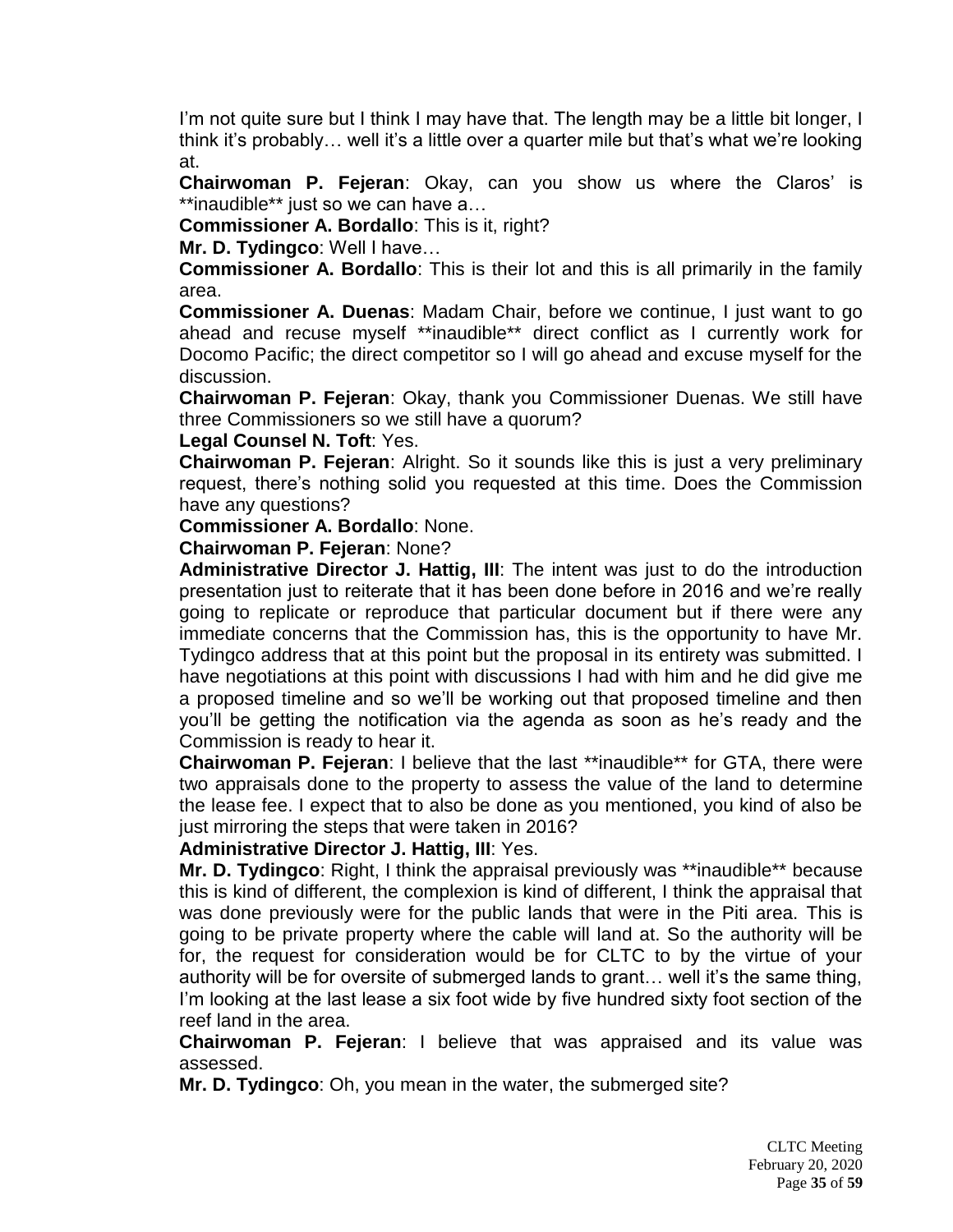**Chairwoman P. Fejeran**: Right, for the land trust property, you would need the appraisals done so that we could assess the \*\*inaudible\*\* for the property.

**Mr. D. Tydingco**: Sure, that's understandable.

**Chairwoman P. Fejeran**: Because you are paying rent for that Piti submerged lands, right?

**Mr. D. Tydingco**: Yes.

**Chairwoman P. Fejeran**: So it would just be the same thing.

**Mr. D. Tydingco**: And we agreed to, if I'm not mistaken, last time the basis on the template was the existing submerged license that the Commission may have presently with another license holder, I think Tata Communications which is about the same thing…was about five thousand dollars (\$5,000.), right?

**Chairwoman P. Fejeran**: Yeah, that sounds \*\*inaudible\*\*.

**Mr. D. Tydingco**: The difference being is I don't think that one had escalator so we exceeded to go ahead and conform with escalators for the benefit to the Commission \*\*inaudible\*\*.

**Chairwoman P. Fejeran**: Okay.

**Administrative Director J. Hattig, III**: We'll go ahead and take a look at it and the 2016 license, like I said; that's our jump point, that's our start point.

**Chairwoman P. Fejeran**: Right. And like you mentioned, there's a lot of other regulatory requirements and environmental assessments, is that right?

**Mr. D. Tydingco**: That's correct. We still have to work with the Army Corps \*\*inaudible\*\* Preservation Office, Seashore Protection Commission and a whole other list entities.

**Chairwoman P. Fejeran**: Okay. Thank you, Mr. Tydingco I don't think the Commission has any other questions but I appreciate you coming in presenting so that we kind of have a heads up for what's to come.

**Mr. D. Tydingco**: Okay, so I'm just trying to gather with what direction going forward here for GTA because we're looking to get all of the clearances and all of the studies done probably \*\*inaudible\*\* several months so \*\*inaudible\*\* with the request… I guess the Commission is asking us to come back…

**Administrative Director J. Hattig, III**: With the actual numbers, the actual data, the actual hard information as to exactly what you need or where's it going to be… all of the proposal narrative with your…you know, put your proposal together so that the Commission can consider exactly the five W's that…Who, What, When, Where, How.

**Mr. D. Tydingco**: Got it.

**Administrative Director J. Hattig, III**: We'll work together. I'll be in contact with you and then we'll put together your proposal and hopefully by… if you can do it by the next meeting then they could have a better indication of what your request would be.

**Mr. D. Tydingco**: Sure. Any other questions?

**Commissioner A. Bordallo**: Your presentation was very good.

**Mr. D. Tydingco**: Thank you very much Commissioner Bordallo. It brings me joy to be here because my part of the first CHamoru Land Trust Commission so makes me proud to come out before this body. Thank you very much. **Administrative Director J. Hattig, III**: We have another request from Department of Agriculture.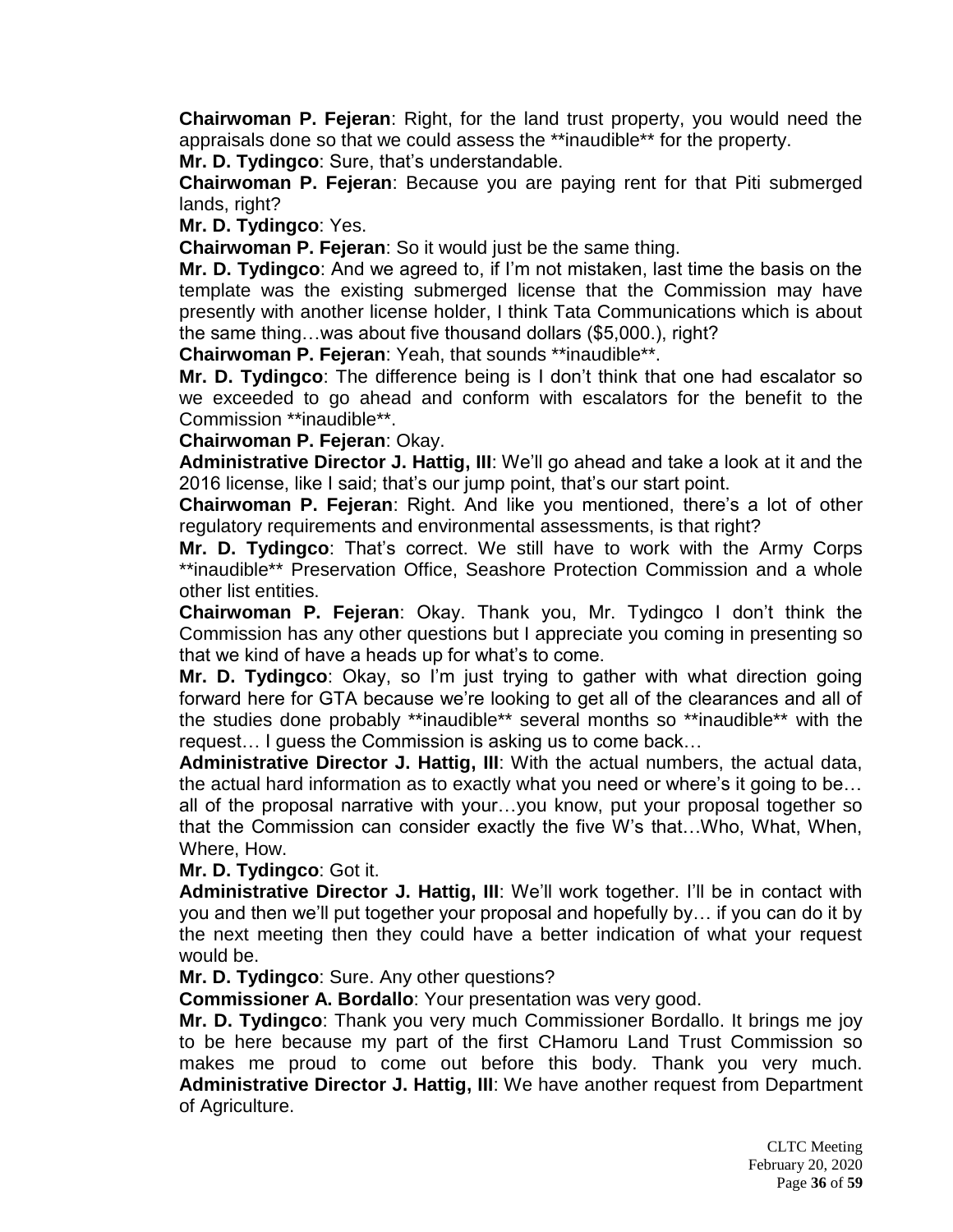# **OLD BUSINESS**

# **2b. Hal's Angels/Guam Rugby Club – Settlement Terms**

**Chairwoman P. Fejeran**: I'd like to go back to that Hal's Angels but before we call them up I just kind of wanted to bring up to the Commissions attention, this Proposed Settlement Agreement that was drafted. Does this proposed settlement agreement incorporate my comments?

**Administrative Director J. Hattig, III**: No, not yet because you said that you wanted to discuss with the Commission and that those concerns were… so it …

**Chairwoman P. Fejeran**: Has this been shared with the parties?

**Administrative Director J. Hattig, III**: No.

**Chairwoman P. Fejeran**: Okay, but it's my understanding that…

**Legal Counsel N. Toft**: There may have reached a compromise.

**Chairwoman P. Fejeran**: They may have reached a compromise? **Administrative Director J. Hattig, III**: I received a call from one of the representative's right before the meeting like right before 1:00 p.m., and she indicated to me that they did reach a compromise like right about 12:30 p.m. this afternoon.

**Chairwoman P. Fejeran**: Well I'd love to hear that they've figured it out for themselves. Is representatives from Hal's and Rugby want to join us?

# *This section of the meeting produced inaudible recordings.*

**Chairwoman P. Fejeran**: This looks very promising, I don't want to get my hopes up so I guess… you know, I think the Commission was ready to make the decisions for you guys… look at you sitting all together, \*\*inaudible\*\* take a picture. Where is the news outlet? \*\*Inaudible\*\* okay, thank you guys, if you can state your name for the record.

**Hal's Angels Legal Counsel Jacqueline Terlaje**: Good Afternoon, Madam Chairwoman. Jacqueline Terlaje on behalf of Hal's Angels. I'm here with Mr. Ivan Shiroma who is obviously seated with Guam Rugby.

**Guam Rugby Club Legal Counsel Genevieve Rapadas**: Good Afternoon Madam Chair, Commissioners; Genevieve Rapadas, Legal Counsel for Guam Rugby Club and I'll have these gentlemen introduce themselves.

**Unknown**: Good afternoon, \*\*inaudible\*\* President of Guam Rugby Club.

**Unknown**: Good afternoon, \*\*inaudible\*\* Vice President of Guam Rugby Club.

**Chairwoman P. Fejeran**: Hello everybody.

**Ms. J. Terlaje**: Madam Chairwoman, may I \*\*inaudible\*\* I wanted to take a little bit of your time to kind of give you a chronology of the back ground so that the Commission would understand \*\*inaudible\*\*.

**Chairwoman P. Fejeran**: You know, I don't know how much of help that would be, I think the Commission is very well familiar of the chronology and the decision that the Commission has taken and the actions that the clubs has taken are \*\*inaudible\*\* I mean it's up to the Commission, do you want to hear the chronology or do you want to jump in to the compromise to see if it's agreeable for the Commission. Is that okay?

**Commissioner A. Duenas**: Compromise.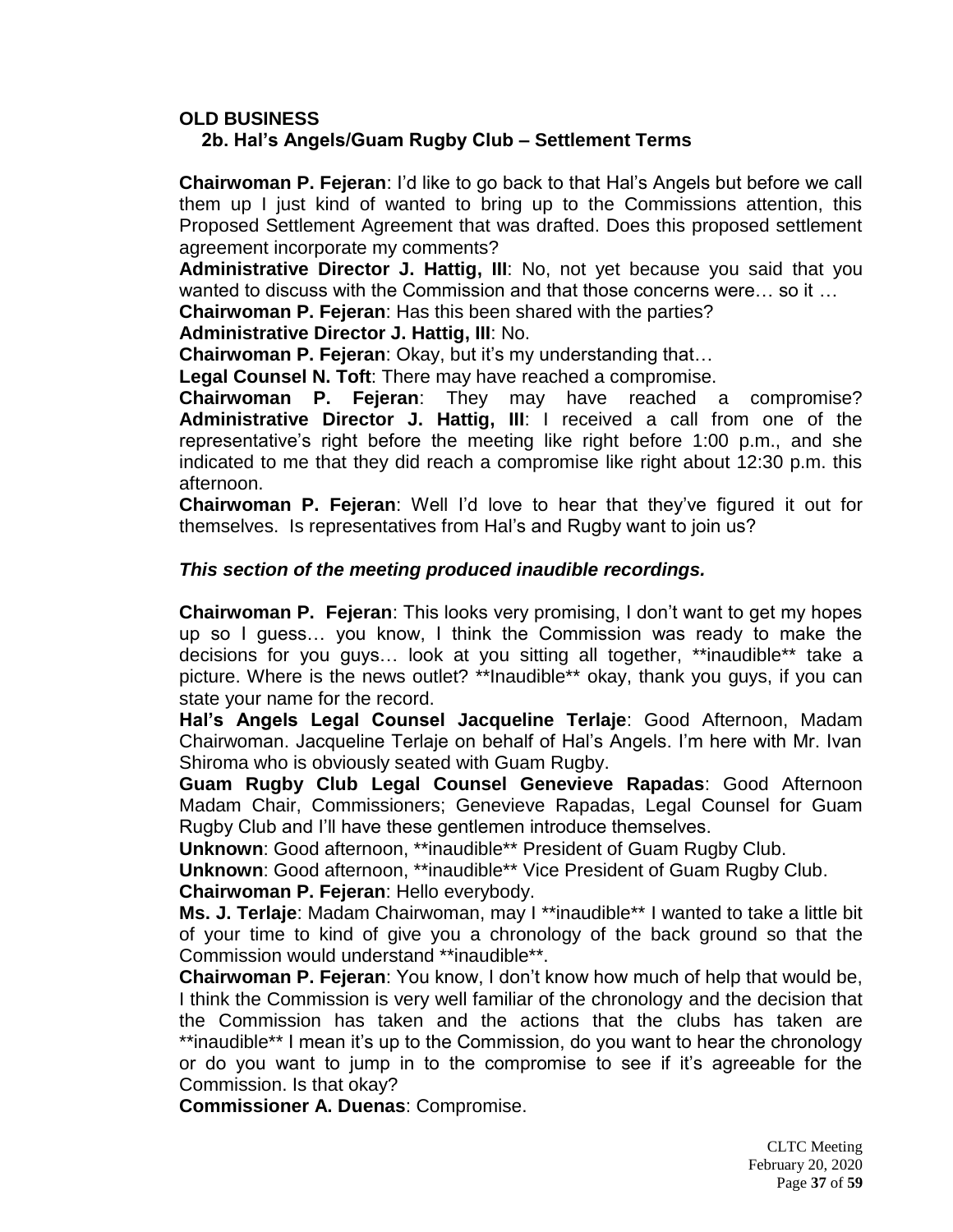**Chairwoman P. Fejeran**: Yeah, I appreciate you wanting to present that but let's get right to the point.

**Ms. J. Terlaje**: Not a problem Madam Chair. So, I'll jump straight in to what compromised both Guam Rugby Club and Hal's Angels have reached. First, I want to say, that this compromise was reached with the efforts of the administration by our Magahaga Leon Guerrero and the assistance of the Executive Director Hattig who was extremely supportive in assisting us in trying to reach a mutual compromise and so we come today you know as a joined group \*\*inaudible\*\* to request your approval and support in confirming the terms of \*\*inaudible\*\* reached as parties and of course \*\*inaudible\*\*. Essentially what we have agreed to are these; that both GRC and Hal's agree with assistance of the Government of Guam and the Department of Public Works to construct a \*\*inaudible\*\* road public access and utilities rights of right of way which found running between Lot 10057 B5 and Lot 10057-NEW7, these are the two pieces of property that \*\*inaudible\*\* licensed to our new entities. Both GRC and Hal's are agreeing that the construction of the public access and utilities rights shall be completed within a one year term and no later than two years from the execution of these agreements. Hal's is agreeing to forfeit the small portion of its licensed property \*\*inaudible\*\* installation of this public access and right of way to run parallel to the existing easement or right of way \*\*inaudible\*\* and GRC is in turn is also agreeing to forfeit a small portion of its license property for installation of public right of way to run between its licensed property and Hal's licensed property. GRC and Hal's agreed that the proposed public access and right of way is subject to the Department of Land Management approval for the placement of that particular right of way and for agreeing to cooperate in the event that feasibility is not there. So essentially, if you're looking at the map, what we've agreed to do \*\*inaudible\*\*. **Administrative Director J. Hattig, III**: Yeah, I only have my proposed map so you can submit whatever you have there.

**Ms. J. Terlaje**: So we're providing you what the parties \*\*inaudible\*\* agreed upon. If you notice, there's color coatings on this particular map so essentially we agreed that the yellow zone will create this new \*\*inaudible\*\* access easement \*\*inaudible\*\* two properties and so essentially it'll run between both GRC and Hals and if you see, there's a portion taken from Hal's licensed property from what's known as Lot NEW7 and Lot NEW5 \*\*inaudible\*\* from the map that's in front of you, it looks like it can be from the southern portion of the Rugby property. So, within the gray and yellow lines, do you see that? Any question about where the placement of public access would be? So, essentially what GRC and Hal's have agreed to is that the CLTC and Department of Land Management will be \*\*inaudible\*\* authorized to move forward notwithstanding the current licenses that \*\*inaudible\*\* that takes into account this new public access to accommodate the necessary access for both pieces of property. Hal's has agreed also in the interim which he will provide temporary access of his licensed property to GRC during the interim of the construction of the public access which shall include the following conditions so we basically worked out how we can work together today during the process of construction. Hal's shall provide to GRC access to its property for GRC to maintain its licensed property; GRC shall have a license to utilize the Hal's parking lot as shown on the map, if you notice, the \*\*inaudible\*\* areas that we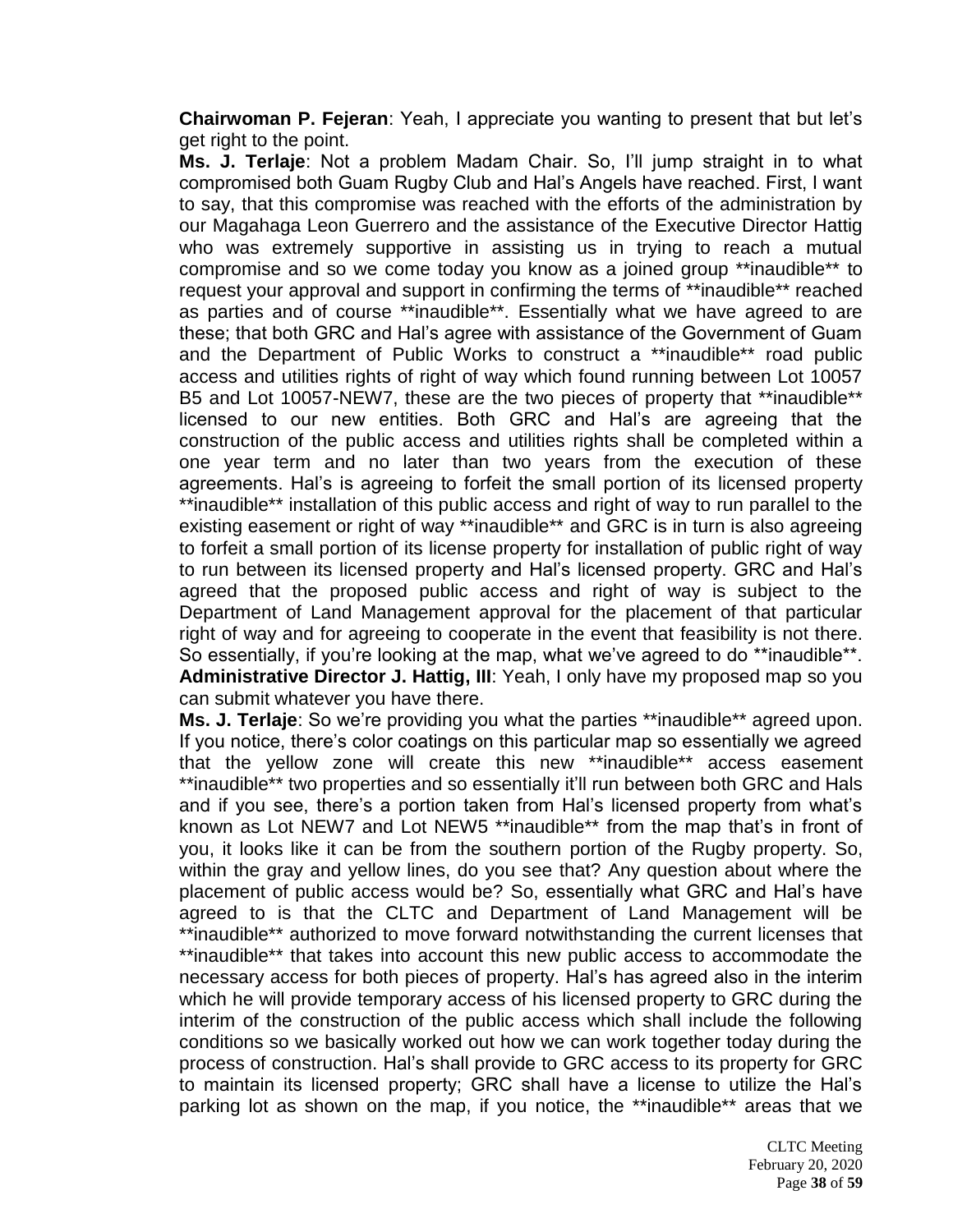there, and this will \*\*inaudible\*\* both utilize the public parking, emergency and official vehicles to move during construction. GRC agrees to diligently assure that after every practice and game that the gate is closed \*\*inaudible\*\* and to remove all debris \*\*inaudible\*\* rubbish followed by all GRC games and practices within 48 hours discovery of any debris, trash and or rubbish followed by any GRC games or practices. GRC is also agreeing to \*\*inaudible\*\* removal of trash and rubbish, in consideration of Hal's granting this temporary licensing during construction period onto its parking lot, GRC is agreeing to contribute the reasonable machinery, manpower and fill of quantity and material necessary to repair the Hal's parking lot caused by damage from usage, GRC is acknowledges and repairs during the raining season \*\*inaudible\*\*. The parties have agreed that the temporary access granted by Hal's to GRC shall expire upon the completion of the easement \*\*inaudible\*\* or in two years from the execution of agreement, whichever comes first so essentially we are anticipating that this will be done within that two year \*\*inaudible\*\* both parties are agreeing to table the issues of joint parking until \*\*inaudible\*\* but will cooperate to each have a mutual agreement satisfactory to both parties. GRC and Hal's are providing formal notice \*\*inaudible\*\* to the CLTC of their request to \*\*inaudible\*\* their license agreement within the CLTC as of today's date which is no more than sixty (60) days prior to the expiration of their current licenses as required by the licenses. So if the Commission takes a look \*\*inaudible\*\* from the Hal's license and then the GRC's licenses; we're both required to give notice to this Commission that \*\*inaudible\*\* extend for an additional twenty-one (21) years \*\*inaudible\*\* notices, they are joint \*\*inaudible\*\* today. GRC and Hal's are now jointly requesting the renewal of those licenses in consideration of the terms that \*\*inaudible\*\* reached \*\*inaudible\*\* approval of their licenses to run from the expiration. So for example, Hal's expiration runs on July thirty-first 2022, we're asking that this part of the \*\*inaudible\*\* with both GRC and with this Commission \*\*inaudible\*\* an extensive contribution that both parties and CLTC are being \*\*inaudible\*\* so at this time; Madam Chair, GRC and Hal's extends our Dangkulu na Si Yu'us Ma'åse' for the collaboration of this body, Director, Magahaga, and this Administration for the improvement and development of these sporting programs which we believe serve our people, both entities are truly grateful for what this Commission has sought to reach \*\*inaudible\*\* for us and we are \*\*inaudible\*\* happy to report that we were able to reach a compromise and \*\*inaudible\*\* as part of \*\*inaudible\*\*.

**Chairwoman P. Fejeran**: Thank you. Attorney Rapadas, do you have anything to add?

**Ms. G. Rapadas**: I agree. I know you guys have been here for a while now so…

**Chairwoman P. Fejeran**: I guess that kind of sums up all of the settlement agreement terms that we were looking at. If I could just ask for the construction of this public access road; that would also be the utilities easement that would be brought in?

**Ms. J. Terlaje**: That's correct, this is a public access right of way so it will be for access plus utilities.

**Chairwoman P. Fejeran**: So have you also discussed and agreed to the timeline for the removal of existing utilities that goes right through the middle of \*\*inaudible\*\*.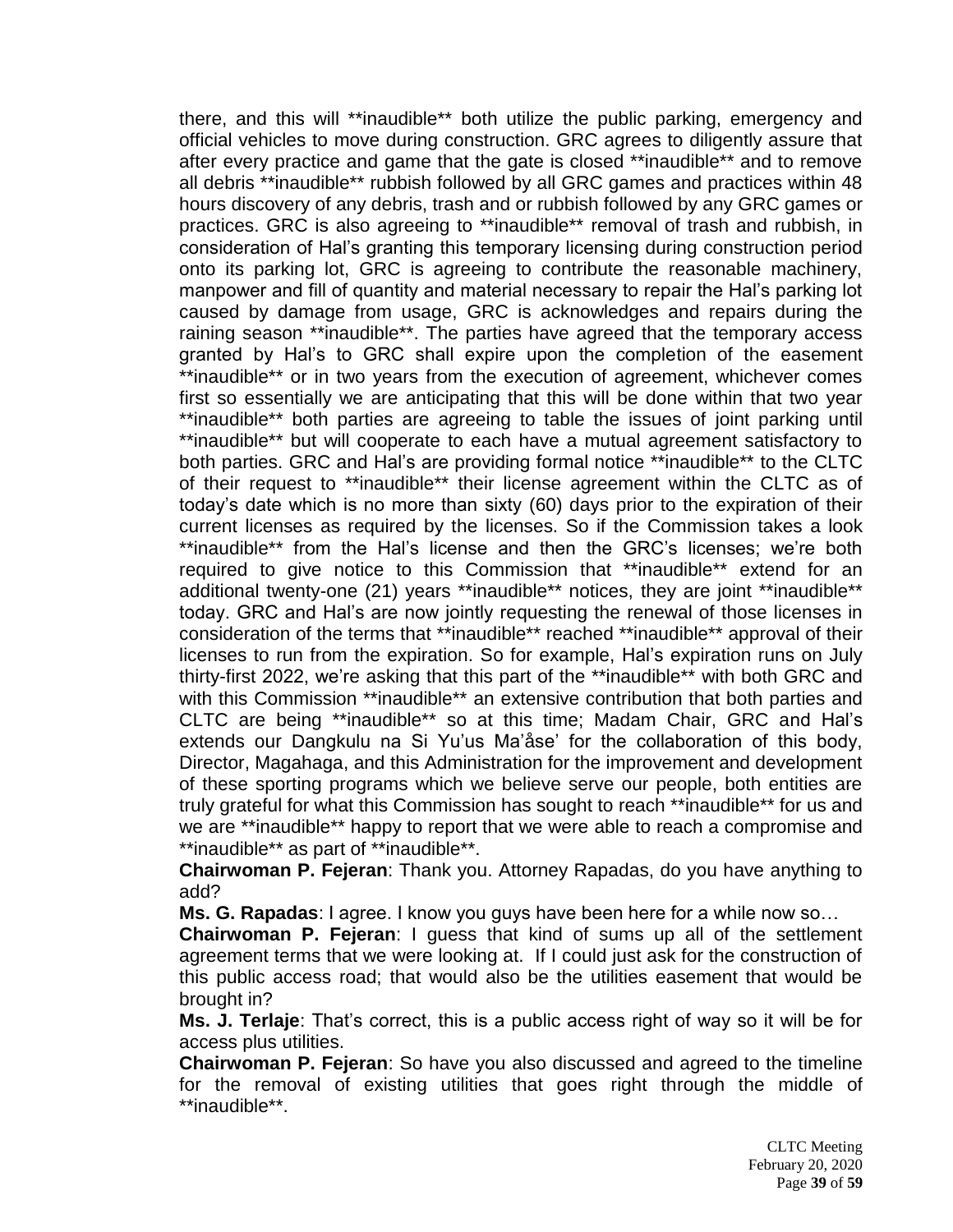**Ms. J. Terlaje**: Right now we're taking it as is until such time as the public access is being installed and so as part of the installation of both the \*\*inaudible\*\* that \*\*inaudible\*\* line will be relocated because it prevents the double construction period.

**Chairwoman P. Fejeran**: Okay, so the relocation of existing utilities will come… or will occur upon completion of the new public access?

**Ms. J. Terlaje**: It will be a part of the construction. It will \*\*inaudible\*\*.

**Administrative Director J. Hattig, III**: Yeah, they're going to run it concurrent to the construction of the \*\*inaudible\*\*.

**Chairwoman P. Fejeran**: Sorry, so the new utilities will running concurrent to the construction of the \*\*inaudible\*\*.

**Administrative Director J. Hattig, III**: That's the hope, right? That's what you're saying right?

**Chairwoman P. Fejeran**: My question was, the existing utilities on Hal's is the deleted easement? \*\*Inaudible\*\*.

**Ms. J. Terlaje**: Madam Chairwoman that was an issue that \*\*inaudible\*\* I think we both thought that we would further reach agreement on a later date, we had anticipated because that was an issue that was raised about its removal \*\*inaudible\*\* the GRC was asking for additional time for it; we wanted to give it \*\*inaudible\*\* but we're almost there terms of that particular \*\*inaudible\*\* so we anticipate that when we finalize that \*\*inaudible\*\*.

**Chairwoman P. Fejeran**: Okay, I would like to see that addressed in black and white so that both parties are... so that it's clear what those \*\*inaudible\*\* are. So just to reiterate, existing utilities removal will agreed upon and included in the final agreement.

**Ms. J. Terlaje**: We will address the issue \*\*inaudible\*\*.

**Chairwoman P. Fejeran**: I guess, my next question would be about the \*\*inaudible\*\* I see green line, yellow line and then a blue line...

**Unknown**: The green and the yellow lines, the wide yellow lines those were preliminary \*\*inaudible\*\*.

**Ms. J. Terlaje**: The green was yeah, preliminary we were \*\*inaudible\*\* the turnaround in that zone originally so today we're adding \*\*inaudible\*\* so that's why \*\*inaudible\*\* referenced to that yellow.

**Chairwoman P. Fejeran**: This yellow, so we're not, you haven't, so you're not talking about the \*\*inaudible\*\* line. We're just looking at the yellow \*\*inaudible\*\*. **Ms. J. Terlaje:** We're looking at the yellows. So \*\*inaudible\*\* essentially a public right of way through the yellows so it's more than an L shape \*\*inaudible\*\*.

**Administrative Director J. Hattig, III**: What we solved Commissioners is the blue line was the original proposal for a public access and easement by the scheme that the agency provided, that's the blue line. The blue line that's circling the entire Hal's property, that's what we envisioned to be the easement and then the green line was a proposal from Hal's an amended proposal and then the yellow is what they've come to terms with. It's just a progression of the different proposals of where the lines \*\*inaudible\*\*.

**Ms. J. Terlaje**: So we assume Madam Chairwoman that the blue lines \*\*inaudible\*\* the boundary points for the Hal's licensed property and essentially what the parties have agreed to is that each party is forfeiting a portion of their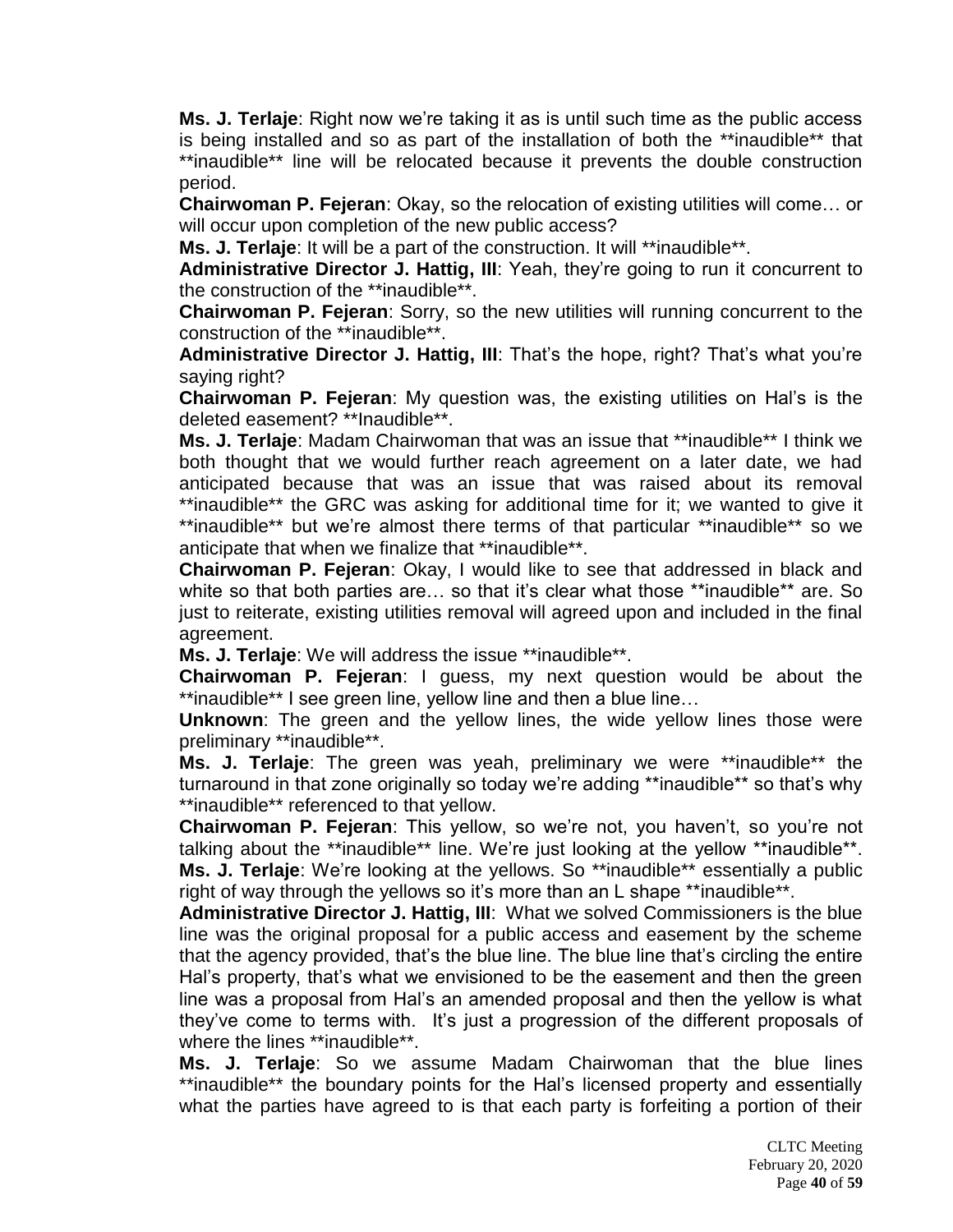licensed property to \*\*inaudible\*\* public access so that way each party is essentially giving up their portions.

**Chairwoman P. Fejeran**: What is the little \*\*inaudible\*\* where the line is on the left corner? I don't think I've seen that on other maps \*\*inaudible\*\*.

**Ms. J. Terlaje**: Yes, this was the anticipated \*\*inaudible\*\* so the R7 Lot is also under the administration of the CLTC so as the Commission is aware, this entire area was originally one lot and so over the years there has been subdivisions and so what we're proposing is because the CLTC is the owner of the R7 as well that it is possible to take a portion of R7 in order to accommodate the public access.

**Chairwoman P. Fejeran**: Where the gray… so part of the access will take from R7 and then that also \*\*inaudible\*\* into Hal's property into R7 on this \*\*inaudible\*\*.

**Ms. J. Terlaje**: Not at all. So that becomes a part of the access, so this portion, depending on the \*\*inaudible\*\* of the drawing by DLM then that portion becomes a part of the access way.

#### **Chairwoman P. Fejeran**: Okay.

**Ms. J. Terlaje**: But it would be completely within DLM and the CLTC's discretion to determine whether or not they should move the property it's a matter of determination of a surveyor or whether the property line should be moved to accommodate the subdivision.

**Ms. G. Rapadas**: So this proposal right now on the top is simply a proposal \*\*inaudible\*\* for the survey and visibility the only thing I want to add is \*\*inaudible\*\* has some concerns about it because of the EPA requirements and the drainage \*\*inaudible\*\* so we have… I believe we reached an agreement as to all the major terms and this shouldn't be an issue once we get \*\*inaudible\*\* and what we agreed to cooperatively in the event whatever proposals \*\*inaudible\*\*.

**Administrative Director J. Hattig, III**: Madam Chair, I'd like to see if we can produce a scheme so that you can better understand, I'm not saying that this is not great work, this is but I have two engineer techs. that would be willing to work with both of you to clean this up and scheme this up correctly the way it should be done, taking into consideration the R7 and the forfeiture of both properties under Hal's and Guam Rugby, similar to this settlement agreement that I sent to you is the scheme would be provided to \*\*inaudible\*\* exactly how it would look \*\*inaudible\*\* survey was done.

**Chairwoman P. Fejeran**: Yeah I think that would be good. I'm really happy that you guys sat down together and worked this out you know this is not far from what discussed months and months ago so I'm glad that we're back here and it looks like that both parties have come to an agreement and a compromise and a way forward that we can hopefully within the next… what I'm hoping for is to get the map done and to get the settlement agreement terms drafted up formally so that it's something that we can have and I don't know if this will be like an amendment to both of their licenses.

**Administrative Director J. Hattig, III**: I would defer that to Legal Counsel. Nick, do you think that an amendment is required or…

**Legal Counsel N. Toft**: I think we just use the agreement as a basis for the license \*\*inaudible\*\* incorporate within that \*\*inaudible\*\*.

**Chairwoman P. Fejeran**: Okay. I'm mean I am relieved because I know that there's a lot of rugby players that has not been able to get out on that field and I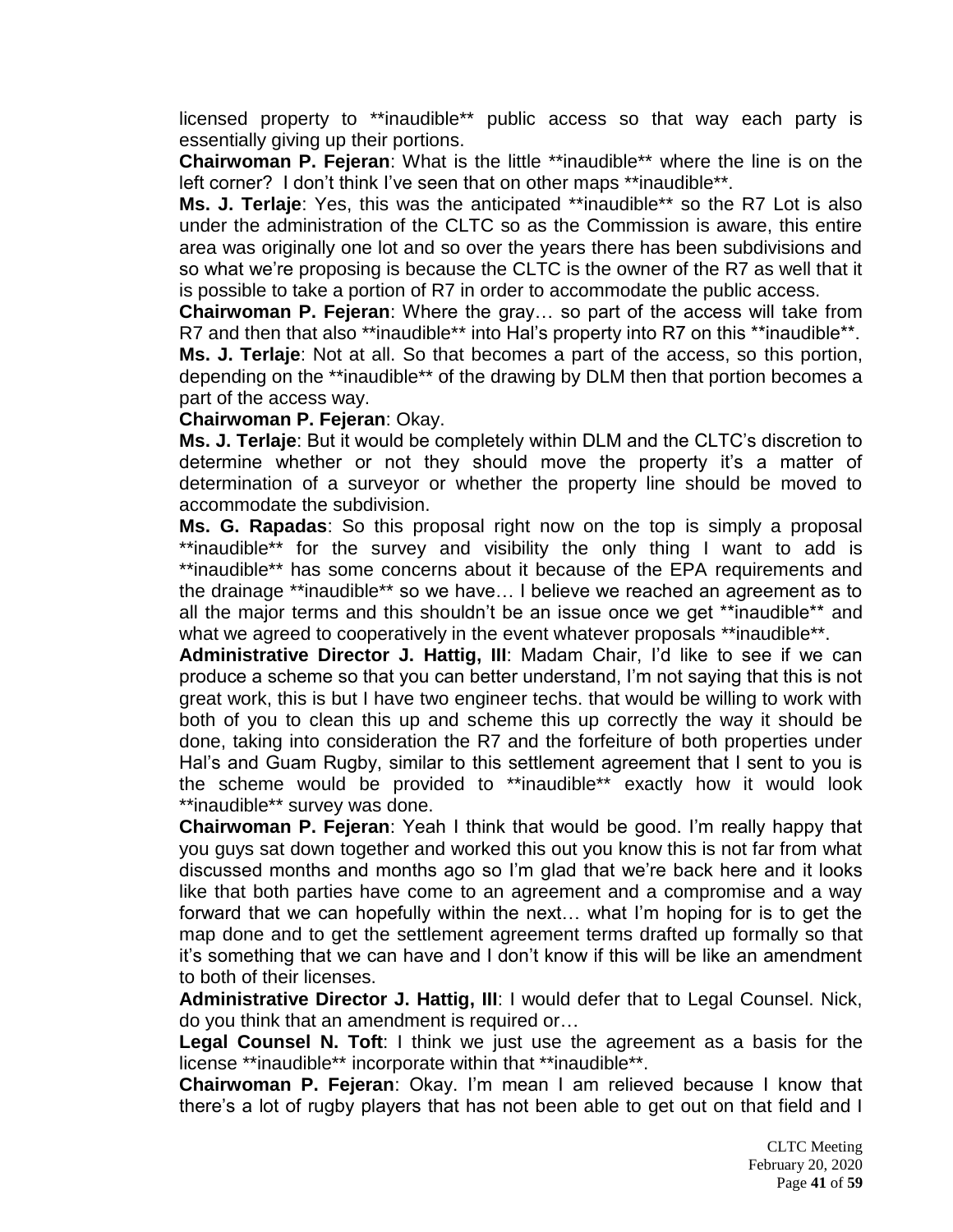also know that you both sides had a lot of concerns but I'm just very thankful that you guys were able to work this out amongst each other. I think that speaks volumes for both of the clubs and I'm sorry it took this long but \*\*inaudible\*\* so let's move forward so if you could work with the Director and the staff to really get the map completed and then also for us to have documented the settlement agreement and all the other terms that we discussed today.

**Administrative Director J. Hattig, III**: Do you have a copy Attorney Terlaje of what you were reading from are you prepared to submit that today or not yet?

**Ms. J. Terlaje**: I'll email you \*\*inaudible\*\* this has scratches.

**Administrative Director J. Hattig, III**: So that's what the Chairwoman is talking about, is as soon as you officially give us your terms we can definitely make it happen and then \*\*inaudible\*\* map, tomorrow, we can meet tomorrow; my engineers are available so we can immediately do the scheme and have it prepared, the faster you get us the terms the faster we can move forward in that agreement but I think we require a motion from the Board, is that something that is necessary?

**Legal Counsel N. Toft**: Probably require a motion. Yes.

**Administrative Director J. Hattig, III**: Okay, that's why I want to make clear that we don't have to wait for the next meeting in other words, right. So \*\*inaudible\*\* all here agree that a settlement has been reached and that we're working out the details and the documentation once submitted will be transmitted to the Agency so that we can enact it.

**Ms. J. Terlaje**: So that's essentially what we're asking from the Commission today, is are you going to approve this compromise that we've reached because what we like is to submit the documentation, get the necessary signatures and start public access \*\*inaudible\*\* so if we can kindly request that is possible that the Commission approve the provisional terms that we've reached as we said subject to the written form so that way when we do present all the documents Mr. Hattig, Mr. Hattig will have the authority to present it for the necessary signatures without further \*\*inaudible\*\*.

**Administrative Director J. Hattig, III**: If I could, I would like to find out if our Surveying Division would like to find out who's going to be responsible for the survey, the actual full blown survey once we get the scheme done and what is the… have parties agreed on a proposal of whose going to take care of that?

**Ms. J. Terlaje**: That is definitely already \*\*inaudible\*\* so \*\*inaudible\*\*.

**Chairwoman P. Fejeran**: Commissioner Bordallo brought up a memorandum of understanding based on the settlement terms.

**Ms. J. Terlaje**: Memorandum of Understanding?

**Commissioner A. Bordallo**: Between us and you two.

**Ms. J. Terlaje**: Oh, what we were proposing to do… I'm sorry, I just wanted to make sure I understood the question properly… was we intended to reduce the agreement to writing \*\*inaudible\*\* signatories to that agreement would be GRC, Hal's and the CLTC and the CLTC will approve the terms \*\*inaudible\*\*.

**Chairwoman P. Fejeran**: Would that be considered a memorandum of understanding?

**Ms. J. Terlaje**: We call it an agreement of \*\*inaudible\*\* they all mean that \*\*inaudible\*\* a contract of \*\*inaudible\*\*.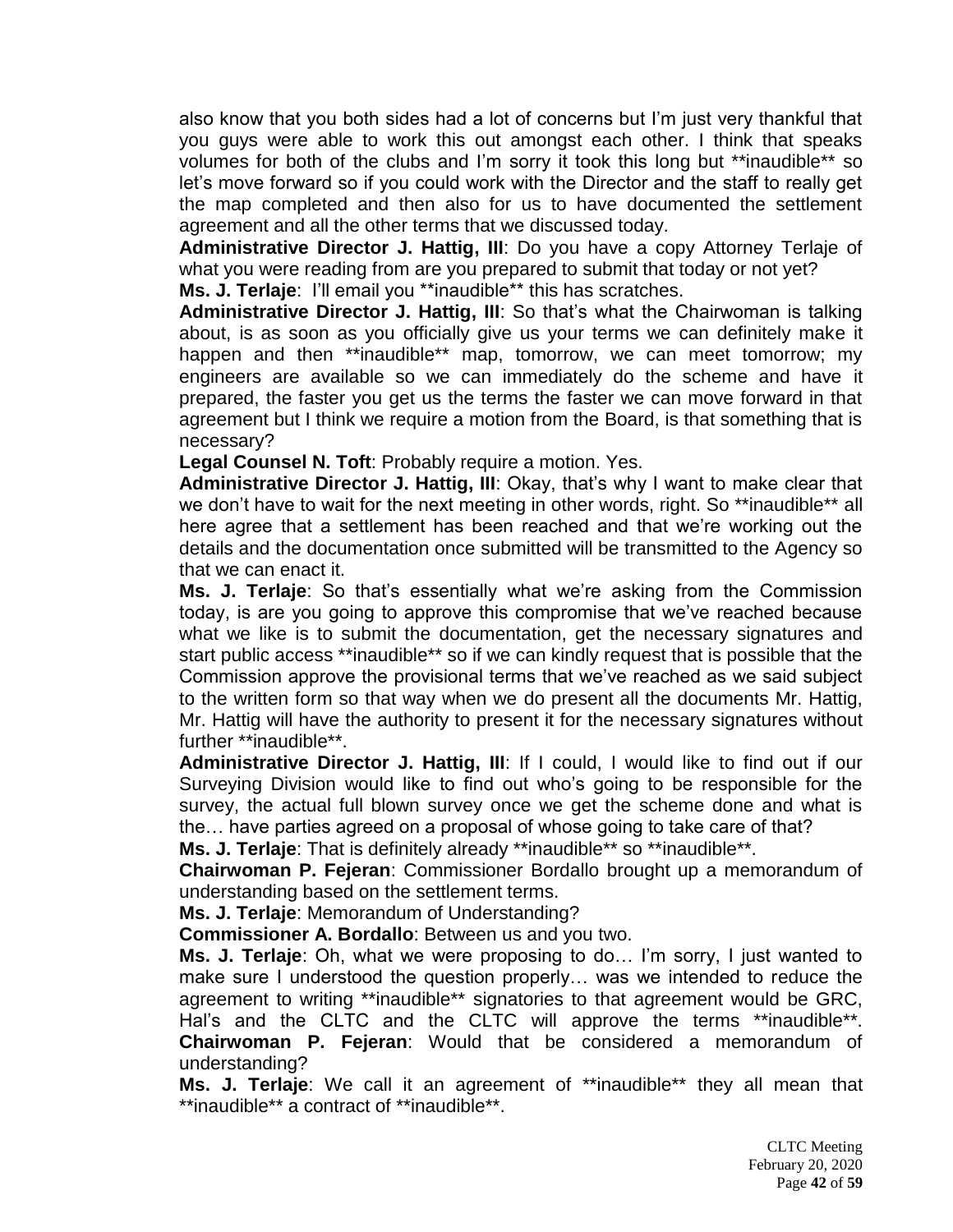**Legal Counsel N. Toft**: So I think it would be good to have the board make a motion to agree to that settlement agreement \*\*inaudible\*\*.

**Chairwoman P. Fejeran**: Okay, another question I have is if the Commission makes a motion and it passes I imagine the agreement would take some time to be prepared and signed and then all the finer details worked out like getting the survey done so that we know exactly how things are going and in the interim have the parties discussed access?

**Ms. J. Terlaje**: Madam Chair, the parties are eager to get this moving, we anticipate that the finalized written agreement will \*\*inaudible\*\* so this is the reason why we're asking the Board to expedite the approval and to ensure that we don't become \*\*inaudible\*\* any further to the development of this public access. We believe that this public access is a benefit to all of our community, we think that this is something that \*\*inaudible\*\* and we are in support of that. **Chairwoman P. Fejeran**: Okay. Does our legal counsel have any issues or concerns with this way forward?

Legal Counsel N. Toft: No, it's perfectly fine, a way forward; like I said, this is an agreement between parties with the existing license that we have and when the time comes for the renewal we can incorporate all the maps and that agreement into the two licenses when the time comes and then hopefully its smooth sailing moving forward.

**Chairwoman P. Fejeran**: But that won't be for another couple of years, right? 2022.

**Legal Counsel N. Toft**: I believe we do need to work on Guam Rugby Club sooner than Hal's as far as the timeline goes. But like I said, the settlement agreement will \*\*inaudible\*\* the bridge for that \*\*inaudible\*\* so that everyone is all on the same page.

**Chairwoman P. Fejeran**: I think maybe if… I understand you wanted to get like the Commission approval at this point but I think \*\*inaudible\*\* for each of those terms I mean I don't know how the Commission feels, I think it's definitely a way forward but because we don't have something concrete in paper that we can really \*\*inaudible\*\* I \*\*inaudible\*\* give our approval knowing that somethings are going to be changing along the way what \*\*inaudible\*\* summarized what the terms would be verbally and then…

**Legal Counsel N. Toft**: \*\*Inaudible\*\*.

**Chairwoman P. Fejeran**: Okay, does the Commission want to go over, repeat some of those points just so that we're all clear on what the \*\*inaudible\*\*. Okay, so I have the \*\*inaudible\*\* term of the agreement would be the \*\*inaudible\*\* coral based road, public access and utilities to be constructed within one (1) year no later than two (2) years to generally follow the yellow line shown on this map and with that new public access with utilities easement it's understood that Hals' Angels would forfeit a small portion of their property and Guam Rugby Club will also forfeit a small portion of their property. During construction of this new public access utilities way, Hal's Angels will grant temporary access to Guam Rugby Club to use the deleted easement, existing parking to be used as joint parking and Guam Rugby Club commits to closing the gate after every event, removing all trash and rubbish. Guam Rugby Club also commits to contribute materials and equipment machinery to fix and maintain the current parking lot on Hal's Angels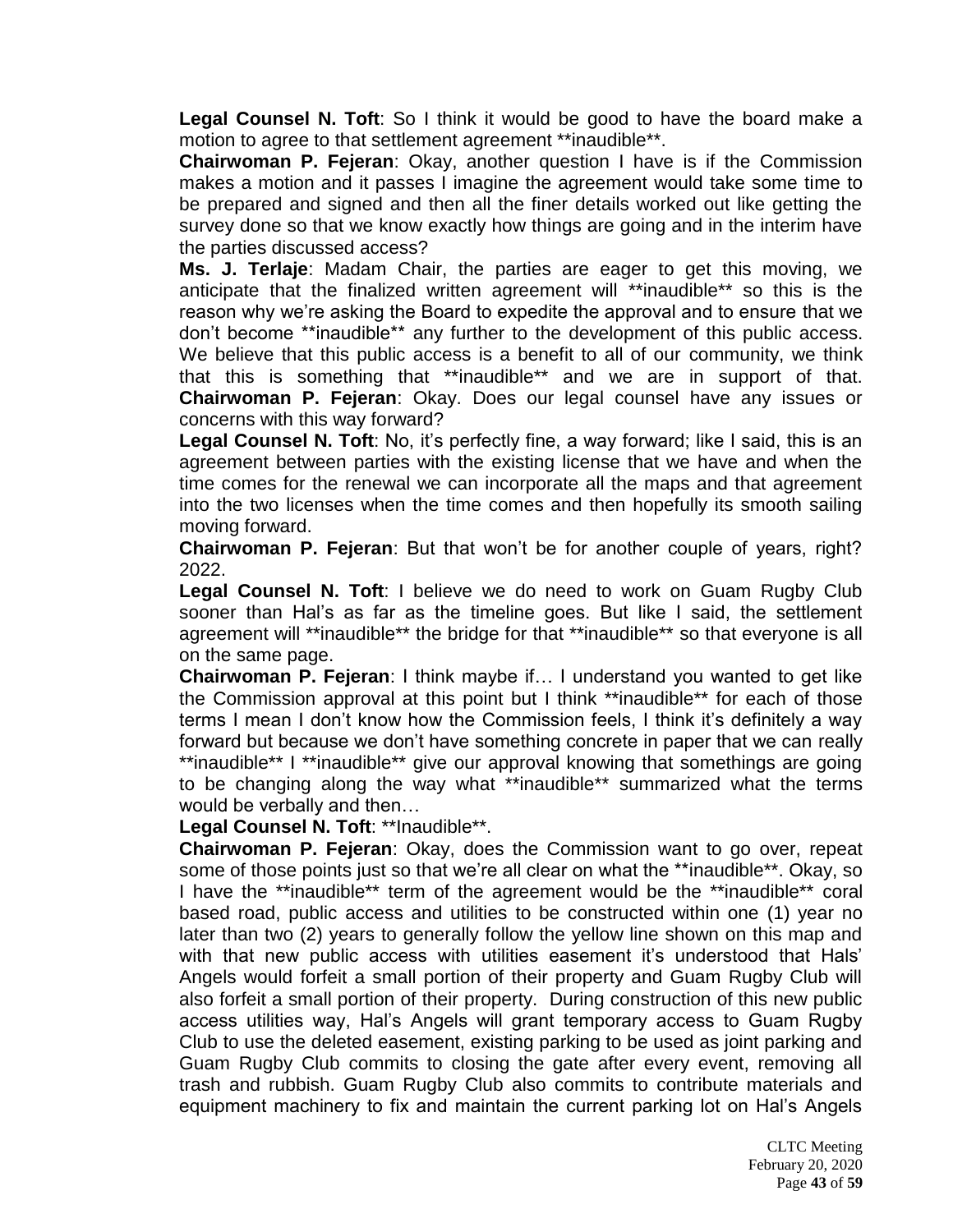property and the temporary access will expire upon completion of the new public access utilities easement up to two years from the signing of the agreement. The agreement also includes a commitment from the CHamoru Land Trust Commission to renew their licenses at the end of the current term and the agreement would also include a provision that the existing utilities and the deleted easement, the removal will be agreed upon and addressed in the final agreement between both parties. Did I miss anything?

**Ms. J. Terlaje**: Just a technical point Madam Chair that DLM approval is subject to \*\*inaudible\*\* essentially we're agreeing to DLM and to the Board CLTC resub dividing for the purpose of installing \*\*inaudible\*\* the public access.

**Chairwoman P. Fejeran**: Okay. And incorporated in also would be incorporated in the agreement \*\*inaudible\*\* surveys and the final recorded map.

**Ms. J. Terlaje**: Yes, that will also be addressed.

**Chairwoman P. Fejeran**: I think this is to stand forth of their final agreement. That's their intent is to get the approval today so they don't have to wait another month and come back.

**Commissioner A. Bordallo**: So moved.

**Chairwoman P. Fejeran**: Okay a motion has been made.

**Commissioner A. Duenas**: Seconded.

**Chairwoman P. Fejeran**: Okay, Mr. Duenas second the motion. Further discussion?

**Commissioner A. Duenas**: \*\*Inaudible\*\* slightly different with the stated motion.

**Chairwoman P. Fejeran**: So what Commissioner Duenas is asking for is should any of these terms be changed or amended that it be re-presented for Commission approval. For instance if your feasibility when you get out there it makes you kind of like you would have to redraw this in a materially different way you would come back to get our approval. Right is that….

**Commissioner A. Duenas**: Yeah.

**Chairwoman P. Fejeran**: That would be my concern to that you know, we're giving our blessing on something that is not on black and white. So the motion would now be amended to include that caveat that Commission approval is not… how do you say that…

Legal Counsel N. Toft: Any additional material \*\*inaudible\*\*.

**Chairwoman P. Fejeran**: Okay, so the motion… Commissioner Bordallo would like to amend her motion to include the statement that any material changes to any of the terms of the agreement would require Board review and approval. **Commissioner A. Bordallo**: \*\*Inaudible\*\*.

**Chairwoman P. Fejeran**: Okay, motion has been amended. Seconded by Commissioner Duenas. Further discussion?

**All Commissioners:** None.

**Chairwoman P. Fejeran**: All those in favor?

**All Commissioners:** Aye.

**Chairwoman P. Fejeran**: Okay ayes have it, motion passes.

**All parties**: Thank you.

## **3b. Department of Agriculture – land transfer**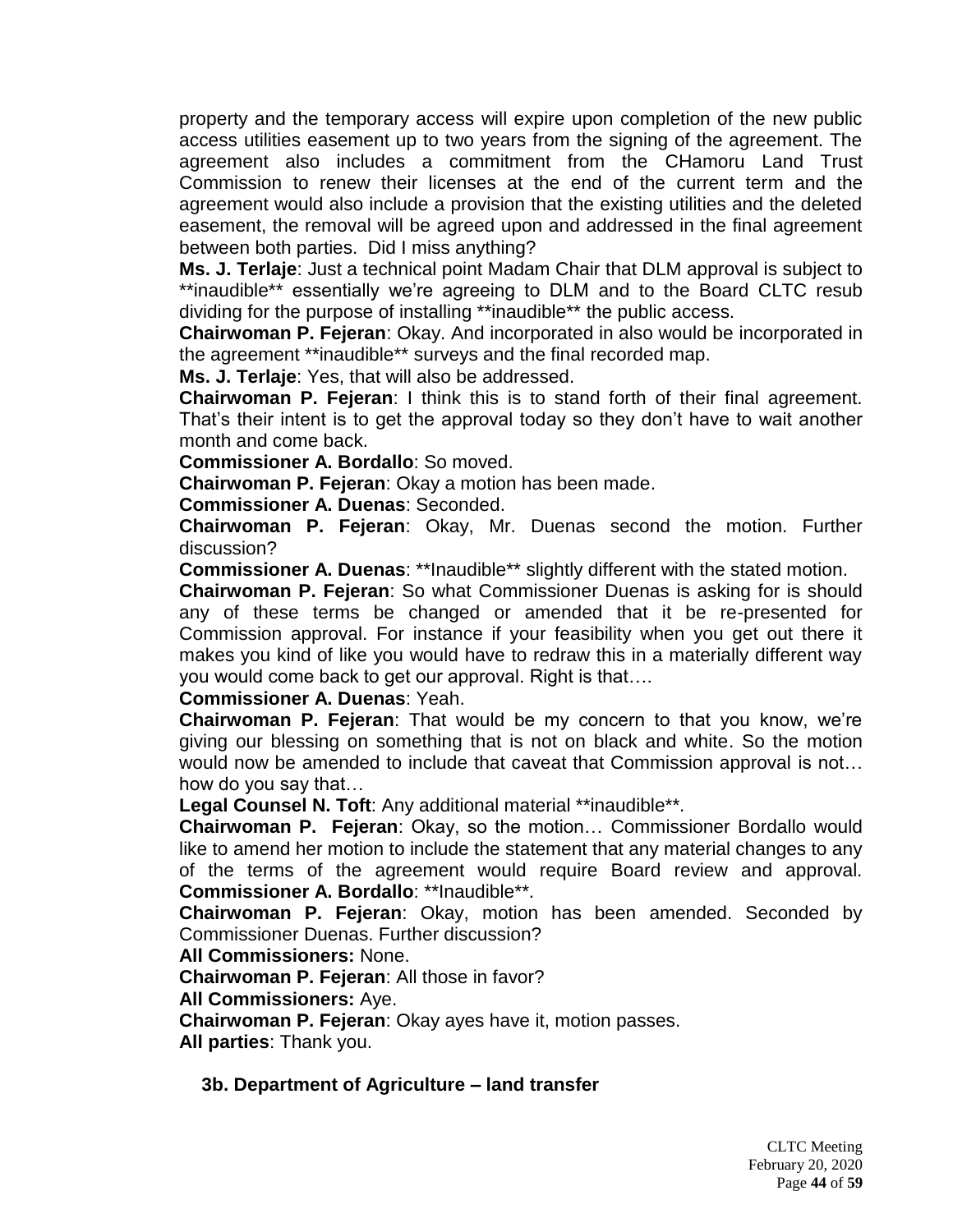**Chairwoman P. Fejeran**: Okay, moving on; let's move to Department of Ag. **Department of Agriculture Deputy Director Adrian Cruz**: We know you're tired so we'll make it fast.

**Chairwoman P. Fejeran**: Okay, Hafa Adai, can you please state your name for the record?

Deputy Director A. Cruz: (Introduction spoken in the CHamoru language) Good afternoon to all of you, I am Adrian Cruz the Deputy Director for Department of Agriculture.

**Jerry Gutierrez**: Jerry Gutierrez, Aquatic Wildlife Resources, Department of Agriculture.

**Jane (unknown last name)**: Hafa Adai, Aquatic Wildlife and Resources.

**Chairwoman P. Fejeran**: Hi, thank you for joining us. If you would just give us a few minutes.

**Deputy Director A. Cruz**: Sure.

**Chairwoman P. Fejeran**: Ah yes, I remember some representatives came a few years ago mentioning this but nothing ever came of it so it's coming back, okay. You got a presentation for us?

**Deputy Director A. Cruz**: Sure, we'll keep it short. Basically, these properties were under the Department of Agriculture and then when the land exchange happened for DOC, the Government had swapped the private land owner for that piece of property then we negotiated to get that piece of property back and now it magically belongs to CLTC. So we come to ask for a motion because ultimately the legislature is the one that's going to have to fix this, but it's critical for us because we've lost almost near a million dollars already in federal grants because we just don't have the space to build the facilities that we need and I'm not sure if you can see it on that map but right in the back there is where our endangered species are; it's the Ko'ko' and Sihek and we just can't have development there because those birds are very sensitive. You know, the Ko'ko' for example; this is only the second species that has ever been brought back from the edge of extinction and if we have development that disrupts their lives this could be detrimental to them being released back to where they belong which is here on Guam and so we would really like your support. We have a bunch of plans that would impact the community with outreach with building facilities that would help educate the public, dealing with farmers, dealing with fishermen, dealing with hunters and the staff that I brought here today will be able to elaborate on that.

**Mr. J. Gutierrez**: If you turn to page eight of the presentation; one of the reasons why or a couple of reasons why we are requesting for the land is because we have a current \*\*inaudible\*\* construct the \*\*inaudible\*\* for educational outreach. We do educate the fishermen, we educate kids on coral reef, fisheries and wildlife conservation so we want a building where we could do that. We also want to use the building to teach kids about fishing; we currently have a program, the Kid's Fishing Derby for kids ages seven to 12 and we have the clinics twice a year. The events are held twice a year usually and for these fishing clinics we actually go out to a different place to teach these clinics and we want a place of our own that we can… within our compound that we can teach these kids fishing so that they can pass it on to future generations and also to educate and conduct hunter education classes which Jane can expand more.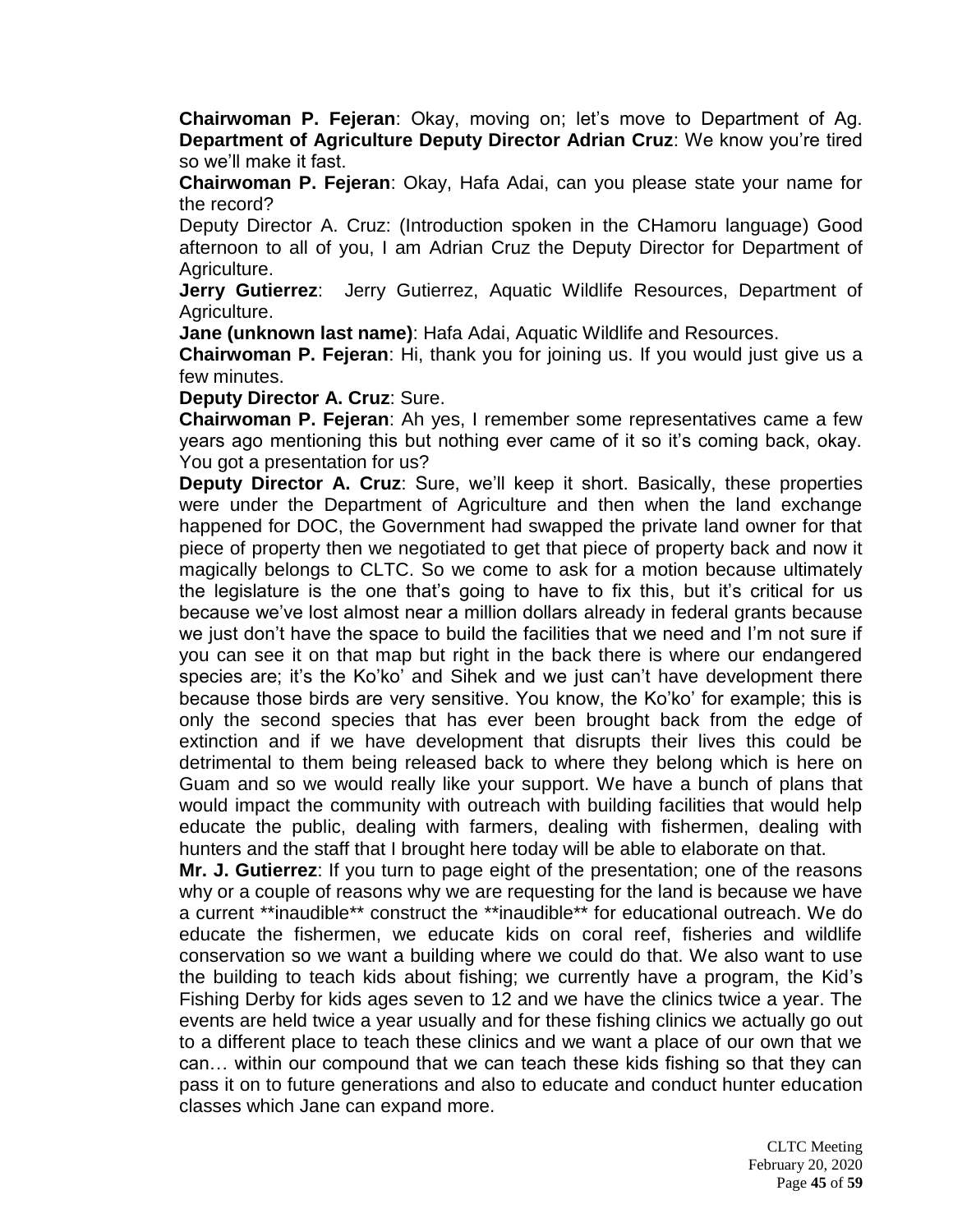**Ms. Jane (unknown last name)**: So you guys have our Hunter Education books, these are free classes and at the end of the class they get free certification that's recognized \*\*inaudible\*\* nationwide. We want to increase hunting participation but also encourage safety teaching and hunting on their land. I have some pictures here of what kind of outdoor areas we need because we would like to also teach archery skills. We need a space that they could safely practice or target practice. Also we want to offer different classes for things like free \*\*inaudible\*\* care workshop, teach people how to clean their \*\*inaudible\*\* we need that space outside, it's really difficult to do those kinds of teaching in an enclosed area. We also hold a free annual piggery and we need a place for them to bring the pigs back so we can weigh them. So, having a space near our compound now will save us so much time and energy for set up and you know the customers or even the land owners that come in to do these activities. I'll pass these around.

**Mr. J. Gutierrez**: I just wanted to mention a couple more things that we need the space for is for our \*\*inaudible\*\* and S.W.I.M.S. program \*\*inaudible\*\* devise and shallow water buoy programs and right now all of these components the staff are all spread out and not all together because we don't have the space, one consolidated together. The F.A.D.S. provide one recreational value as well as the S.W.I.M.S. for the fishermen, the recreational youth, the tourism industry; they bring the tourist out there for the F.A.D.S. and the S.W.I.M.S., the scuba diving as well and provides benefits that it prevents coral damage from fishers anchoring and the Navy has followed also in our footsteps and installed SWIMS on their submerged land property as well.

**Deputy Director A. Cruz**: You know commissioners, the bottom line is that we're all trying to work towards the same goal and that is to make our community a better place to live and part of that is helping out your clients, the people, your constituents and they are hunters, they are fishermen, they are farmers and we're the agency that they have to deal with the most and we want to be able to maximize the amount of outreach and resources that we can provide to them so that when they are on CHamoru Land Trust land. They are really making use of that. When they are on agriculture land we can be there to provide the assistance necessary so that they can carry out what they applied their lease for and so we're asking for your kind consideration if you could pass a motion for us to support us and of course all of this is going to have to go through the legislature; we all know how long that can take but like I said, we've already lost almost a million dollars, we have no building and we need these facilities and most importantly, if we want to make sure our future as an island sustainable. These are some of the tools that we need and we can't do it without your help.

**Chairwoman P. Fejeran**: Sorry, just a question about the F.A.D.S. and the S.W.I.M.S.; it would be like you're using it as a storage?

**Mr. J. Gutierrez**: Well right now, it's spread out everywhere so some of it is actually on the CHamoru Land Trust right now, the anchors so we want to move these stuff indoors because you know, it's outside and the weather and it breaks down and the components of it gets rusted so we want to avoid that and we also have the staff that would be housed there as well to work on the projects for the F.A.D.S. and the S.W.I.M.S. and any type of coordination or any type of… these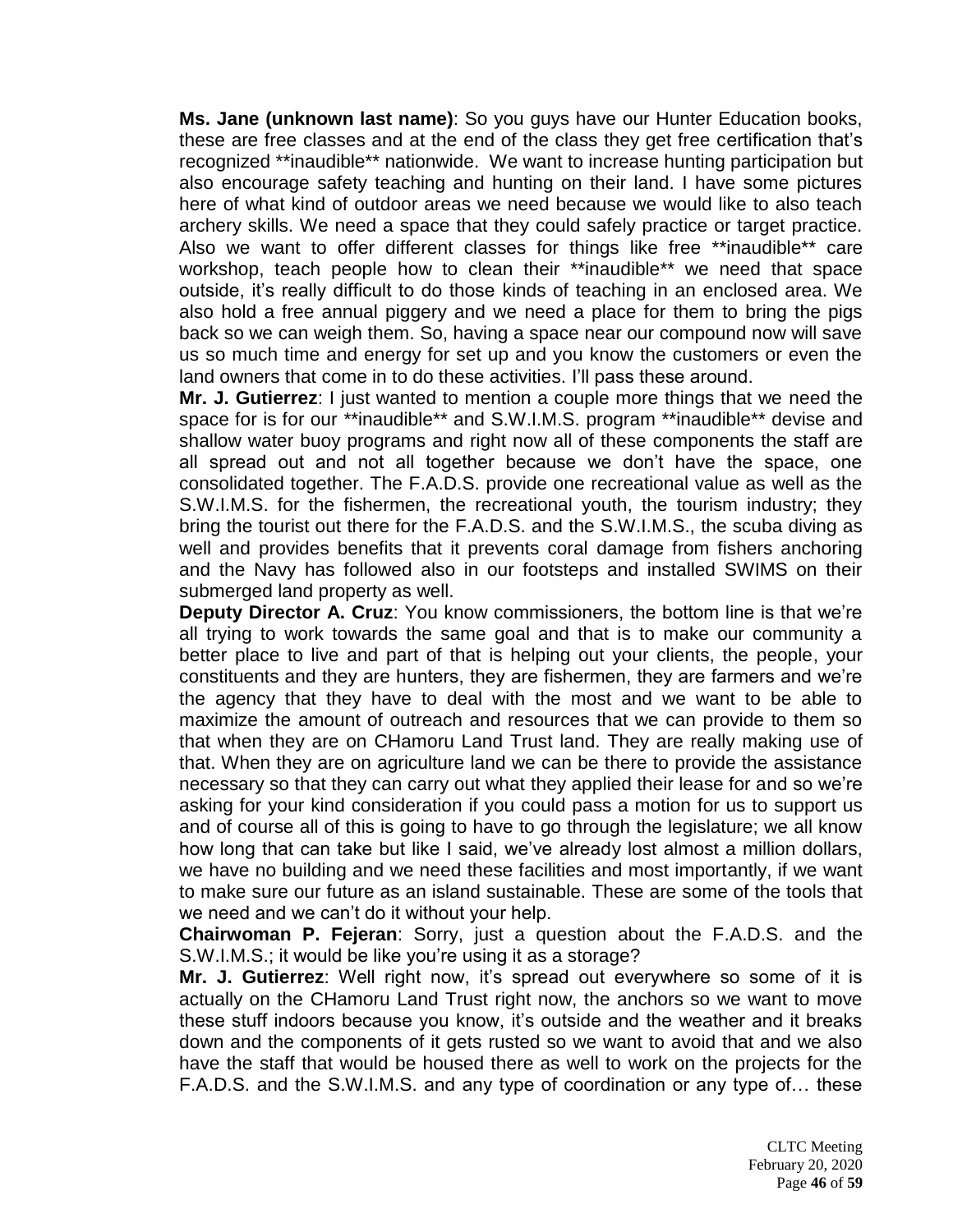things consist of \*\*inaudible\*\* some of these things \*\*inaudible\*\* work on that in the facility as well.

**Chairwoman P. Fejeran**: And why would transferring the land to Department of Ag be something that's more desirable then just seeking a license to use the property from the Land Trust?

**Deputy Director A. Cruz**: Well we can't get the Federal Grant to build the facility unless they know that the facility belongs to the department; they won't give us that, because it's federal dollars.

**Chairwoman P. Fejeran**: But you said you've lost federal funds but your background says, you almost lost federal funds and then it says you currently have the grant but you don't have the grant.

**Mr. J. Gutierrez**: We almost lost the funds \*\*inaudible\*\* million dollars back when we were building the fisheries building because the design was actually done on Lot 1110-11-NEW. We actually were trying to get the land transferred to agriculture back then, it took almost two years trying to do that and we weren't able to do it and the grantor was actually going to pull the funding so what we did was we had to pay the contractor more money do the design again on the other lot, the agriculture lot and right now, there is a current grant open.

**Chairwoman P. Fejeran**: But you haven't been awarded it because you don't have the property?

**Deputy Director A. Cruz**: We don't have the property.

**Chairwoman P. Fejeran**: Oh, I see. The larger Department of Ag has a grant and then you would apply for it if the land I guess is in your inventory?

**Mr. J. Gutierrez**: Well we have a grant but we need the space to move forward, it just involves right now its planning, the planning stages such as trying to obtain the land then do the design but until we get the actual space we can't move forward.

**Deputy Director A. Cruz**: We'll end up having to return the money if…

**Chairwoman P. Fejeran**: Okay got it.

**Commissioner A. Bordallo**: Where is your location now?

**Deputy Director. A. Cruz**: Right next door. So originally that double yellow line would have connected and that was the original whole Department of Agriculture slab of land and then those two lots were exchanged with a private land owner to build DOC and then we had to negotiate with the private land owner, we got it back but then it came under your inventory and so here we are.

So that private land owner ended up swapping with us again or swapping with the Government of Guam again, getting land somewhere else but then that fell into the CLTC inventory.

**Mr. J. Gutierrez**: I think one of the problems was that we thought that you know the big agriculture lot that those two lots fell within that lot, that's what we thought. But we didn't know that those two are separate lots from the bigger lot. **Chairwoman P. Fejeran**: What's the square meters or acreage in those two combined with each other? Well I appreciate you guys coming down and giving us this presentation, I definitely see the value that the land transfer will \*\*inaudible\*\* for you, your programs and our island in general but you know as Commissioners of the Land Trust we have to act specifically in the benefit for our beneficiaries, right, and our beneficiaries are those thousands of people waiting in line for property. Two acres we could fit probably four residential lots there and that will be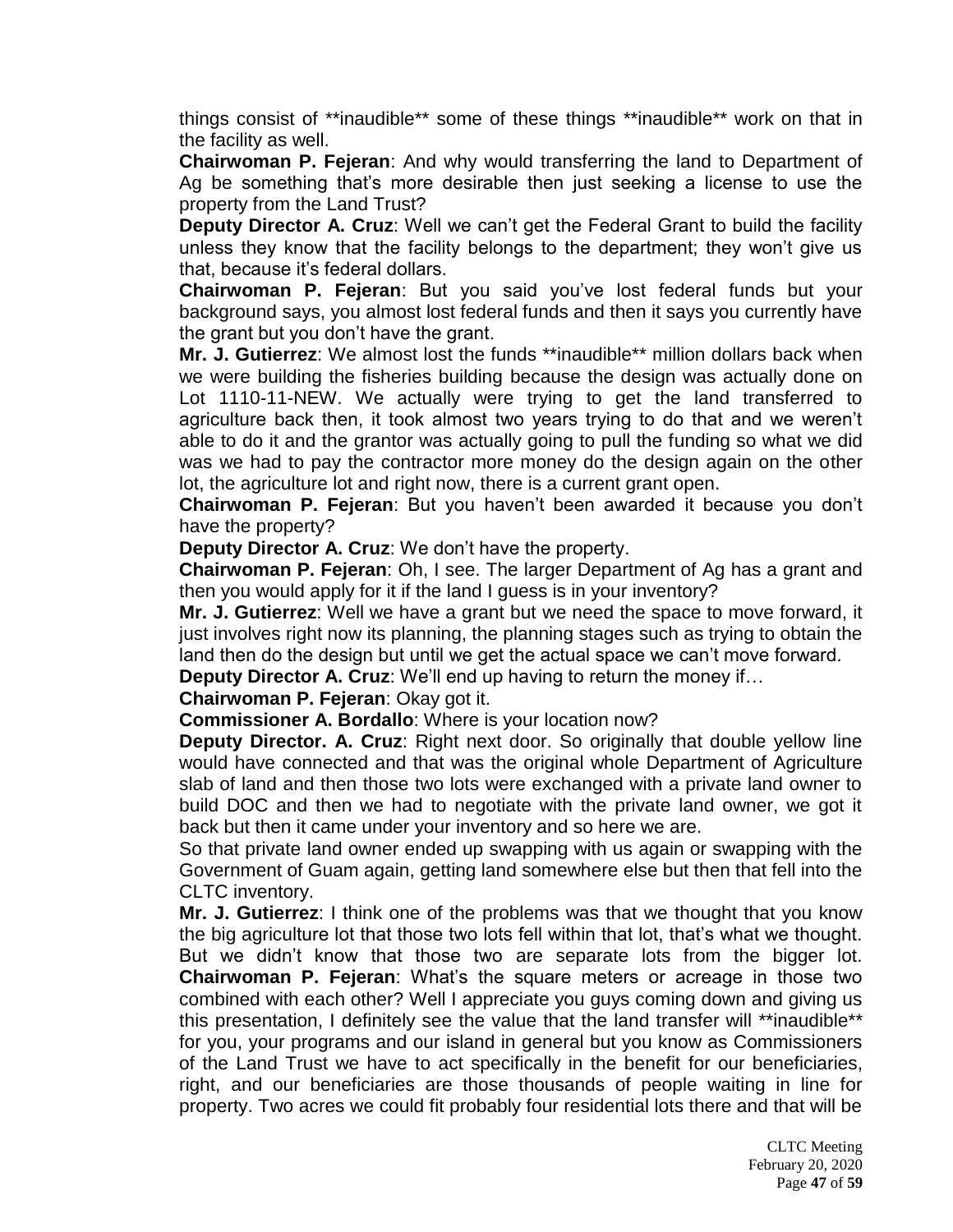four people off our waiting list. That will be four people that could probably build right away because there's utilities and infrastructure in the area so you know, we have to consider that too, you know, what we're giving up. But also knowing that as you mentioned development of those properties for homes is probably not in the best interest of anybody really, right because of the adjacent \*\*inaudible\*\* on the Department of Ag property. My concern is, always we're transferring land out of our inventory that means we don't have it anymore, obviously so what does the Trust get in return? That's always my question, what are we going to get in return? We went through a lot last year working with UOG not really the same situation but kind of, you know, they were encroaching on our property and their building was actually was encroaching on our property and it was also a land exchange thing that happened between Department of Commerce back in the day and the Land Trust and the \*\*inaudible\*\* Government of Guam but you know we worked collaboratively with UOG to get the Bill through the legislature and we did require compensation because again it's; we're giving up this land basically once and for all what is the Trust going to benefit from it so… I guess that would be my question to you; is what is the Trust going to benefit from it?

**Deputy Director A. Cruz**: Sure, I wish we could say that we would pay you for it we're broker than probably any other well maybe DOC is a little broker than us but the thing is that CLTC will probably more than any other agency that needs to be dealt with when it comes to your clients, it would probably be us. We have to deal with people that come in to try to get agriculture lines in areas that don't have anything at all and of course we want to help you with your mandate which is if you're going to give people agriculture leases. Well, what does that mean because growing two Pugua trees and a couple of peppers doesn't qualify really as agricultural. We have urban forestry that will help people with agroforestry and growing trees that are suited to their particular area we have farmer outreach, we deal with people from the fisheries, with hunters and so we're really there to try to service your clientele to try to make sure that they maximally use the property that's allotted to them and we're open to negotiation or if you have some kind of program that you would think that would benefit. We're open to that, that's what we're here for. We're always encouraging new farmers and we think that if you involve us a little when you do give out these leases maybe make it a little more strenuous on especially the agricultural leases. We have been ready to rock and roll with this for a long time. We know that it's probably going to be problematic especially in the north when you issue out these leases, you have people that are doing things that are not in the best farming practices and could endanger our aquifer that's where we're really ready to step up and so we'd like to work with you. At the end of the day we live on a very small island and we have to learn how to deal with each other and we want to help you to ensure that people are engaging in the best practices and in the most sustainable way of using their land. And so we're hoping that we can collaborate with you, like I said, our office is always ready and willing to service your clients in coming up with those programs to make their lots work for them the way it should be.

**Commissioner A. Bordallo**: Can I ask a question?

**Deputy Director A. Cruz**: Sure.

**Commissioner A. Bordallo**: How many Ko'ko' birds do we have on Guam?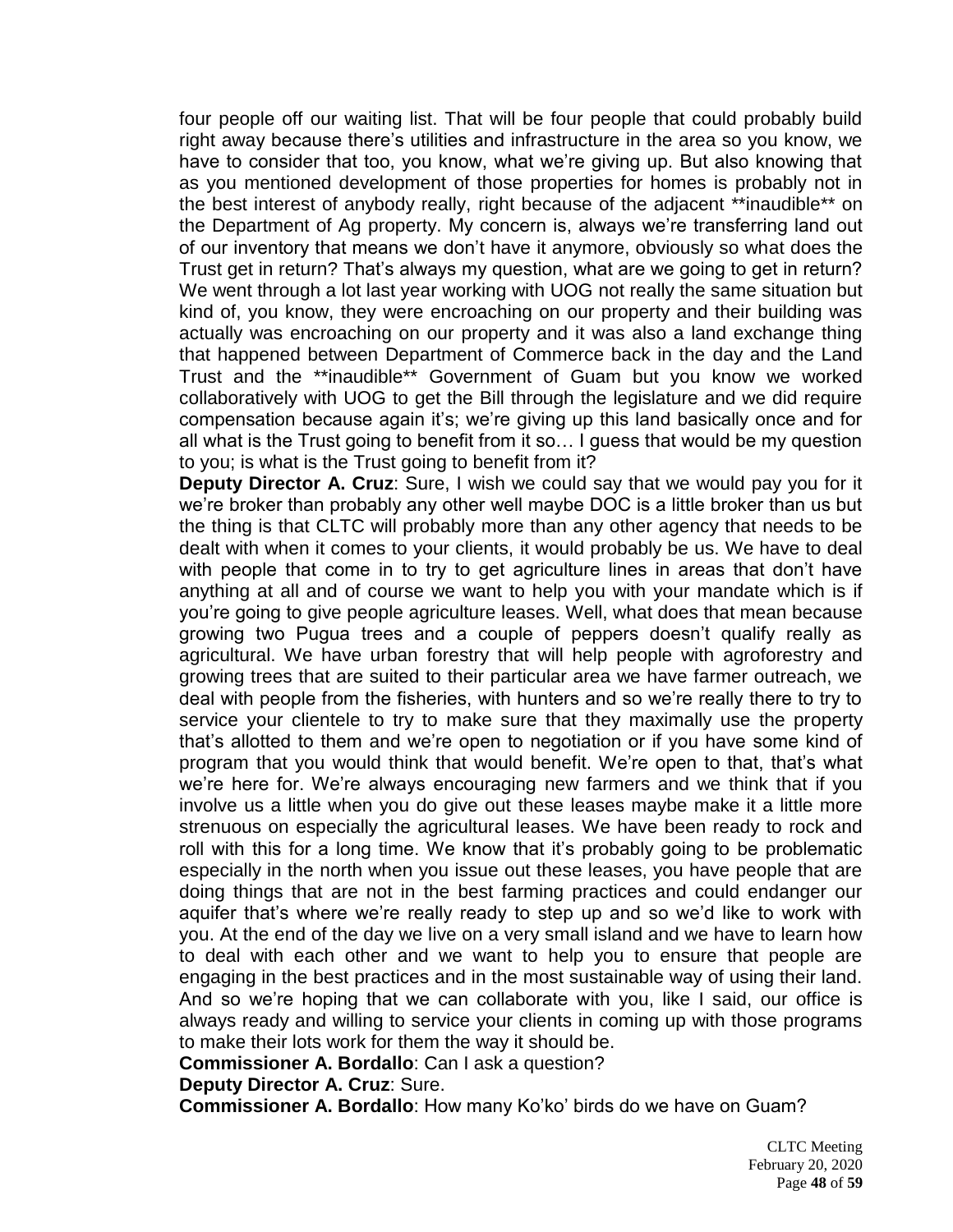**Ms. Jane (unknown last name)**: Well the facility can hold 150 and when it reaches a certain number we remove some and take them to Coco's Island or Rota so that way there's a reoccurring population.

**Commissioner A. Bordallo**: And are they surviving in Coco's?

**Deputy Director A. Cruz**: How many is at Coco's Island?

**Ms. Jane (unknown last name)**: Oh yes, we have over 70 so it started off at 16 now there's over 70.

**Deputy Director A. Cruz**: In fact over by the pool at Coco's Island there's a hen there with her clutch of eggs already so you know our hope is that one day you'll see Ko'ko' running across the street bothering you but we can't do that if they're… you know, they're very sensitive birds. In fact, it took so long for them to get this way because when the breed it's not just about putting a male and a female together, you actually have to match their personalities together so I think they have a tinder program for Ko'kos in which the different zoos around the world will find by temperament which is going to be the best partner for this particular bird and so if I have a resident you know blasting Bob Marley in his back yard next door.

**Ms. Jane (unknown last name)**: Yeah, their \*\*inaudible\*\* is very sensitive but also the females they will kill the eggs if they get anxiety so then those chicks will not hatch and stray dogs always harass the birds and so they can't forage. We had cats that would come in so people's pets that would be coming in our yard would really damage the population. But also for our Hunter Ed. is developing, I want to do an archery park that would be open to the public year round, that's the benefit of having it in our facility is that we can maintain it better but it would be open access. So an archery park is good because we want to teach archery skills and the best places for hunting is with archers so if we build up that population then our invasive species problems go down you know, there's more meat for the family so we really want an area that people could come into any time because there's nowhere on Guam right now, there's no one that would take that project unless we're able to get it one hundred (100%) percent federally funded.

**Deputy Director A. Cruz**: The other thing is you know, let's be honest a lot of these hunters are hunting on CLTC land, we want to save Guam we don't want you to have any headaches if somebody gets hurt out hunting or somebody gets accidentally killed or whatever the case maybe so having this Hunter Ed. program and having a little trail so that hunters can pass a particular standard and know how to do these things, this would be better for you too because you don't want unsafe hunting happening on CLTC land and God forbid somebody "accidentally killed" or whatever the case may be so this benefits your clientele as well because you also have lots that you assigned sort of in the middle of nowhere and if you have hunters that don't know what they're doing and accidentally shoot through somebody's house you know that wouldn't be good for you and it wouldn't be good for us either so this is one of the reasons why we would like to work together to try to resolve this. \*\*Inaudible\*\* we would love to do all these things, we don't have the space and we have somebody that is giving us money and the problem is \*\*inaudible\*\* we know that you guys are so great that you'll just help us out. **Chairwoman P. Fejeran**: I think that if we can kind of work together the way we worked with UOG, we could figure out some kind of in-kind services, maybe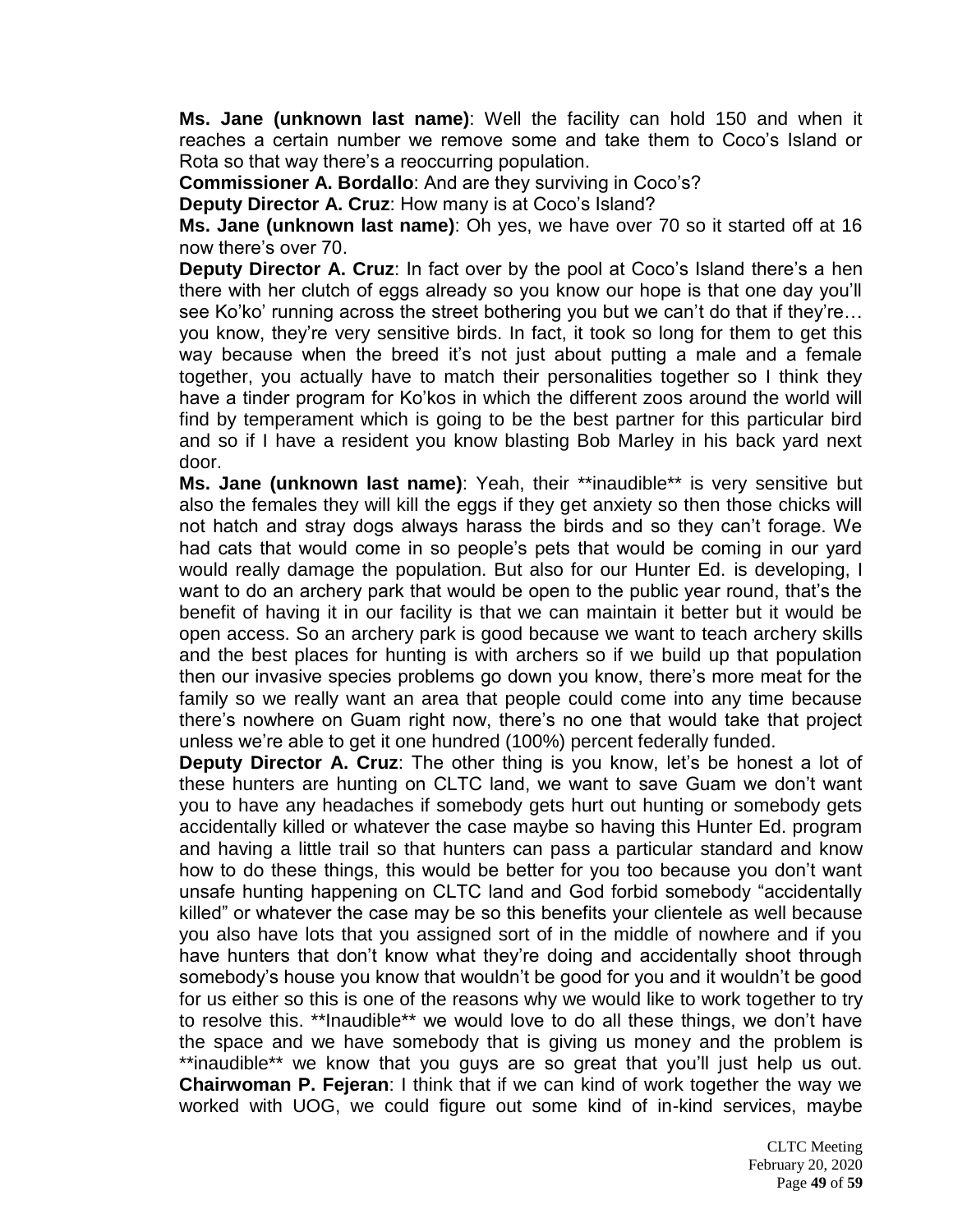setting up a program with you guys to help us out in the very many areas we need help with.

**Deputy Director A. Cruz**: Sure.

**Commissioner A. Bordallo**: Agriculture lease \*\*inaudible\*\*.

**Deputy Director A. Cruz**: We do. I think one of the things is I was talking to one of our farmer agents and he was saying that out of all the agriculture CLTC awardees he's only got like two that actually came and asked because we're ready to say this is the kind of land that you can live on, this plant good, this plant is better, you should plant this plant here because this plant is going to ruin your foundation, you can harvest this many times all these best practices. The problem is that; hey, I got my CLTC land I'll just grow pugua but we are… if you would mandate them to come to us we are ready to help them with a plan that's our mandate to do that and we kind of have all this facility and let's face it a lot of the people that come through CLTC are economically disadvantage and so we want to help them grow things that not only will grow to feed their family but to create a cash profit for them so that they can sort of get on their feet. The thing is, is that there is nothing holding them to come and seek us out and there's no follow up either. There's nothing in your rules that say you must make sure that you go to this class or make sure that you got this clearance you know that you did go and seek an agroforestry to figure out what plants are suitable because you know another issue is they'll come and say. Well I got a CLTC agricultural lease but nothing will grow on there so never mind, I tried. The problem is, you know, you don't plant certain plants on certain areas because it's just not going to do well but if you would sort of guide them or mandate that they come to us; we're more than willing to help them out which would in turn help you out. Just don't ask us for money and we're good.

**Chairwoman P. Fejeran**: Well that's definitely something that the Commission has discussed and would like to implement building into our agricultural leases, mandated terms to make sure that they're actually going to use the land appropriately with the best farming practices.

### **Deputy Director A. Cruz**: Sure.

**Administrative Director J. Hattig, III**: I'd like to work with the Deputy if I could. The outreach that he's \*\*inaudible\*\* because one of the problems has always been is that they don't come in to interact with us so we go out every once in a while to interact with them that I want to expound on that and perhaps come to some kind of agreement if DOAg Agriculture would come out with us and actually conduct these inspections and these trainings.

**Deputy Director A. Cruz**: That particular big piece of property the one highlighted in the teal there is that's right behind our building, we want to build a training facility. If you guys would want to do something where you would mandate two or three times a year that people with agriculture leases come for some kind of seminar on how to take care of your soil or how to get property trained or how to slaughter a pig or how to clean it out without throwing all that stuff in the side of the road or down the drain. That would be the place to do it. It is in this big facility where we could accommodate people, we'll have all the handouts whatever we need because again, that's what we do but we can't force people to come but you can. So we could work together that way.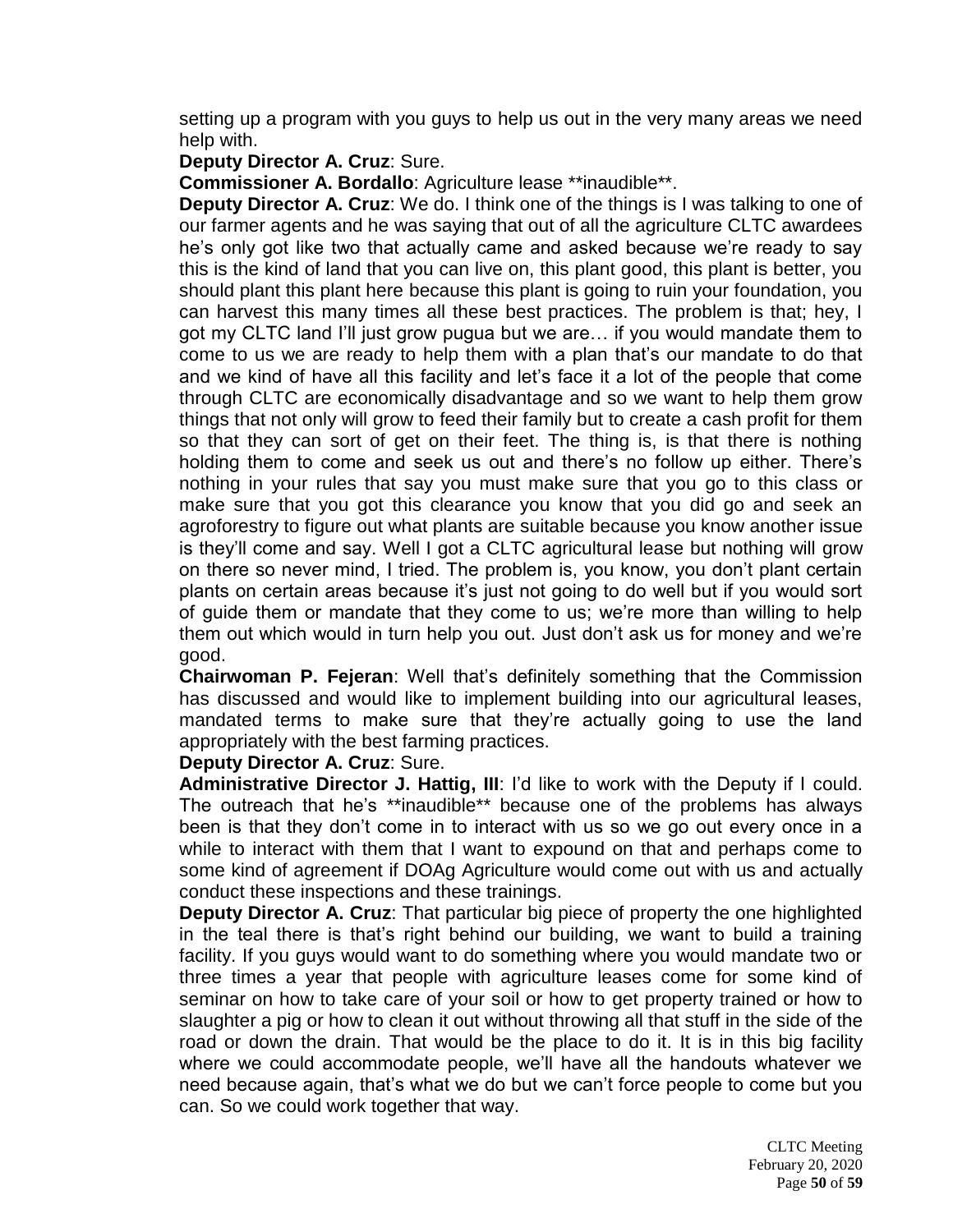**Chairwoman P. Fejeran**: I think you also brought up a good point about our lessees who may be putting our aquifer at risk out there and you know that's absolutely something that we need to explore also would be good.

**Deputy Director A. Cruz**: You know, if a lessee brings in whatever kind of pesticide chemicals, sprays it all over their plants and then the raining season comes and it washes out into that; we're all drinking that so… It benefits all us I think to make sure that farmers are educated on how to do things and how to do things safely and properly.

**Ms. Jane (unknown last name)**: We don't want to forget about our other departments but Bio Security is teaching about little fire ants on the landscape, homeowners or landowners what they should do you know, how to stop a spread on \*\*inaudible\*\* same with other invasive species but also our animal control we all need to get the word out with all the different programs to help people and residents to improve their property but also safety on Guam. I think that our facility could also be used by other government agencies to conduct other trainings that are helpful too.

**Deputy Director A. Cruz**: You guys need an outreach place, so come and check us. We can do it in our new building.

**Chairwoman P. Fejeran**: \*\*Inaudible\*\*. Yeah, I feel comfortable, I think if we can as a Commission passes a motion we can kind of use the model that we have with UOG to work with Department of Agriculture to determine in kind services in exchange for the land.

**Commissioner A. Bordallo**: I make a motion to transfer Lots 1110-1-1-NEW and 1110-1-R1 in Mangilao to Department of Agriculture.

**Chairwoman P. Fejeran**: Motion made.

**Commissioner A. Santos**: I second it.

**Chairwoman P. Fejeran**: Further discussion? I guess it would be a drafting of a resolution to support the land transfer and that the resolution would be submitted to the Legislature.

**Administrative Director J. Hattig, III**: Subject to the terms of \*\*inaudible\*\* in-kind services provided to CLTC.

**Chairwoman P. Fejeran**: Right, so motion amended.

**Commissioner A. Bordallo**: Motion amended to include that.

**Chairwoman P. Fejeran**: Okay so motion amended to support the transfer of those lots and a MOU for in-kind services. Can I get a second of the amended motion?

**Commissioner A. Duenas**: Seconded.

**Chairwoman P. Fejeran**: Okay, seconded by Commissioner Duenas, further discussion?

**All Commissioners:** None.

**Chairwoman P. Fejeran**: Okay, all those in favor?

**All Commissioners:** Aye.

**Chairwoman P. Fejeran**: Ayes have it. Alright! Motion passed.

**Deputy Director A. Cruz**: Thank you. Coordinate now with us and we'll show you the Ko'ko'.

**Chairwoman P. Fejeran**: I'm really sorry, we missed the comment period at 4:00 p.m. Is there anyone here for Public Comment?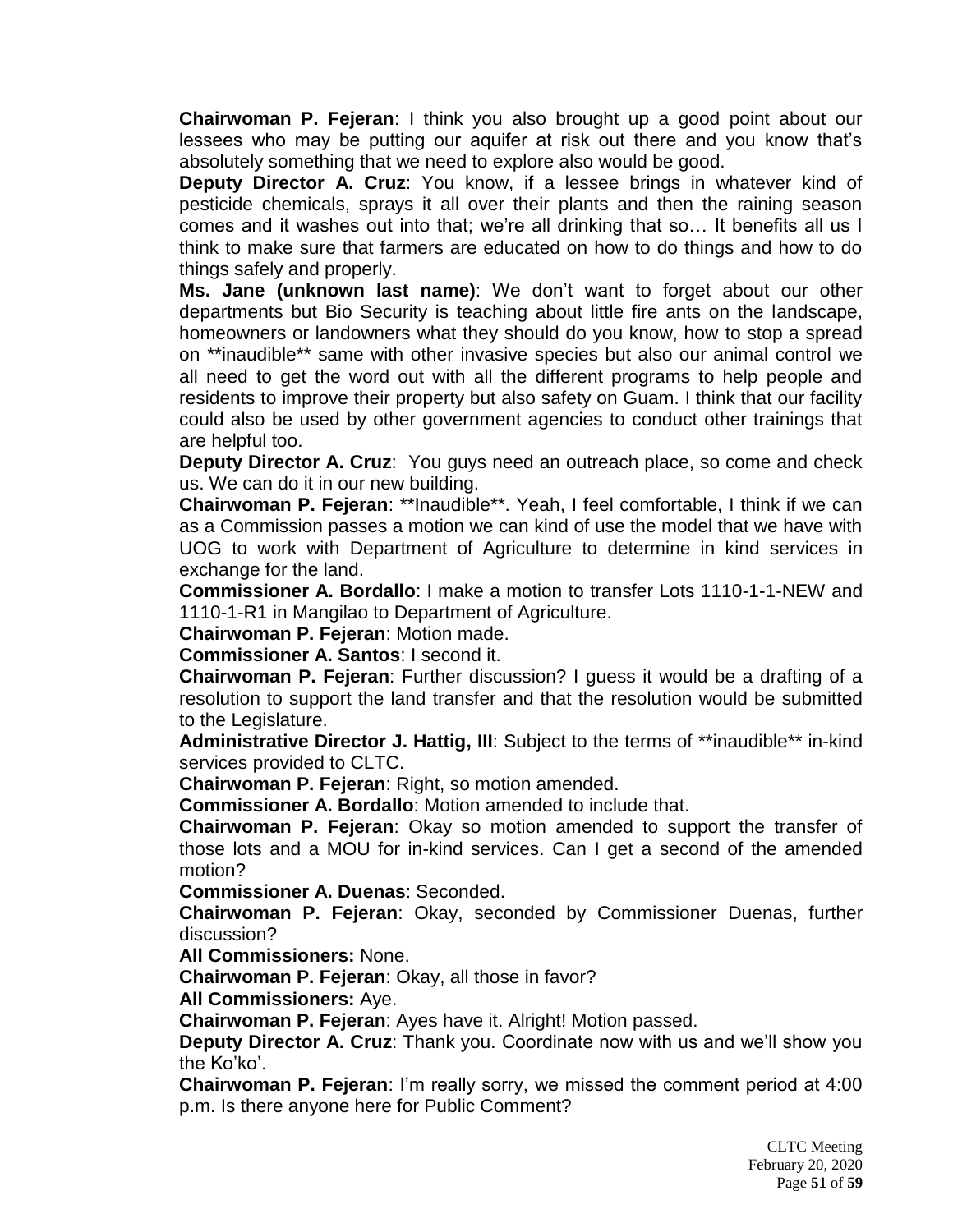**Francisco Flores**: I'm waiting here for Mr. John.

**Chairwoman P. Fejeran**: Hi, if you could state your name for the record? **Mr. F. Flores**: My name is Francisco Flores.

**Land Agent I J. Gumataotao**: John Gumataotao, Land Agent CHamoru Land Trust. So with regard to Mr. Flores' issue he's actually acting as Attorney-in-Fact for his son who has a lease in Pagat Mangilao. I actually had been trying to work on preparing a staff report for this particular case but this property actually affects an entire block of other lots, but his particular issue is in regards to him actually being paid for a survey of this property to a deceased surveyor or who is now deceased and I'll let Mr. Flores explain the details of it but I actually asked and encouraged him to come to the Board and to request the Board after hearing the reasons if we're amendable to completing the survey of this property.

**Mr. F. Flores**: Speaking the CHamoru Language: Can we speak CHamoru? Can you understand CHamoru?

**Commissioner A. Santos**: Yes.

**Mr. F. Flores**: Okay. Speaking the CHamoru Language: The problem here is since 2003, that was seventeen (17) years ago.

**Administrative Director J. Hattig, III**: Speaking the CHamoru Language: Is it okay if you speak in English because our Legal Counsel doesn't really understand. **Mr. F. Flores**: Speaking in CHamoru: Well I'm not really good in speaking English that's why I asked if I can speak in CHamoru.

**Administrative Director J. Hattig, III**: Speaking in CHamoru: We don't have a translator.

**Mr. F. Flores**: Oh okay, I will try then. This survey was done seventeen (17) years ago in 2003. This lease was under my name because I don't have any land. Finally I bought me a piece of land, 100x100 so I don't qualify any more. Administrative Director J. Hattig, III: You do qualify it's just your priority would change.

**Mr. F. Flores**: Well that's what they told me so my son was an applicant for 1995 too. So you know, I build be a concrete house on that land under the administration of Joseph Borja. Anyhow, I hired a surveyor so this is the receipt, the amount that I paid but he never finished the job, okay. So he keeps lingering off for so long and I keep waiting and waiting because they told me that they're going to find out what's going on. It never happened, for seventeen years. So I told my son go and apply. He was given a lease and how can you have a lease when you don't even survey the property so I moved myself out and I applied for agricultural and it's a long story again. I surveyed the property, I paid four thousand (\$4000.00) under Meliton Santos and I can never get into the property because there are a bunch of people with machete standing saying, you cannot come in here because we're going cut you, I have my 12 gauge gun but I was thinking if I shoot them then I'm going to go to jail and I don't want to go to jail. So finally I gave up again and then I came down here again, try my luck again and finally I got one but there's no map and you know, I just lost four thousand (\$4000.) So now the problem is, can you guys help me?

**Commissioner A. Santos**: Of course.

**Mr. F. Flores**: Pay for this? But there's another problem again. If you guys cannot help me, I'll do it myself.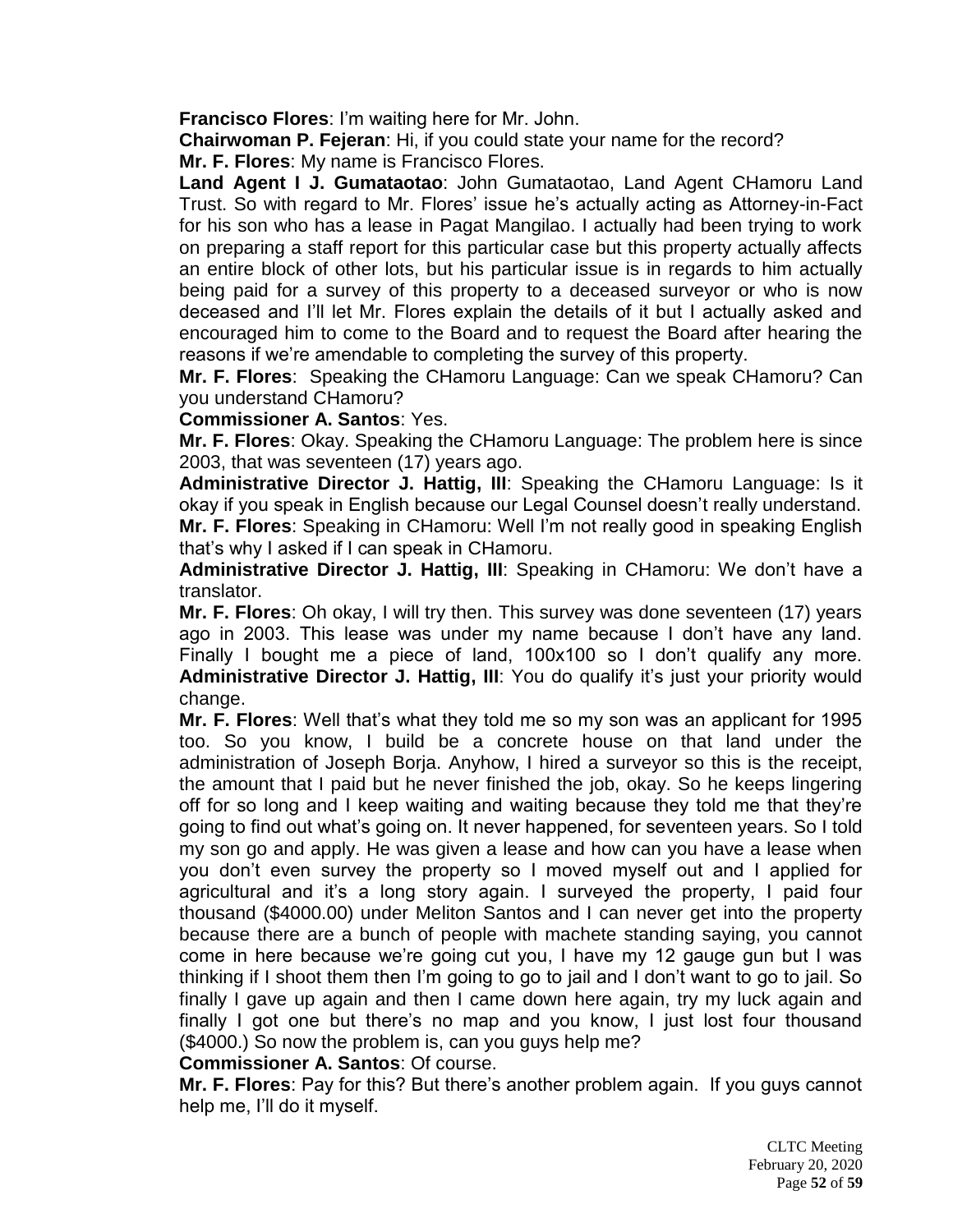### **Commissioner A. Santos**: How?

**Mr. F. Flores**: But the point is, what am I going to survey there? I'm stuck in between. There is somebody already and there's somebody there and my house is in the middle and it's about 20 feet wide, that's about it. I put in a container, three weeks ago it was burned down. This is just too much already and I feel like I've singled out for so long.

**Commissioner A. Santos**: How come you didn't report that incident to the police or to the Land Trust?

**Mr. F. Flores**: The police is not going to do anything, they didn't even come and the Land Trust, I told John when I came down there and asked to make an appointment to see the director.

**Land Agent I J. Gumataotao**: I did a site inspection of the property and that was the time that I because I've been there before and everything was livable but when I went this time around it wasn't what it was.

**Commissioner A. Santos**: Where is this at in Agat?

**Land Agent I J. Gumataotao**: No, in Pagat.

**Chairwoman P. Fejeran**: So you're talking about the lease that your son now holds?

**Mr. F. Flores**: Yes. I didn't transfer that, he qualifies when he applied. Since I built that two bedroom I wasn't about to let it go that easy I put in the infrastructure, water and power, somebody came with his backhoe and broke the waterline, I paid again thousand some dollars because I reported that but they didn't go after that individual so how long is it going to take you know? I fought in Vietnam and I've killed people and I'm not about to kill people again.

**Land Agent I J. Gumataotao**: With respect to Mr. Flores' second survey which was for the Agriculture land, it is true that when he did the survey he wasn't able to access the property because it was squatted out by other people so we relocated him to a different area which at that time Department of Land Management, CHamoru Land Trust subsidized the survey for that property on the bottom so it's kind of like it was up here but we gave him property down here. So that concept is what I was thinking to have done for Mr. Flores because the land where the house is it was schemed twice. Initially it was created and he was assigned a lot, let's say, lot 17 and we redesigned the subdivision because of the easements and it became that now he's not lot 17 he's lot 18 but in the first map the lot 18 was given to somebody else already.

**Mr. F. Flores**: See, so you know, it's all the frustration already since how long and I never did want to come down here and bother you guys but the today is the day is that I cannot take it anymore.

**Chairwoman P. Fejeran**: Mr. Flores, I'm glad you came. I know that there's others also that had that surveyor that passed away and I know that it's my understanding that there's another survey that stepped in and is taking over to finish his job.

**Administrative Director J. Hattig, III**: I think we determined that Mr. Santos is not on that list that TG….

**Chairwoman P. Fejeran**: Oh, they're not.

**Administrative Director J. Hattig, III**: Yeah, \*\*inaudible\*\* he agreed to do whatever Mr. Ventura's son put together and if it's not on the list then you know we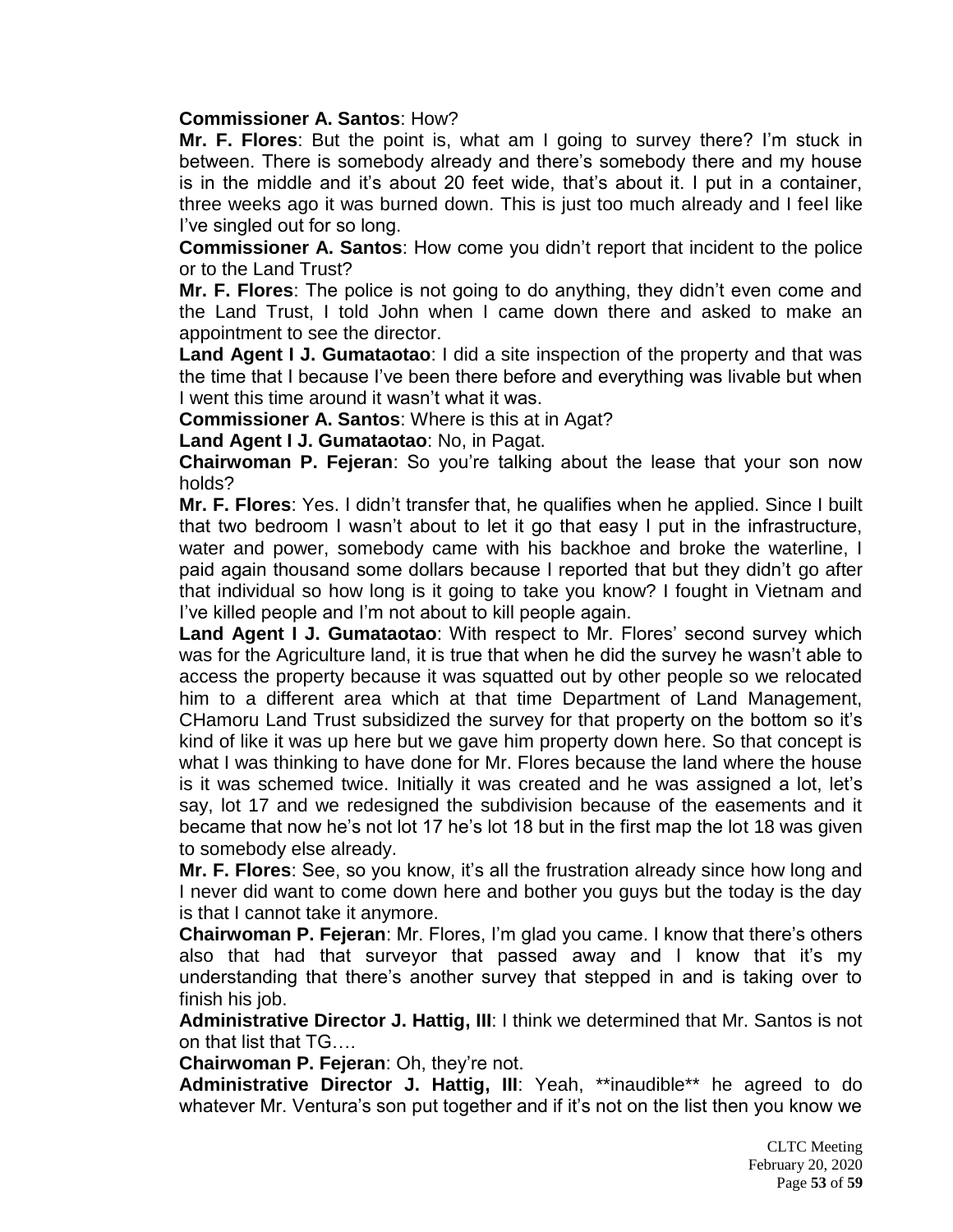didn't have any fiduciary responsibility \*\*inaudible\*\* so I met with Mr. Flores and he did explain to me his situation and John was instructed to go out and do a site inspection and GPS and I then I met with Mel and Pierce and I said, take out all the maps for this area and find out exactly what is the current situation with the property and if any relocation is to be recommended, what is better? From what I understand it's better to relocate the person who is squatting because he built his home already so we would have to pay for his home versus relocating the squatter or the other person who happens to be connected to all the other lots that's why John is saying it's connected to several other lots because it's the same family so they want to stay together.

**Chairwoman P. Fejeran**: But they're squatters?

**Administrative Director J. Hattig, III**: No, not all of them but the one that's encroaching into Mr. Flores' lot is the one with the machete. \*\*Inaudible\*\* so that's what's currently happening right now, is that there's a dispute a border dispute. **Chairwoman P. Fejeran**: This is for the agriculture property?

**Mr. F. Flores**: No, the residential.

**Commissioner A. Bordallo**: And this is all CHamoru Land Trust?

**Administrative Director J. Hattig, III**: Yes, the entire area is CHamoru Land Trust so we suggested to relocate the person who's encroaching because we recognize the claim that he had surveyed once and he wants to do right by getting the points for that property but it was schemed out twice but the schemed cut him out because of the easement so it's a very complex situation because when I reviewed the file and I asked for the maps so that we could find out what are the maps that is proving right now what it is but neither party has been able to survey. He claims that someone has come into the property and has attempted to survey when he knows that he's in the middle of surveying himself so he's afraid that that surveyor is going to cut out a piece of that property that \*\*inaudible\*\* so that's kind of the situation right now and he wanted to come in before the Board under public comments and make it a part of the record so that's why he's here.

**Chairwoman P. Fejeran**: Yeah, okay.

**Commissioner A. Santos**: But why did he wait this long?

**Mr. F. Flores**: Ma'am, I don't want to bother people, that's me.

**Commissioner A. Santos**: That's our job.

**Mr. F. Flores**: I know and I do believe that I went through channels you know chain of command.

**Administrative Director J. Hattig, III**: Further in this area, what I understand John right John it was surveyed before, the entire area.

**Land Agent I J. Gumataotao**: It was kind of like an in-house map. **Administrative Director J. Hattig, III**: Right, in-house so \*\*inaudible\*\* has historical and it just so happens right that the Chief of Cadastre before he became the Chief of Cadastre was the one who conducted the survey for the in-house map when Mr. Santos was the Chief Surveyor originally before he came here he did the survey for that property.

**Chairwoman P. Fejeran**: Well Mr. Flores I do appreciate you coming here and putting your case on the record I would recommend that we put you on the agenda for our next meeting so that we could get all the finer details and so that our Commission can make a motion and take action.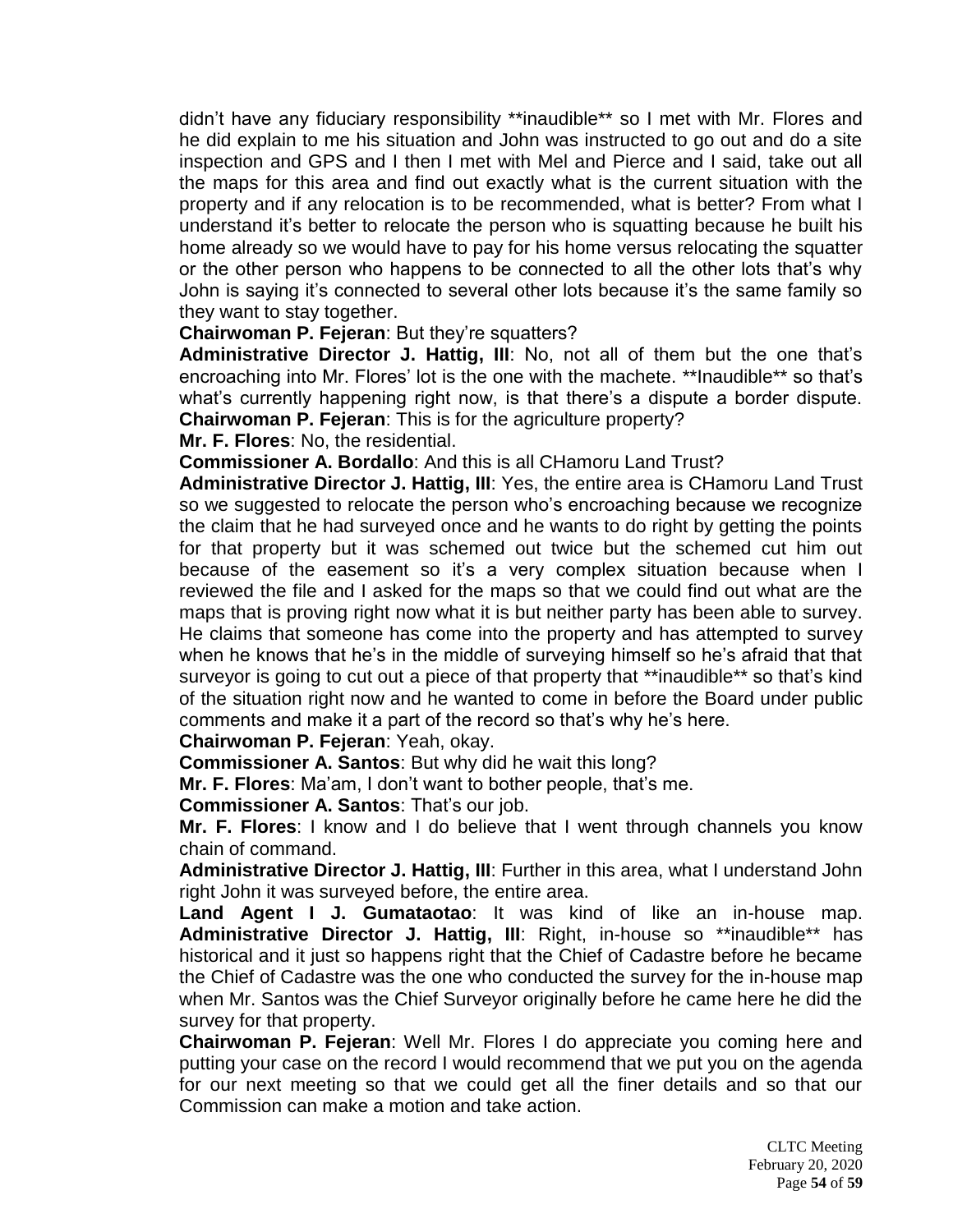**Mr. F. Flores**: I cannot move out from that place because I \*\*inaudible\*\* and you know the point is that surveyor shouldn't issue out anything when he sees that there's a lot already. A surveyor that is not knowledgeable about a surveyor job, when you see a structure there he \*\*inaudible\*\* just go in there and do the four corners, he knows that there's somebody there already but that's what happen just because I'm a patient person and I keep my mouth shut they did that to me. Well, no more, no more from this day on I'm going to start opening my mouth whether I speak broken English or I speak CHamoru that's why I ask you because I'm good in speaking CHamoru.

**Chairwoman P. Fejeran**: Well Mr. Flores you came to the right place and we want to fix this for you. I'm really sorry that you've gone through this not only once but twice and again and again. But I think in order for us to make a really solid issue we would have to do it at another meeting where we could have all your documents, your folder, the maps so that we could get it fixed.

**Mr. F. Flores**: Yes Ma'am. John has all my records plus I got all my records too. I got this book from day one, you know I like to write story because they always tell you, if you got black and white you alright but if you got nothing you're gone so everything here is legal from day one and I just told John that John you're on my diary so I think that's why John recommended me to come today because I've been hounding John for so long already.

**Commissioner A. Santos**: How long is that?

**Mr. F. Flores**: Months and I think sometime John just didn't show up to work because he knew I was coming. You know and I told him, John don't worry it's just my voice is loud.

**All**: (Laughing)

**Land Agent I J. Gumataotao**: Just to put things out on the table, when I discussed it with Mr. Hattig and Mr. Flores that should be department agree to complete his survey it's just a matter of time of scheduling for that survey.

**Mr. F. Flores**: Don't worry John because everyone is listening to you. **Chairwoman P. Fejeran**: Well you're on our radar now and we'll do everything we can to help you.

**Mr. F. Flores**: Thank you.

## **VIII. Commissioner's Comments**

**Chairwoman P. Fejeran**: So I understand we have not gone over the Director's Report or the proposed SOP. If we can table that and maybe we can do the same like we did with this meeting, put it in the front. For Commissioners Comment, I would also like to comment I think that there's a bunch of minutes that we still need to approve for 2019.

**Administrative Director J. Hattig**: I believe we approved up to August so September we'll have it ready for the March meeting and we've falling behind because I stated that the recordings were poor quality so we've falling behind for October, November and December but like I mentioned November we had two meetings, we took a recess and \*\*inaudible\*\* so there are four days that we have to actually consolidate.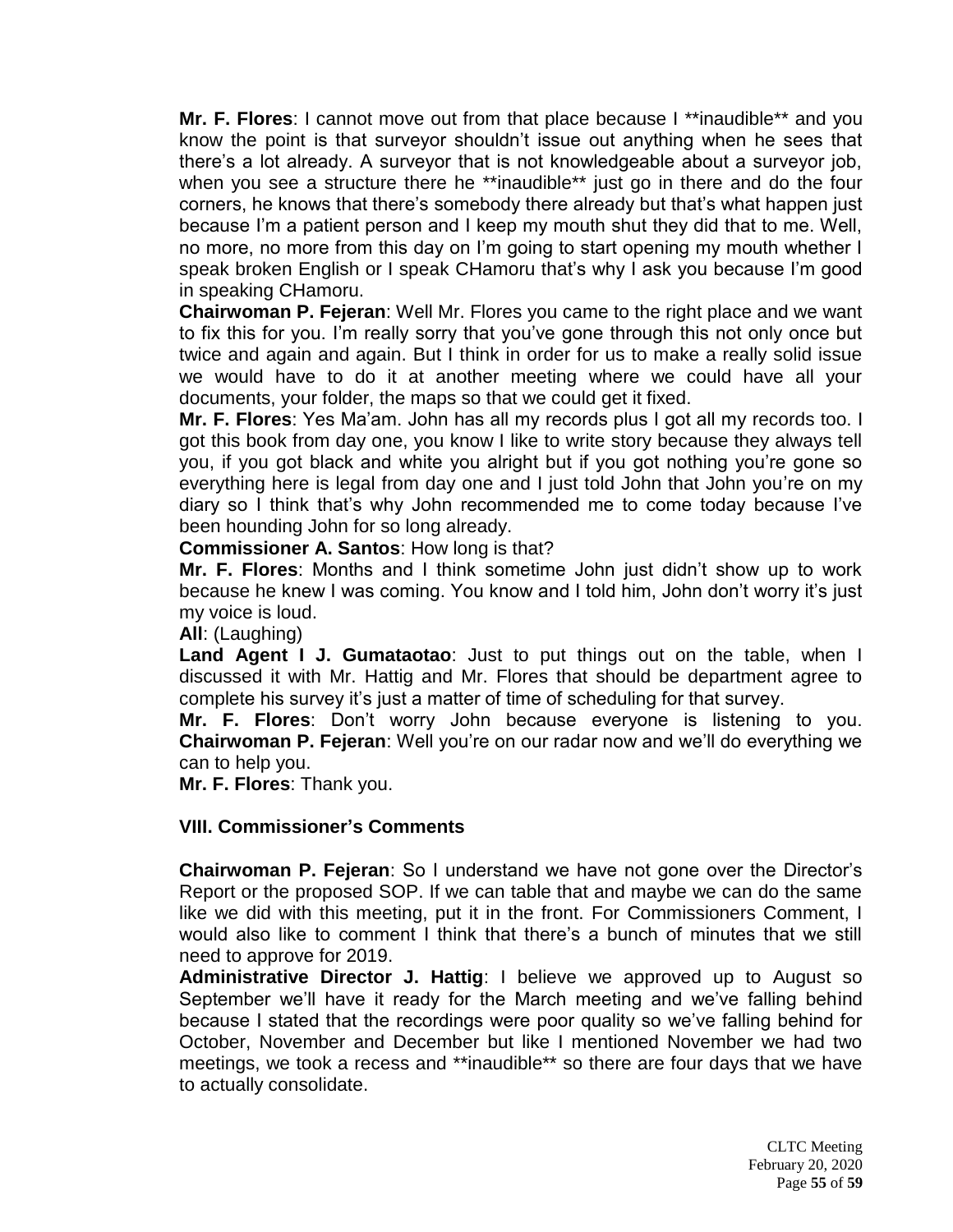**Chairwoman P. Fejeran**: Okay, I just want to make sure \*\*inaudible\*\*. Does the Commissioners have any other comments? **Commissioner A. Bordallo**: No. Motion to adjourn. **Commissioner A. Duenas**: I second it. **Administrative Director J. Hattig, III**: Time of adjournment will be 5:15 p.m.

Transcribed by: Tina Rose Tainatongo, Land Agent I

Approved by motion in meeting of: \_\_\_\_\_\_\_\_\_\_\_\_\_\_\_\_\_\_\_\_\_\_\_\_\_\_

Jack Hattig, III Administrative Director \_\_\_\_\_\_\_\_\_\_\_\_\_\_\_\_\_\_\_\_\_\_\_\_\_\_Date: \_\_\_\_\_\_\_\_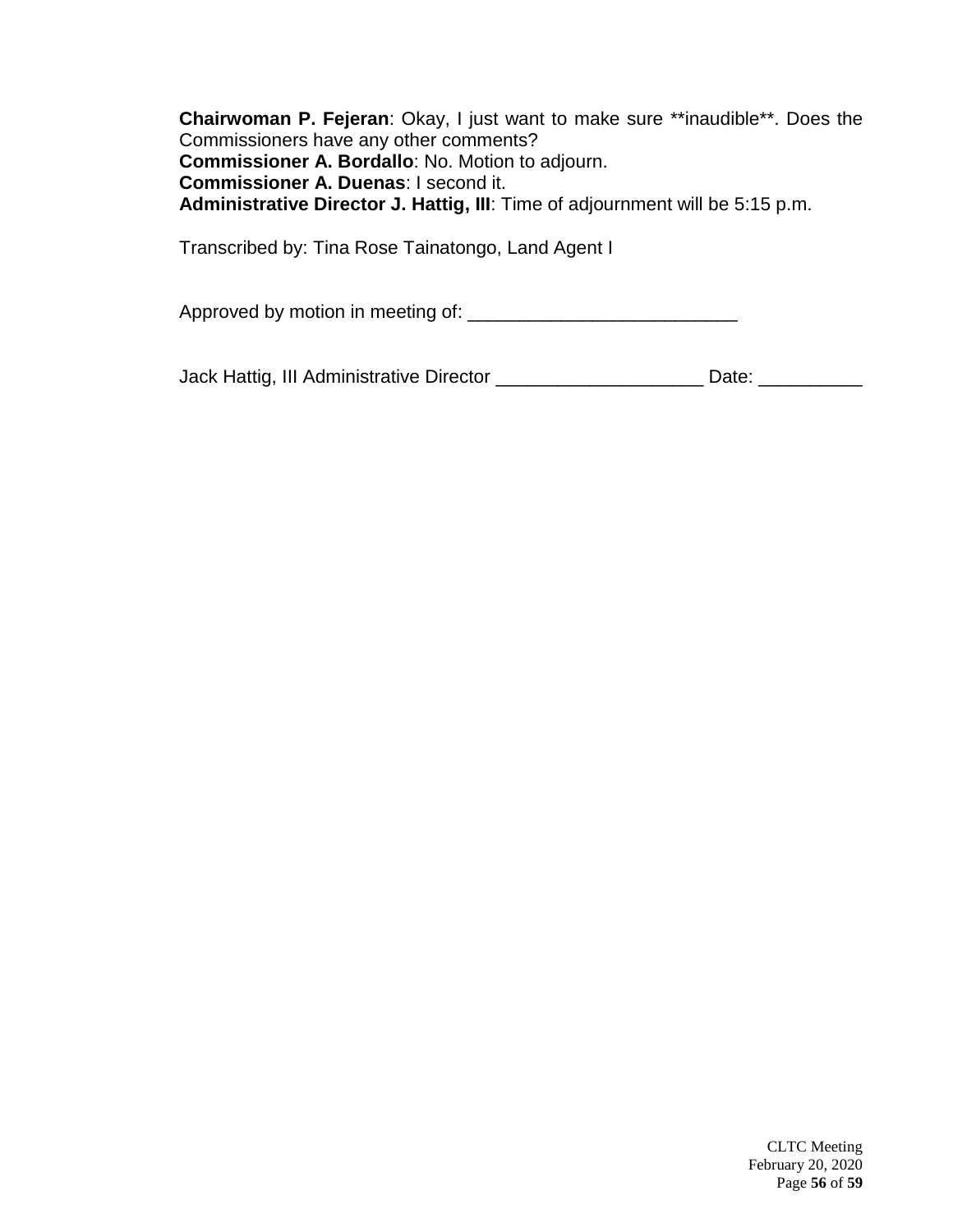CLTC Meeting February 20, 2020 Page **57** of **59**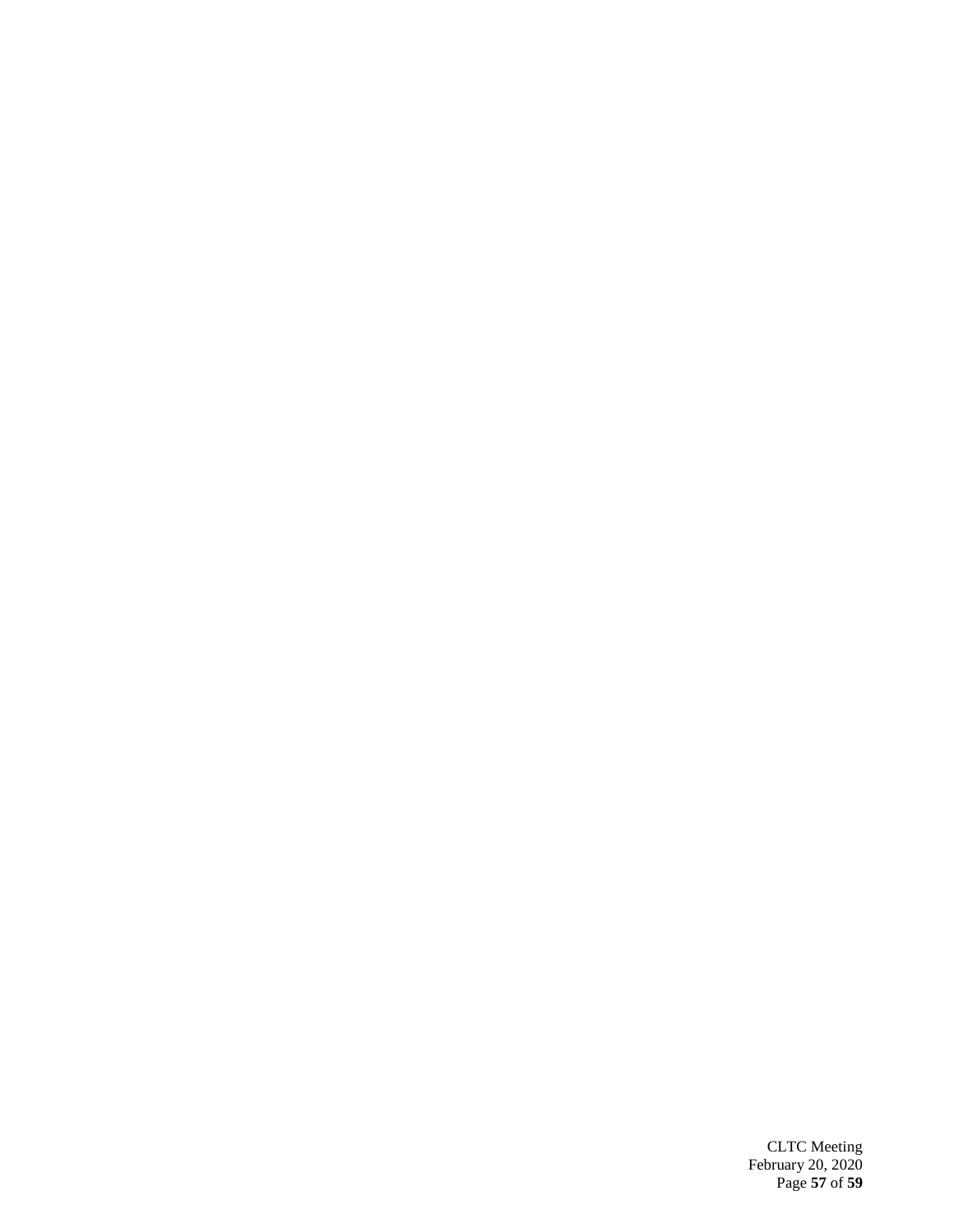CLTC Meeting February 20, 2020 Page **58** of **59**